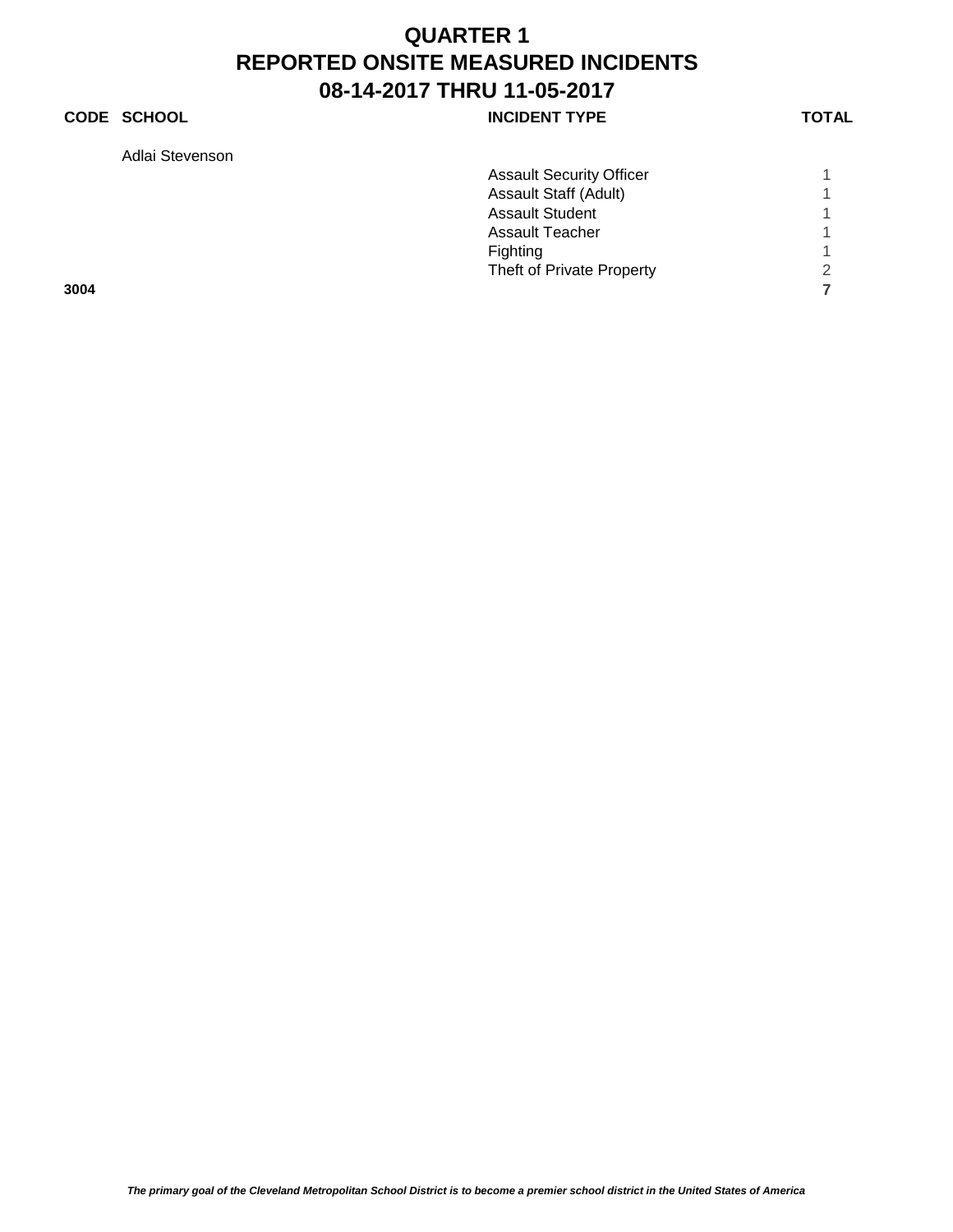#### **CODE SCHOOL CODE SCHOOL INCIDENT TYPE TOTAL**

Alfred A Benesch

|      | <b>Assault Student</b>        |  |
|------|-------------------------------|--|
|      | <b>Other Serious Incident</b> |  |
| 3195 |                               |  |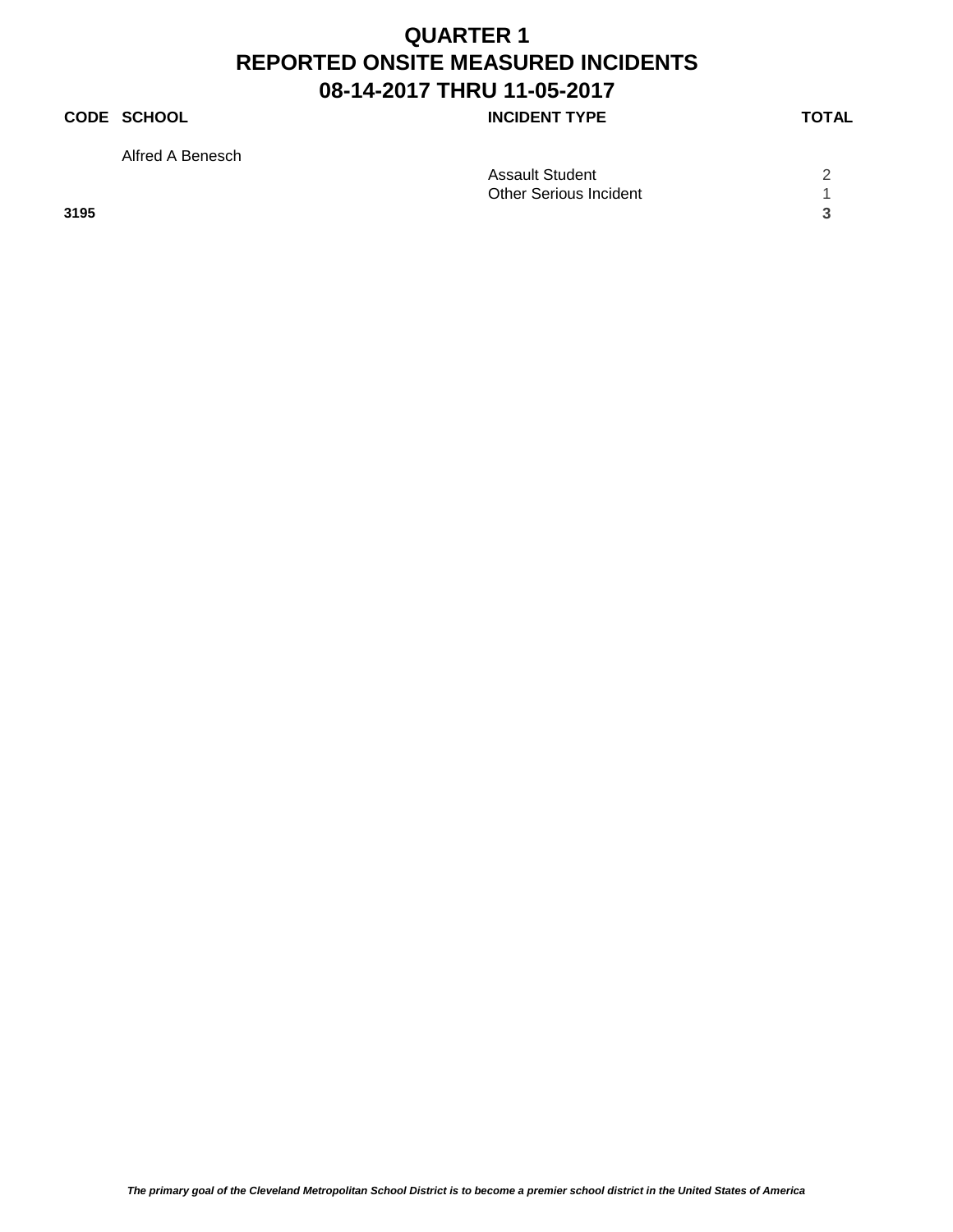### **CODE SCHOOL CODE SCHOOL INCIDENT TYPE TOTAL**

Almira

|      | <b>Assault Student</b>    |   |
|------|---------------------------|---|
|      | <b>Bullying</b>           |   |
|      | Vandalism School Property |   |
| 3012 |                           | 2 |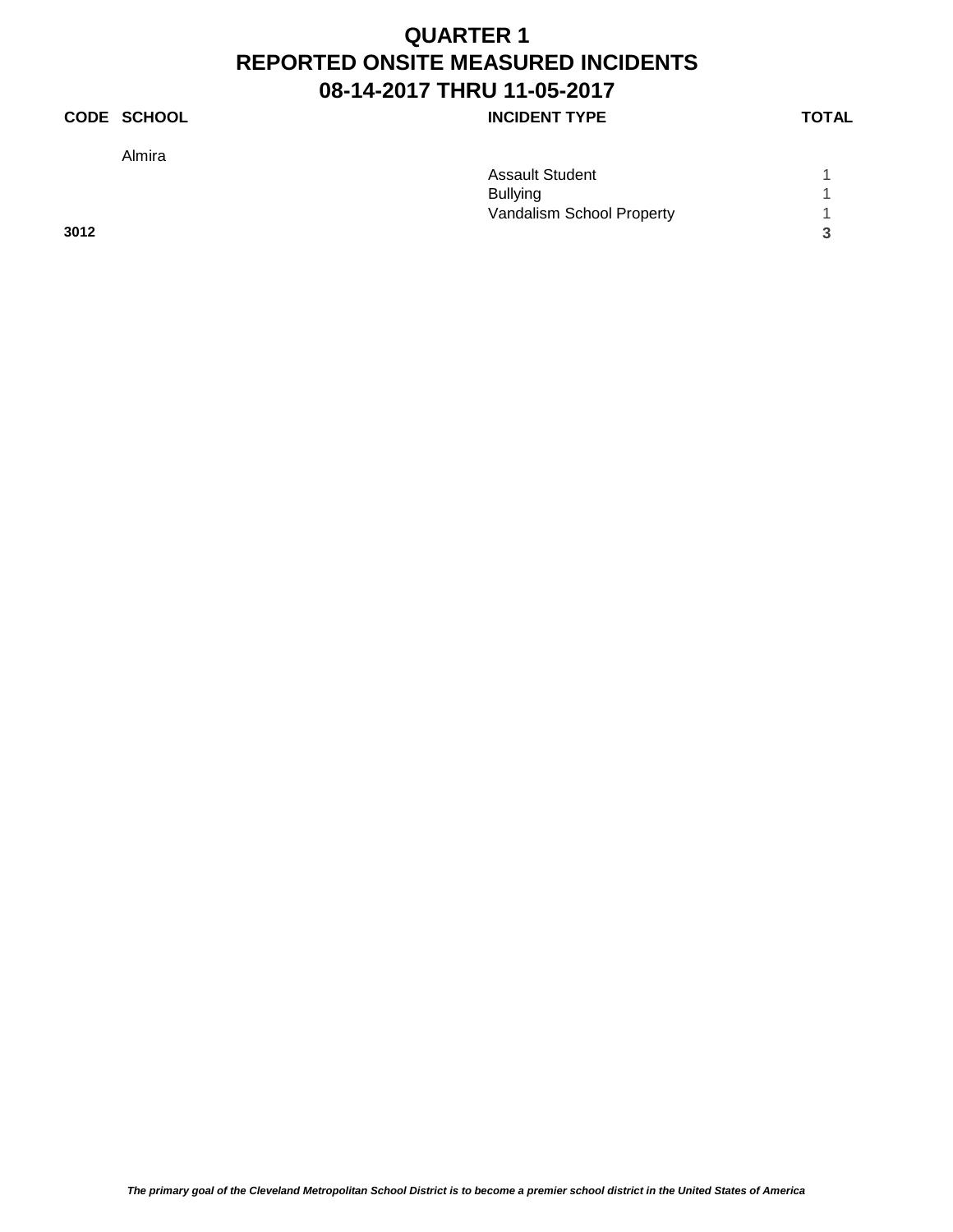### **CODE SCHOOL INCIDENT TYPE**

Andrew J. Rickoff

|      | Assault Staff (Adult)         |  |
|------|-------------------------------|--|
|      | <b>Other Serious Incident</b> |  |
|      | Public Indecency              |  |
| 3016 |                               |  |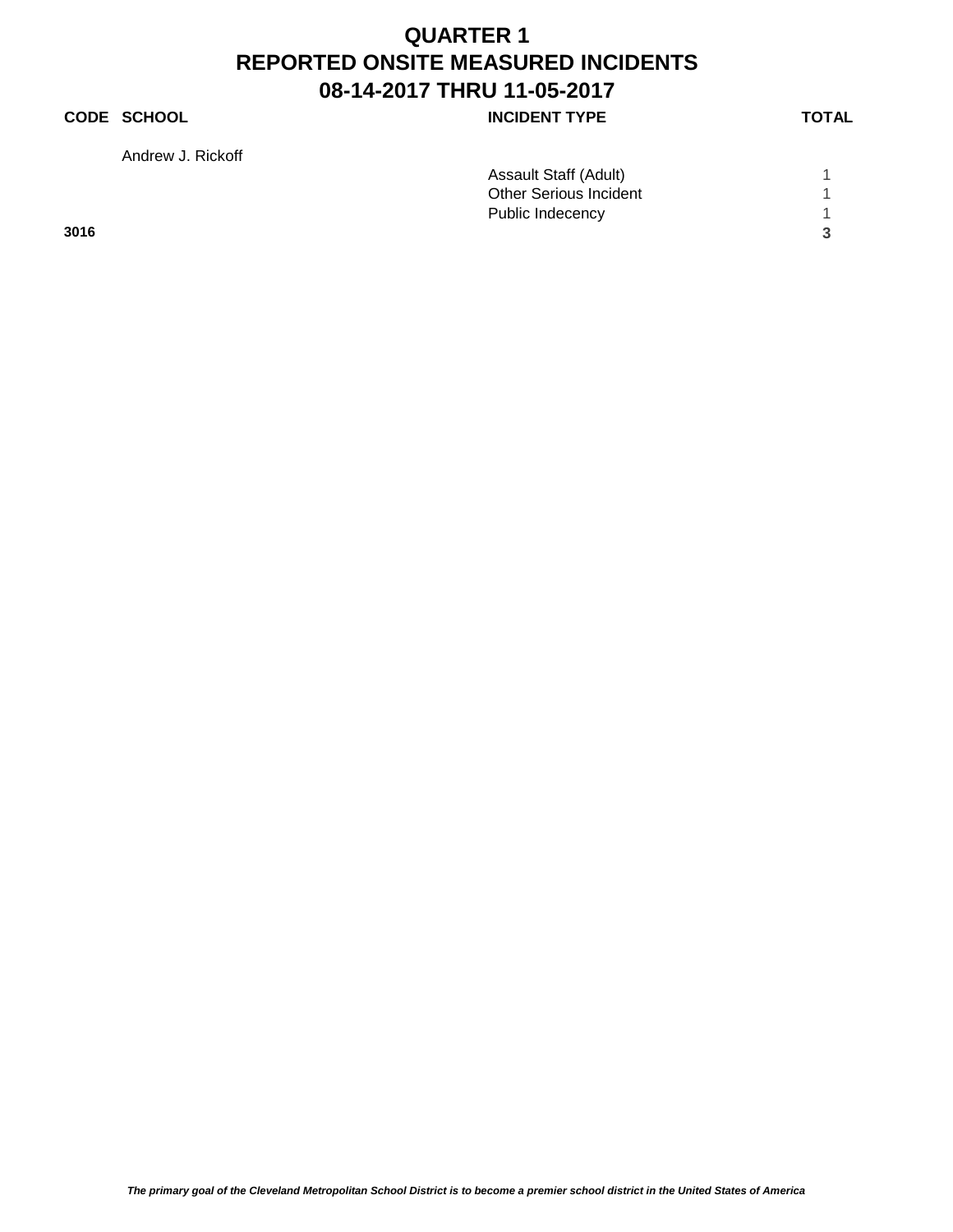### **CODE SCHOOL CODE SCHOOL INCIDENT TYPE TOTAL**

Anton Grdina

| Anton Gruina |                                       |   |
|--------------|---------------------------------------|---|
|              | <b>Assault Security Officer</b>       |   |
|              | Assault Staff (Adult)                 |   |
|              | <b>Other Serious Incident</b>         |   |
|              | Possession/Use of Scheduled Narcotics |   |
|              | Sexual Imposition                     |   |
|              | Theft of CMSD Computer Property       |   |
| 3021         |                                       | 6 |
|              |                                       |   |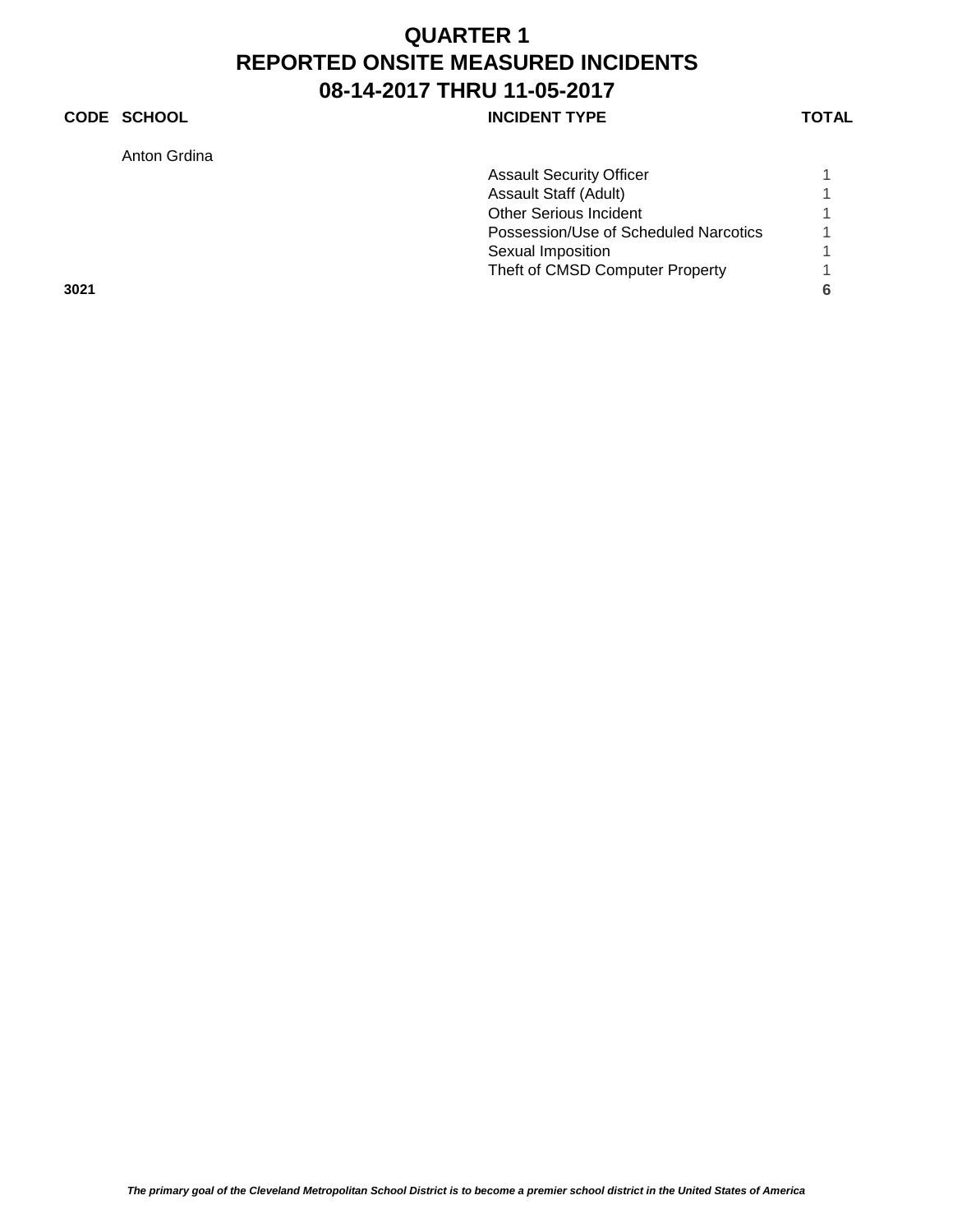### **CODE SCHOOL CODE SCHOOL INCIDENT TYPE TOTAL**

Artemus Ward

| Artemus Ward |                                 |    |
|--------------|---------------------------------|----|
|              | <b>Assault Security Officer</b> |    |
|              | <b>Assault Student</b>          | 3  |
|              | <b>Assault Teacher</b>          |    |
|              | Fighting                        | 3  |
|              | <b>Other Serious Incident</b>   |    |
|              | Possession of Knife             |    |
|              | Sexual Imposition               | 2  |
| 3023         |                                 | 12 |
|              |                                 |    |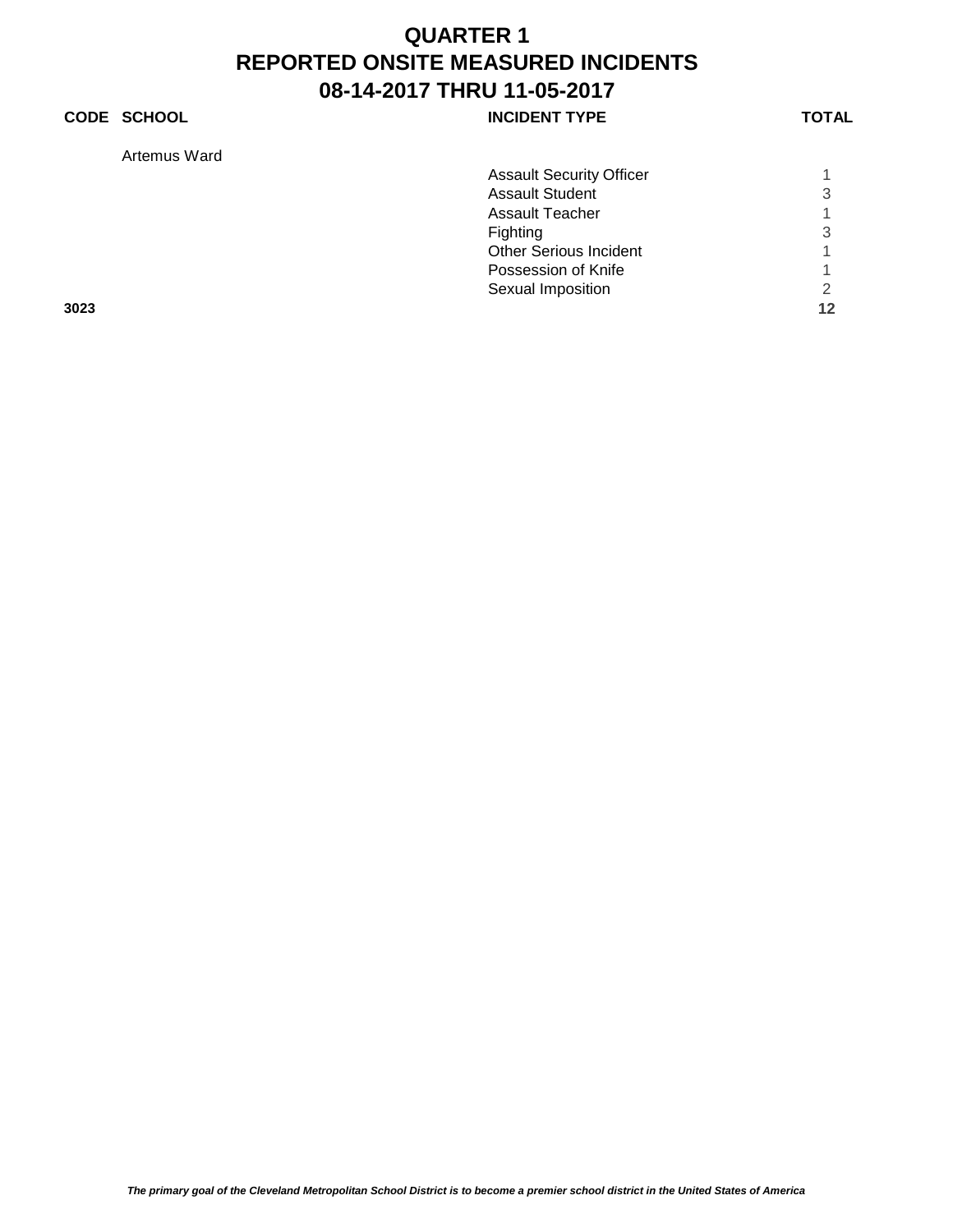#### **CODE SCHOOL CODE SCHOOL INCIDENT TYPE TOTAL**

Bard High School Early College East

Possession of Other Dangerous Weapon 1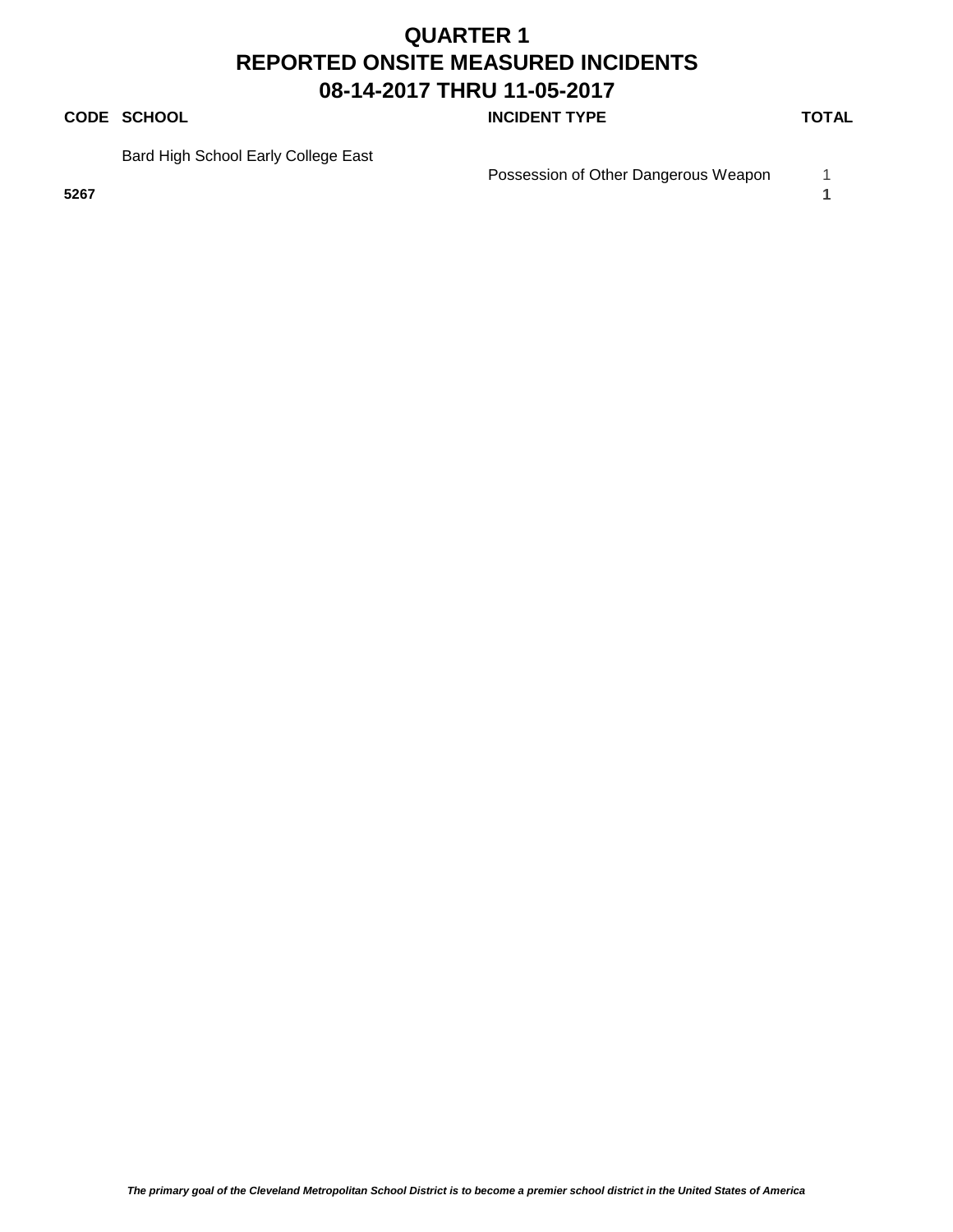### **CODE SCHOOL CODE SCHOOL INCIDENT TYPE TOTAL**

Bard High School Early College West

|      |  | Breaking and Entering<br>Possession/Use of Scheduled Narcotics |  |
|------|--|----------------------------------------------------------------|--|
| 5209 |  |                                                                |  |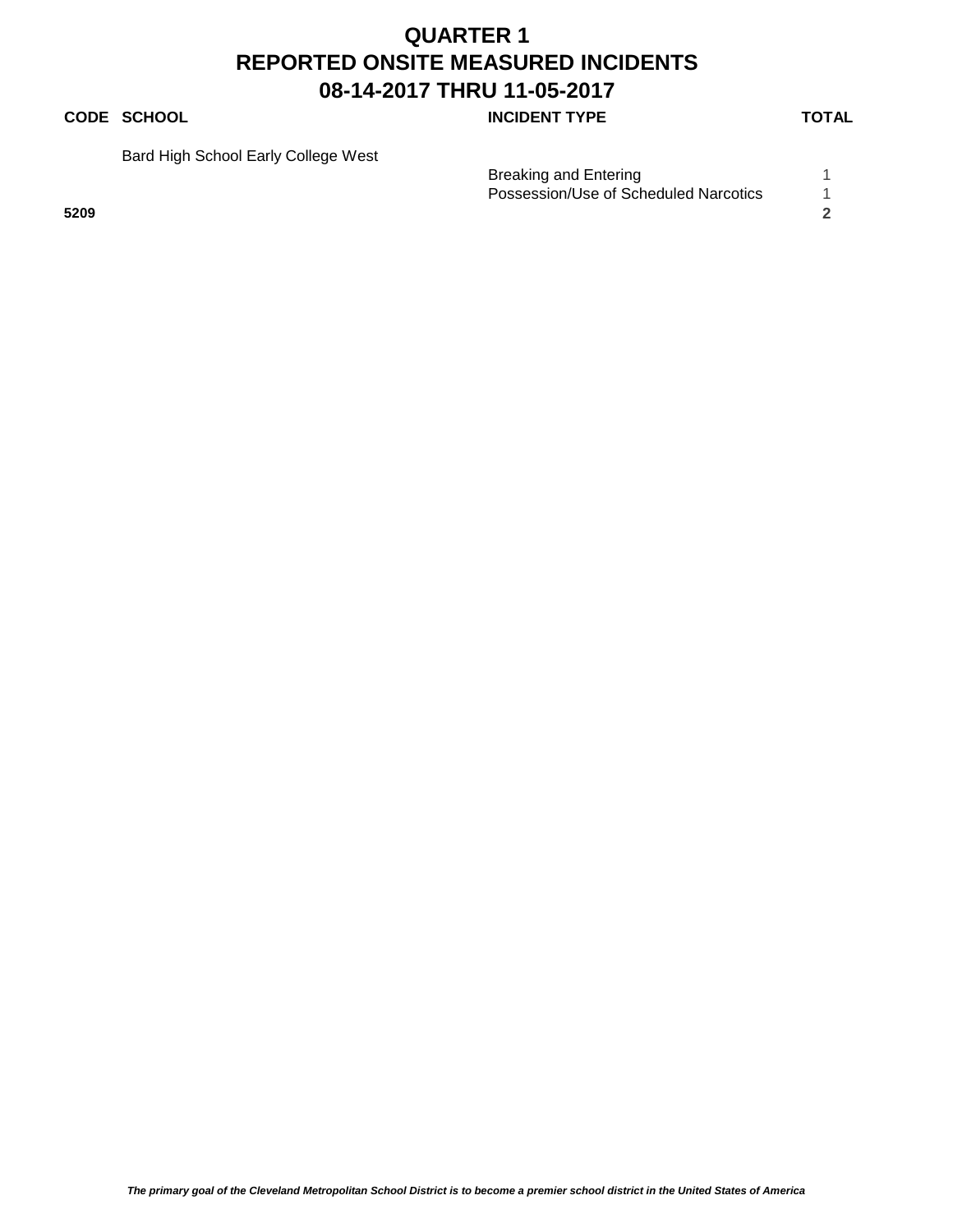### **CODE SCHOOL CODE SCHOOL INCIDENT TYPE TOTAL**

Benjamin Franklin

|      | Arson                  |           |
|------|------------------------|-----------|
|      | <b>Assault Student</b> | $\Omega$  |
| 6036 |                        | $\bullet$ |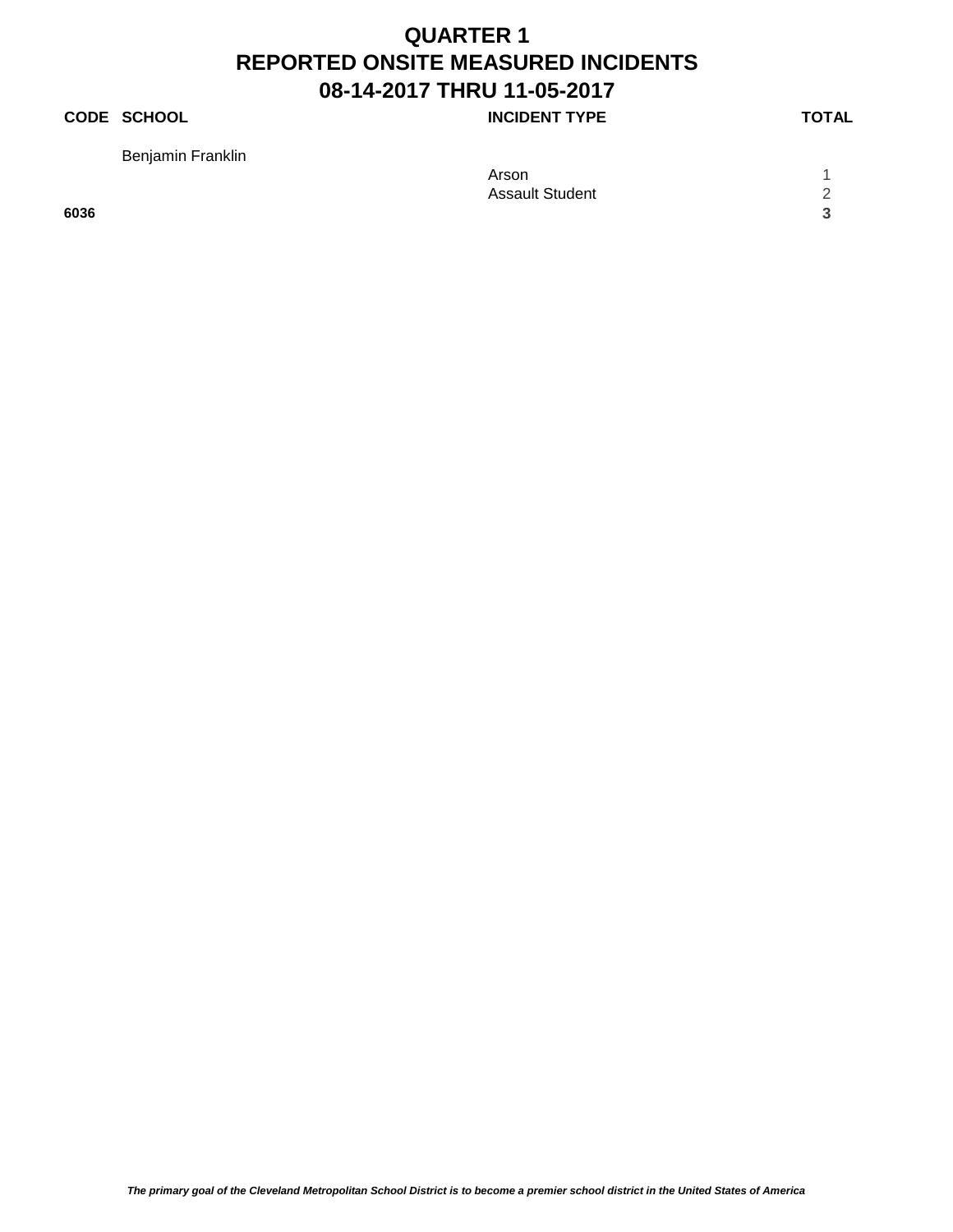### **CODE SCHOOL CODE SCHOOL INCIDENT TYPE TOTAL**

Bolton

|      | <b>Assault Student</b> | $\sim$     |
|------|------------------------|------------|
|      | Fighting               |            |
| 3041 |                        | $\sim$<br> |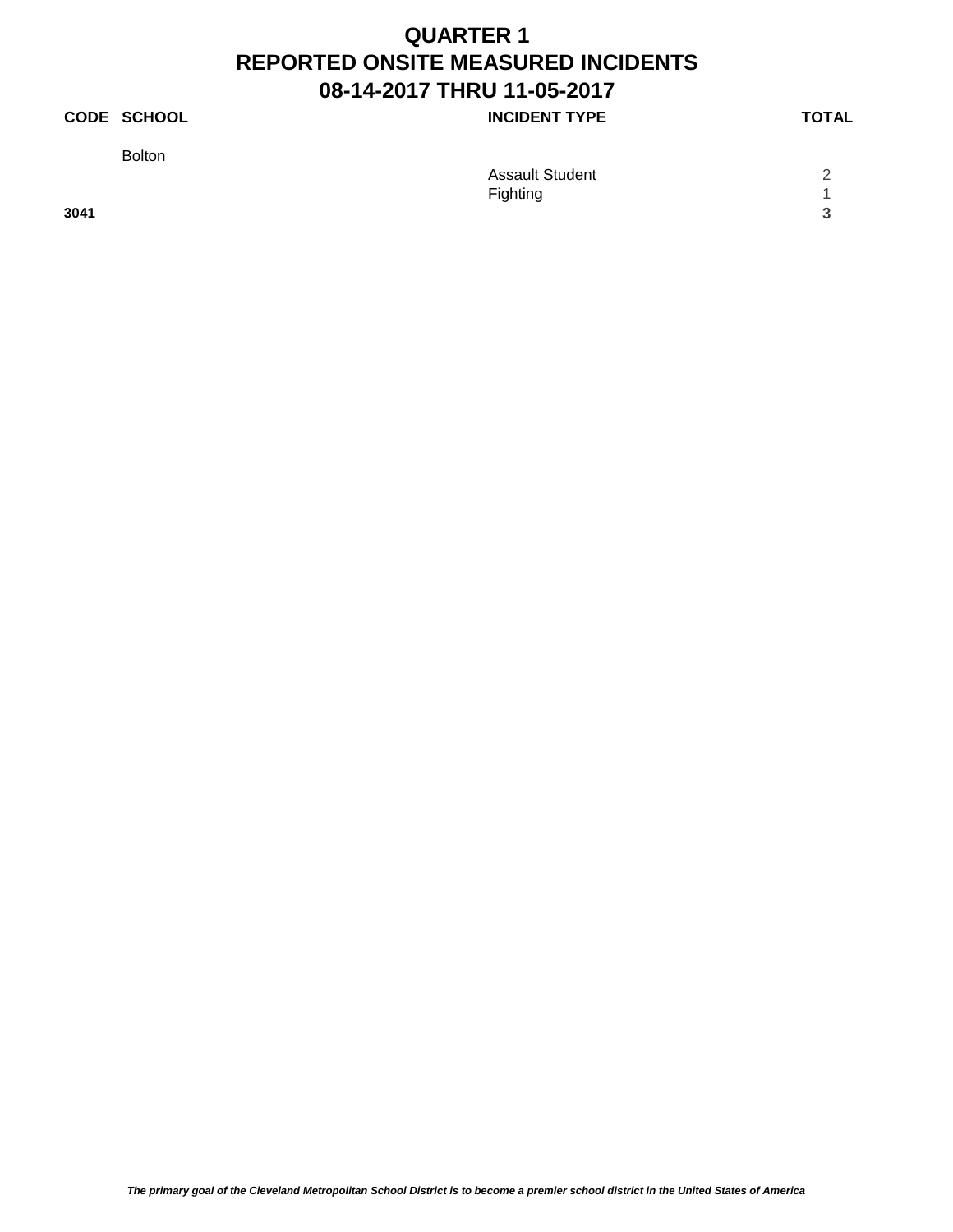### **CODE SCHOOL CODE SCHOOL INCIDENT TYPE TOTAL**

Campus International High School

|      | $\overline{\phantom{a}}$ | Fighting<br><b>Other Serious Incident</b> |        |
|------|--------------------------|-------------------------------------------|--------|
| 3102 |                          |                                           | $\sim$ |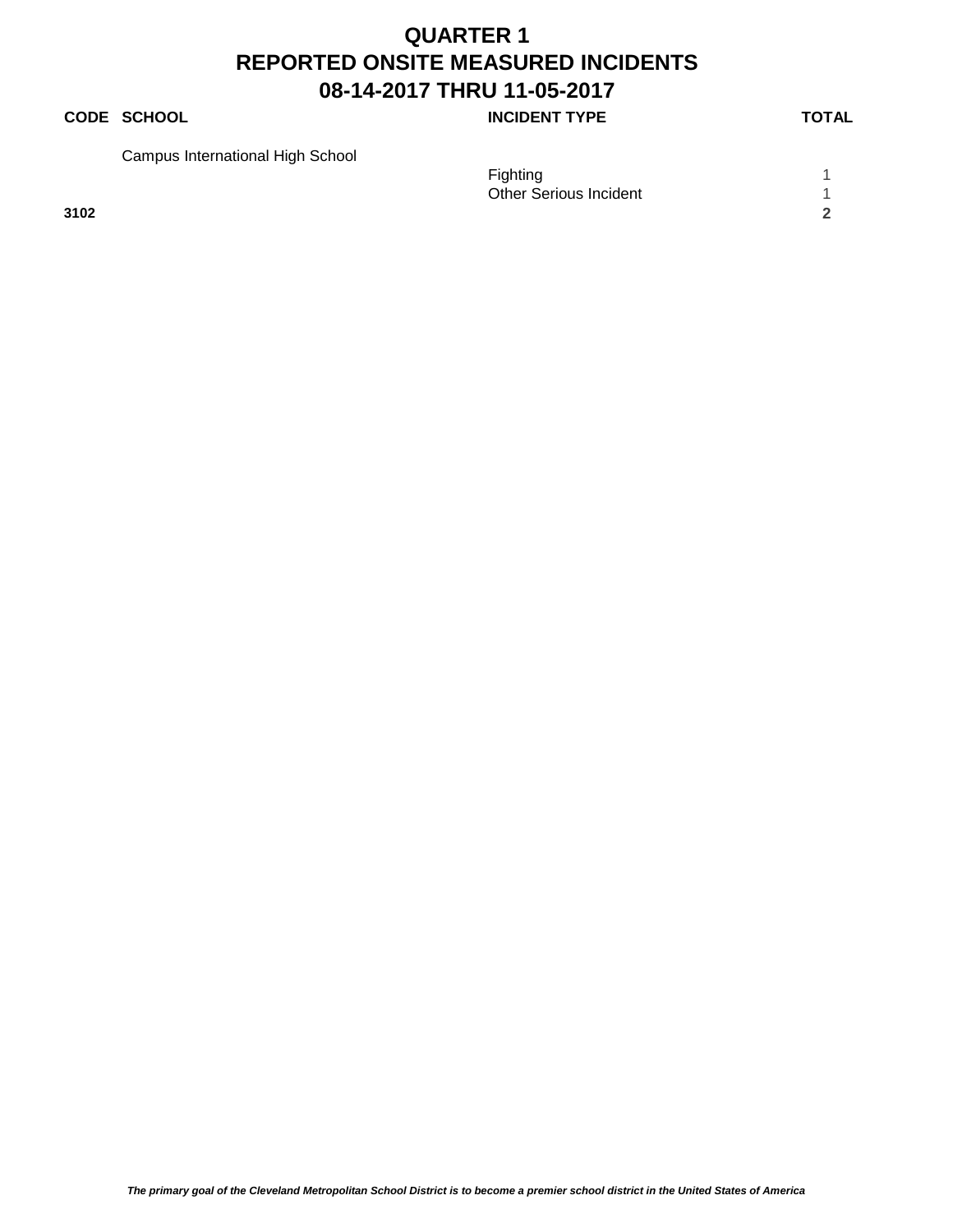### **CODE SCHOOL INCIDENT TYPE**

Case

| ٧ |
|---|
|---|

|      | <b>Assault Security Officer</b>       |  |
|------|---------------------------------------|--|
|      | <b>Assault Student</b>                |  |
|      | <b>Other Serious Incident</b>         |  |
|      | Possession/Use of Scheduled Narcotics |  |
| 3068 |                                       |  |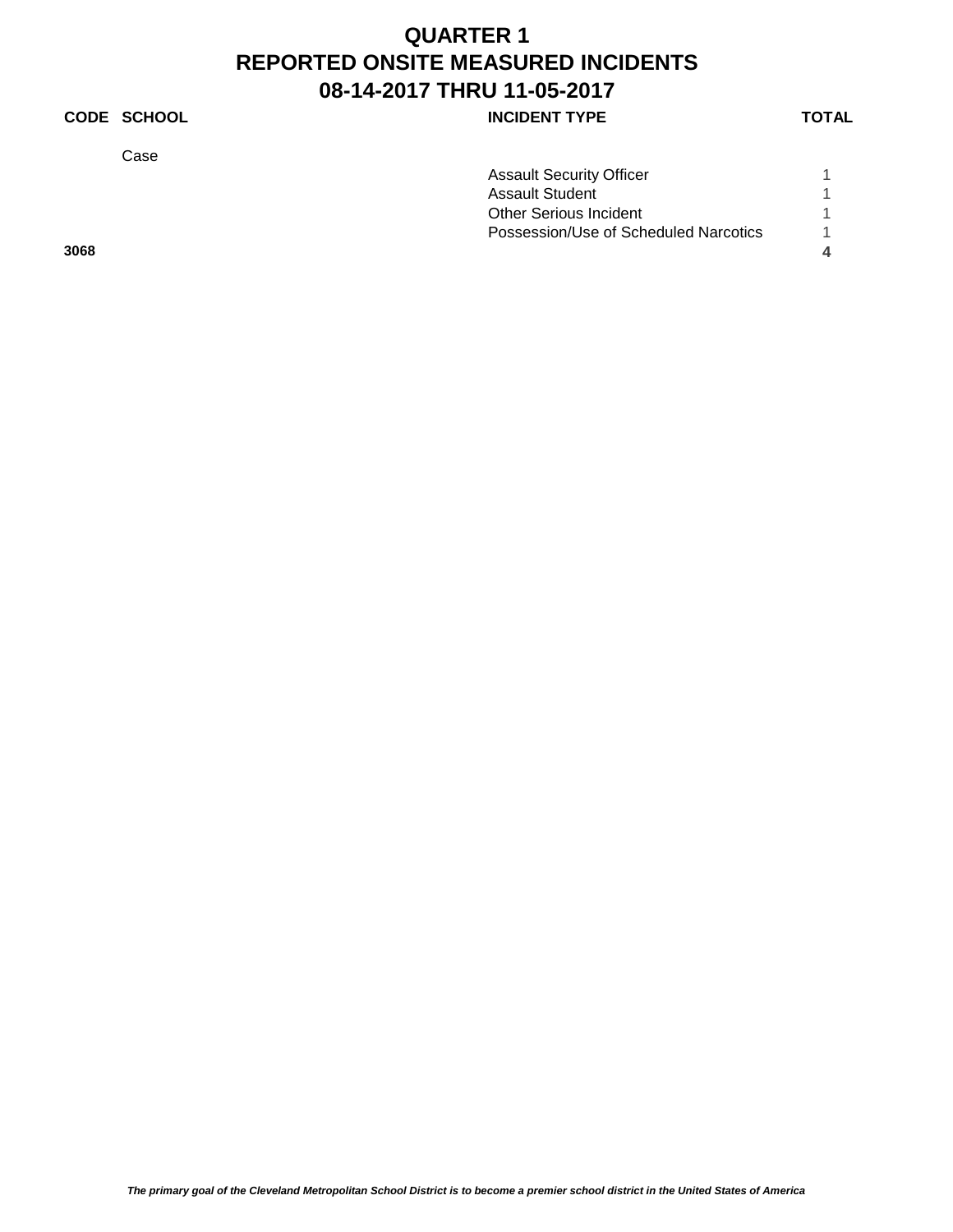### **CODE SCHOOL INCIDENT TYPE**

Charles Dickens

|      | <b>Assault Student</b>                |  |
|------|---------------------------------------|--|
|      | Assault Teacher                       |  |
|      | Possession/Use of Scheduled Narcotics |  |
| 3077 |                                       |  |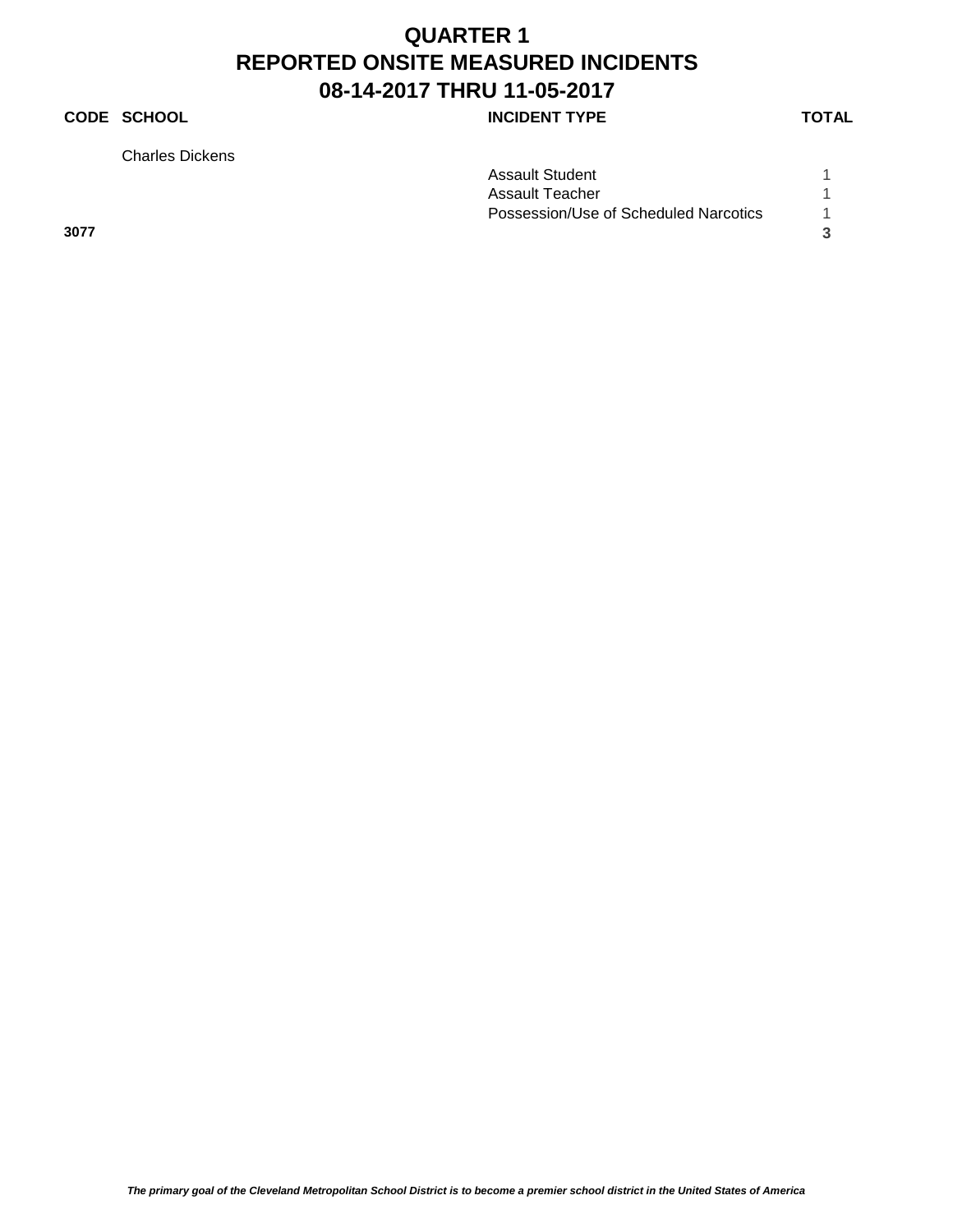### **CODE SCHOOL CODE SCHOOL INCIDENT TYPE TOTAL**

Charles W Eliot

| Assault Staff (Adult)                |   |
|--------------------------------------|---|
| <b>Assault Student</b>               |   |
| Fighting                             |   |
| Possession of Other Dangerous Weapon |   |
| Sexual Harassment                    |   |
|                                      | 6 |
|                                      |   |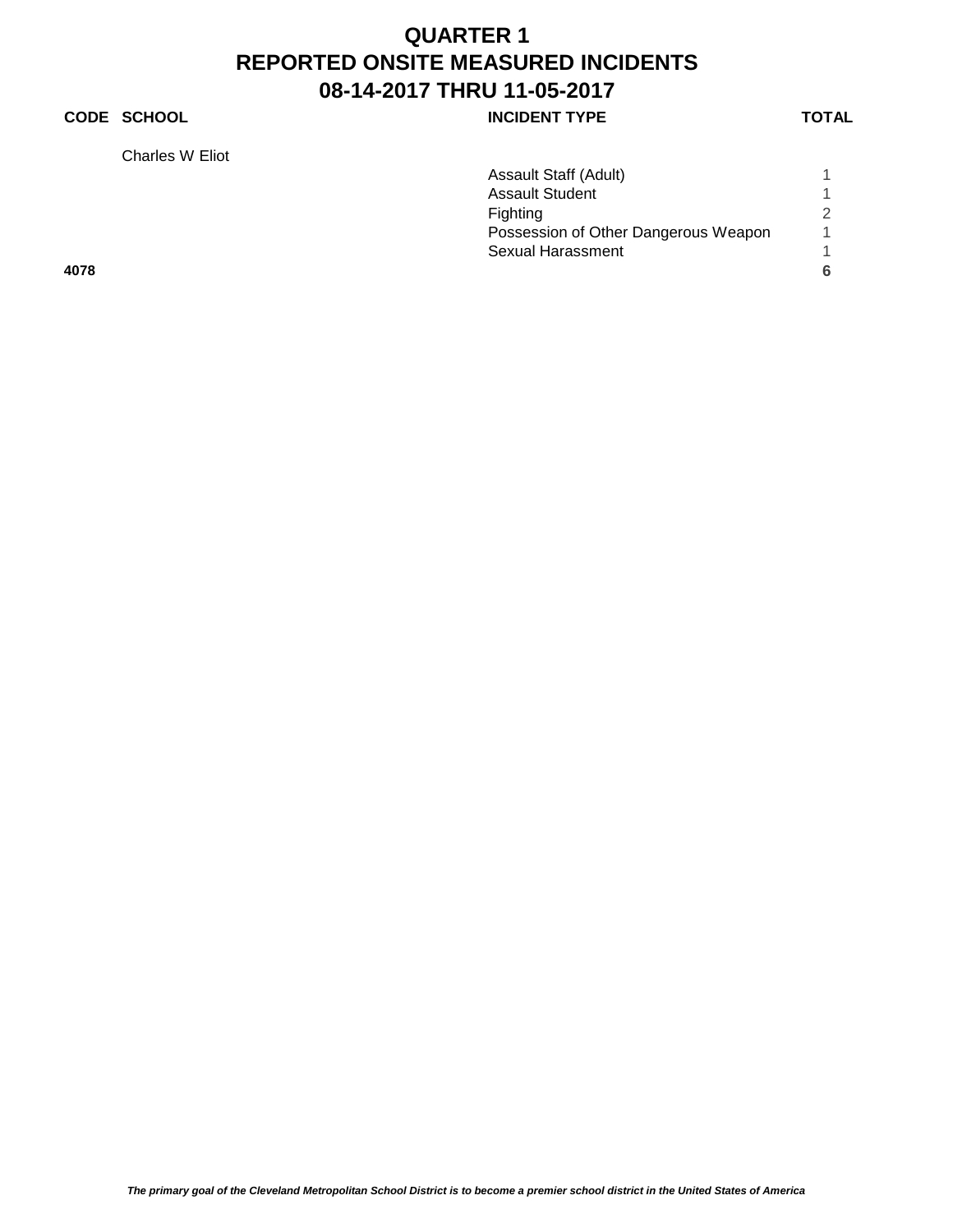### **CODE SCHOOL INCIDENT TYPE**

Clara E Westropp

|      | <b>Assault Student</b>    | ્ર |
|------|---------------------------|----|
|      | <b>Bullying</b>           |    |
|      | Vandalism School Property |    |
| 6090 |                           | 5  |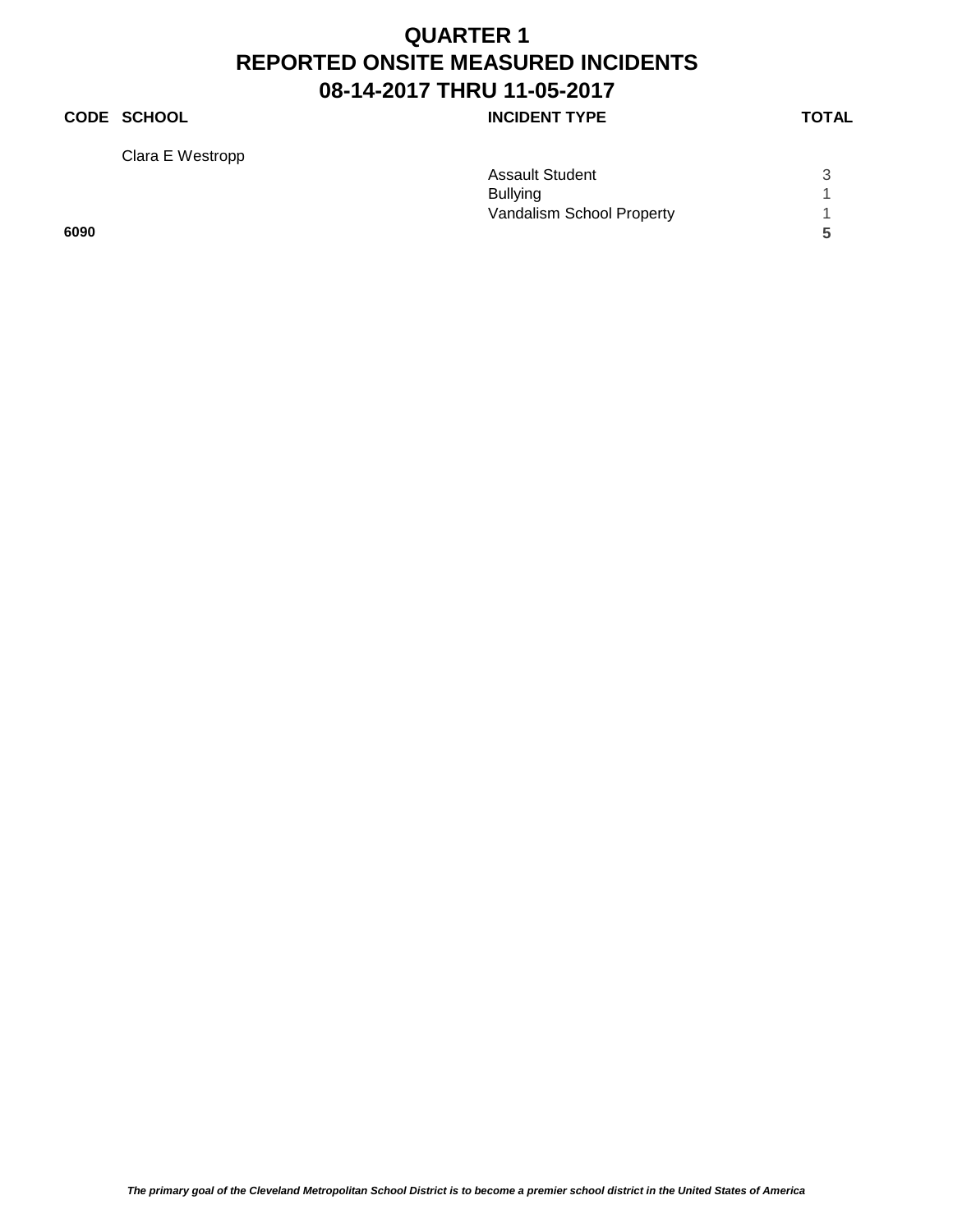### **CODE SCHOOL CODE SCHOOL INCIDENT TYPE TOTAL**

Clark

Other Serious Incident 1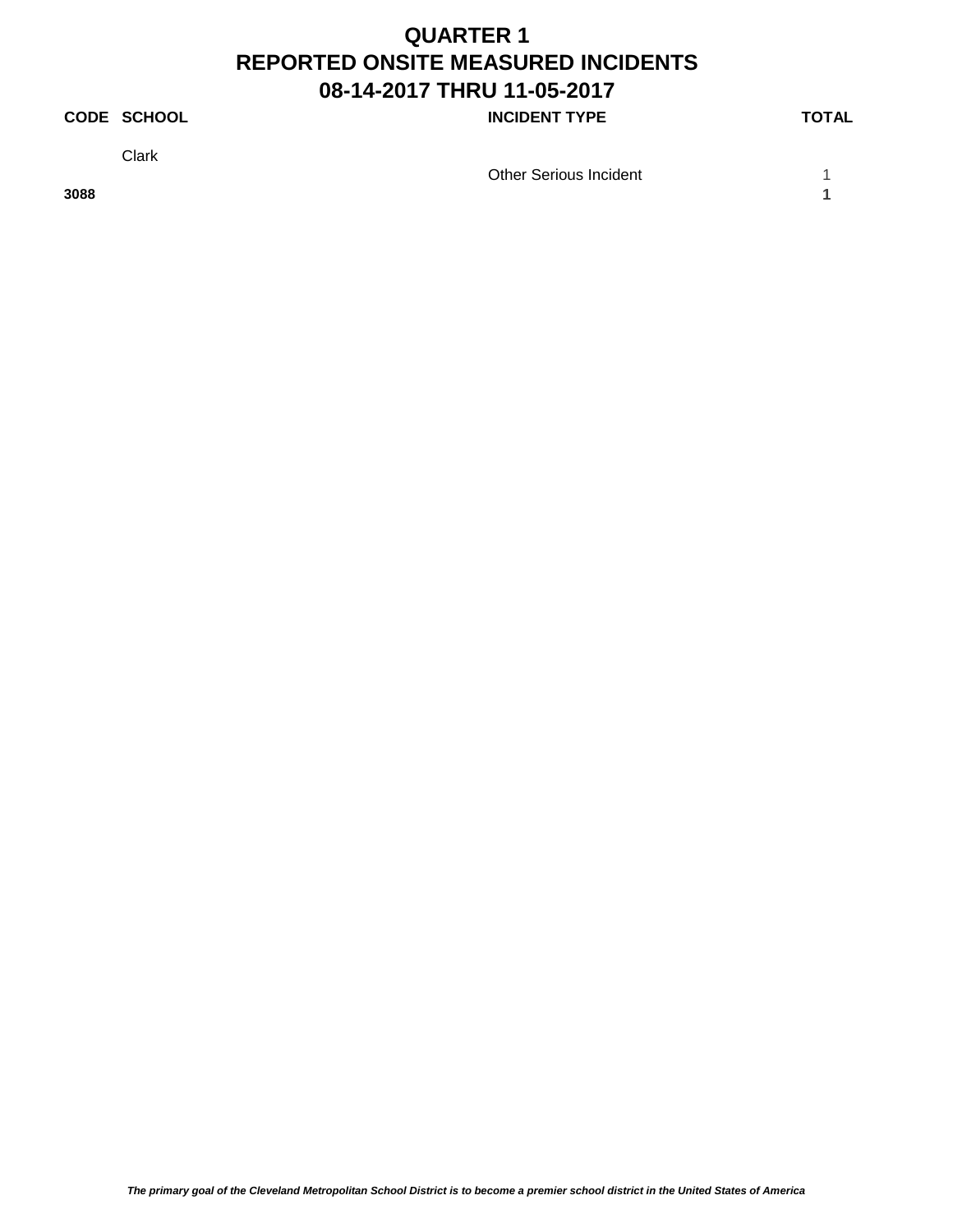#### **CODE SCHOOL CODE SCHOOL INCIDENT TYPE TOTAL**

Cleveland HS for Digital Arts

| olovolaria i lo for Digital Alto |                                 |  |
|----------------------------------|---------------------------------|--|
|                                  | Possession of Knife             |  |
|                                  | Theft of CMSD Computer Property |  |
|                                  | Theft of Private Property       |  |
| 5208                             |                                 |  |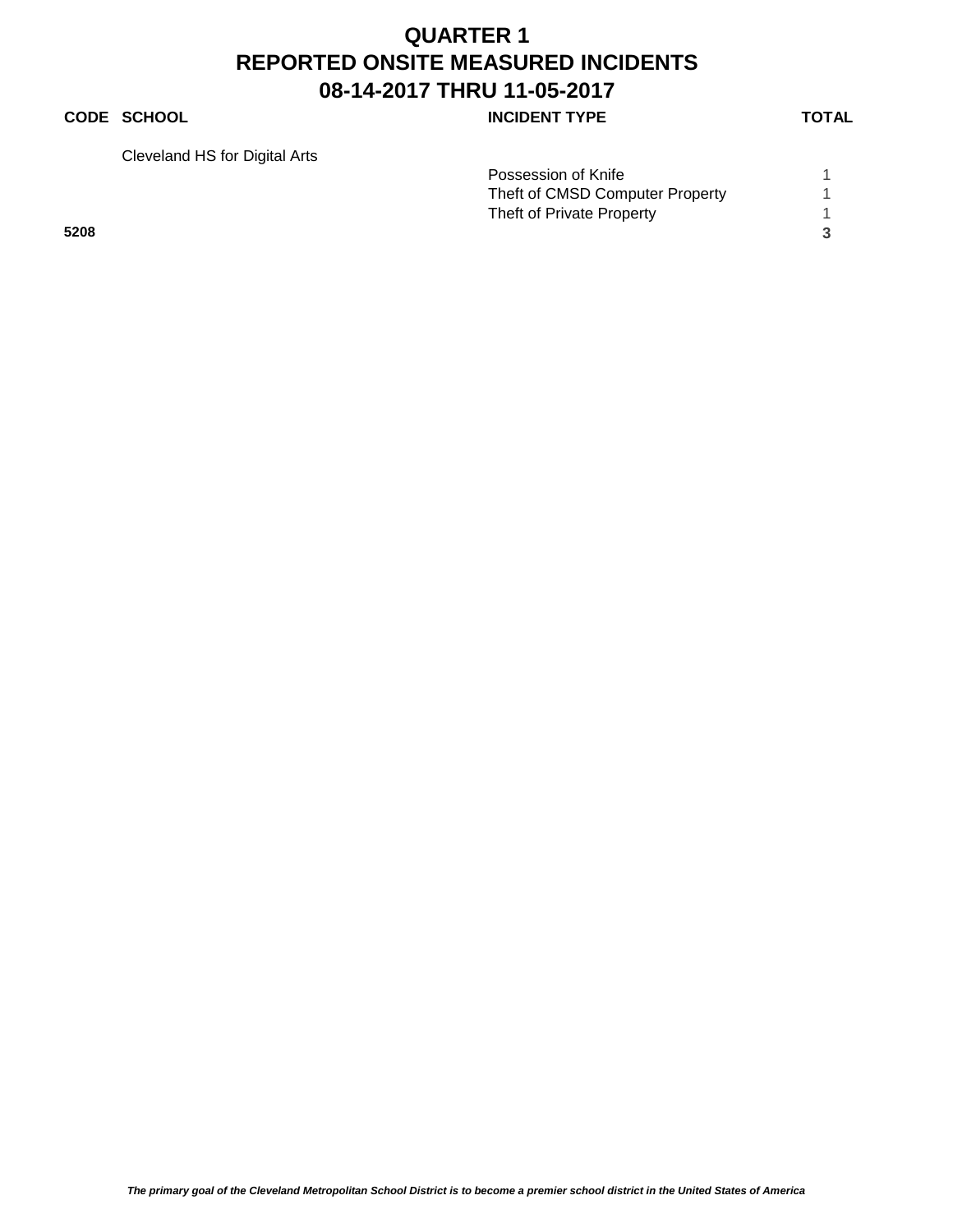### **CODE SCHOOL CODE SCHOOL INCIDENT TYPE TOTAL**

Cleveland School of the Arts

| Cleveland School of the Arts |                                       |  |
|------------------------------|---------------------------------------|--|
|                              | Possession/Use of Scheduled Narcotics |  |
|                              | Sexual Imposition                     |  |
|                              | Theft of Private Property             |  |
| 6801                         |                                       |  |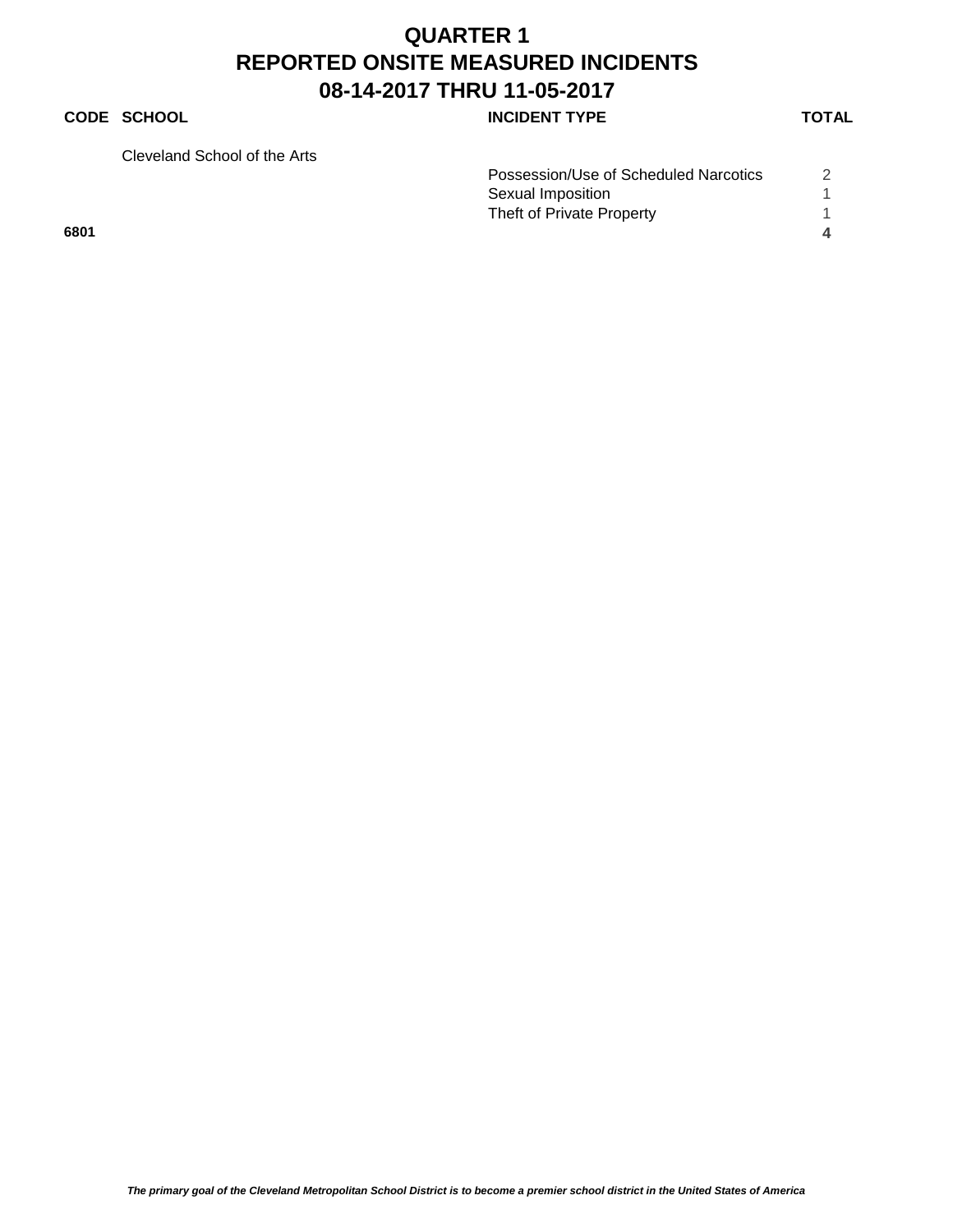### **CODE SCHOOL CODE SCHOOL INCIDENT TYPE TOTAL**

Daniel E Morgan

**3109 1**

Vandalism 1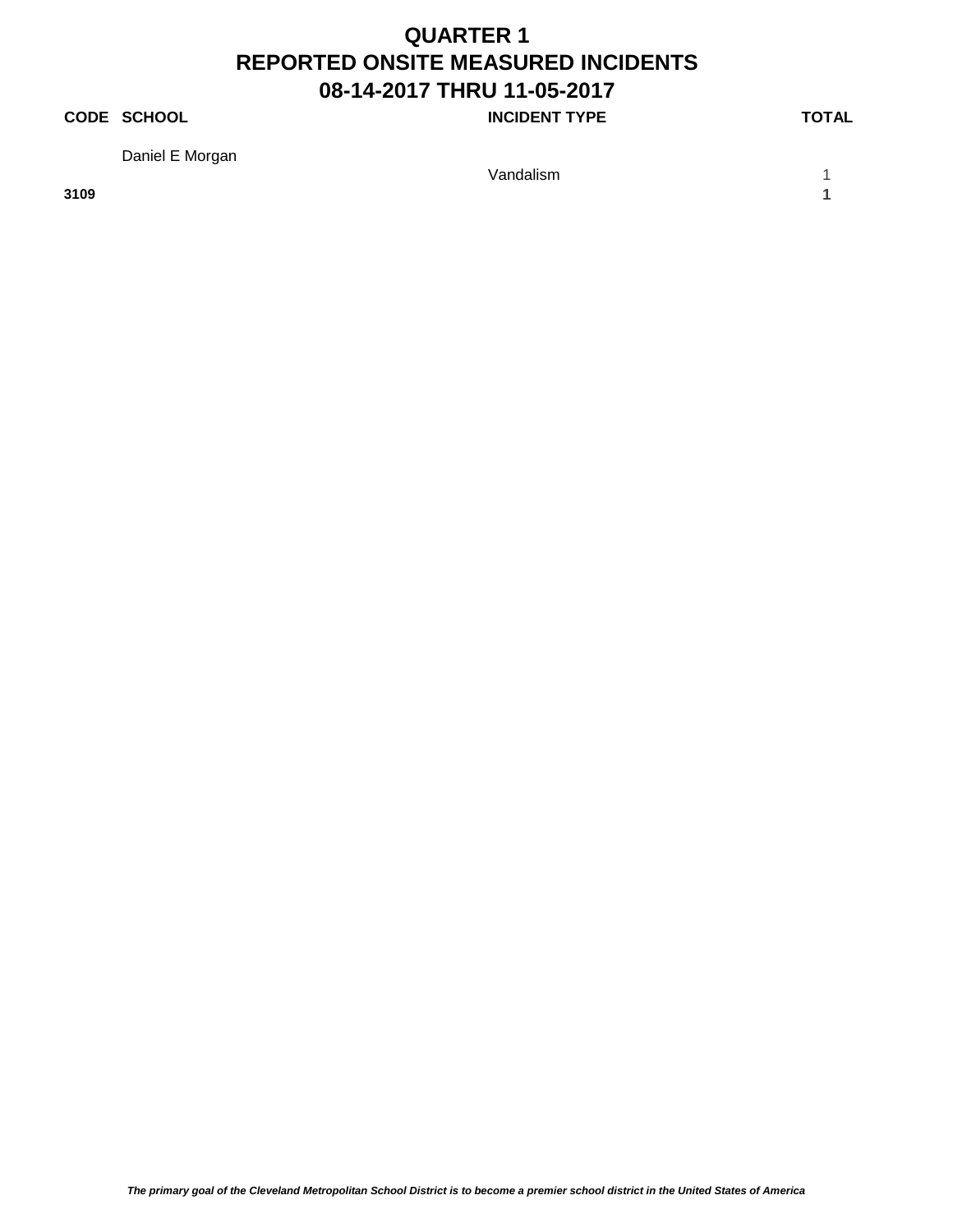### **CODE SCHOOL CODE SCHOOL INCIDENT TYPE TOTAL**

Denison

|      | Fighting<br>Possession of Knife |            |
|------|---------------------------------|------------|
| 3112 |                                 | $\sqrt{2}$ |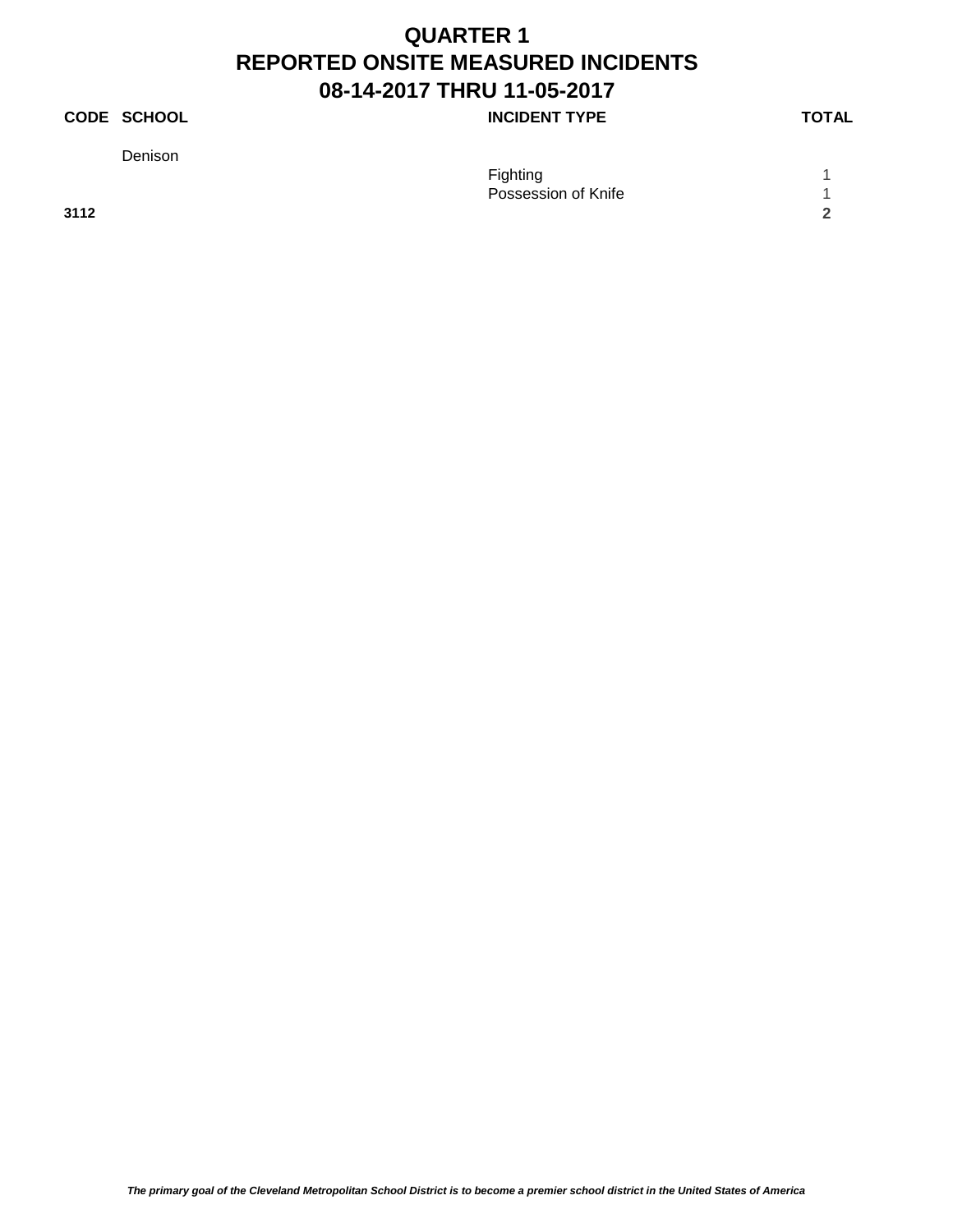### **CODE SCHOOL CODE SCHOOL INCIDENT TYPE TOTAL**

Design Lab Early College

| Arson                     |   |
|---------------------------|---|
| Fighting                  |   |
| Possession of Knife       |   |
| Theft of Private Property | 2 |
|                           | 5 |
|                           |   |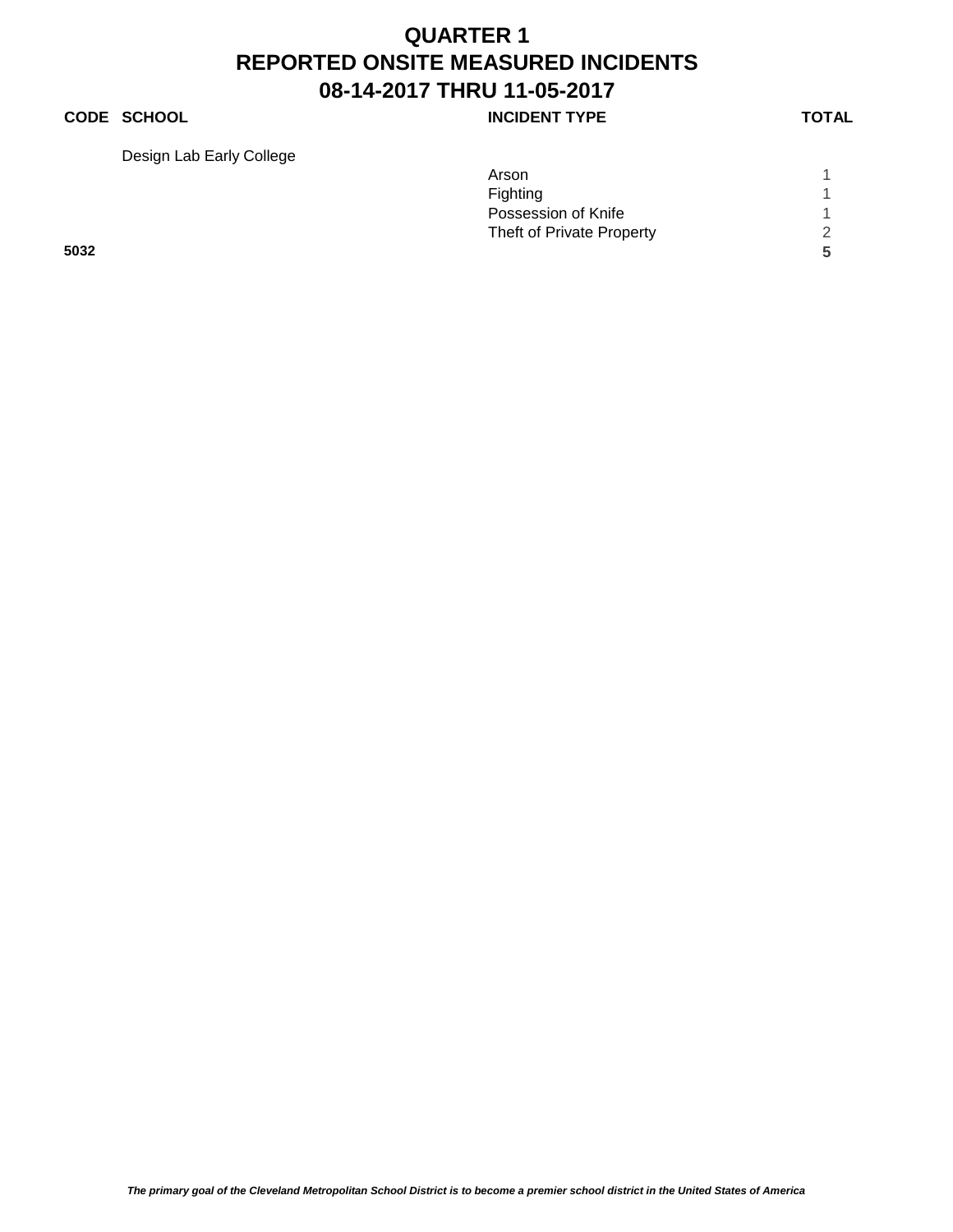#### **CODE SCHOOL CODE SCHOOL INCIDENT TYPE TOTAL**

Dike School of the Arts

|      | <b>Assault Student</b>        |  |
|------|-------------------------------|--|
|      | <b>Other Serious Incident</b> |  |
| 6124 |                               |  |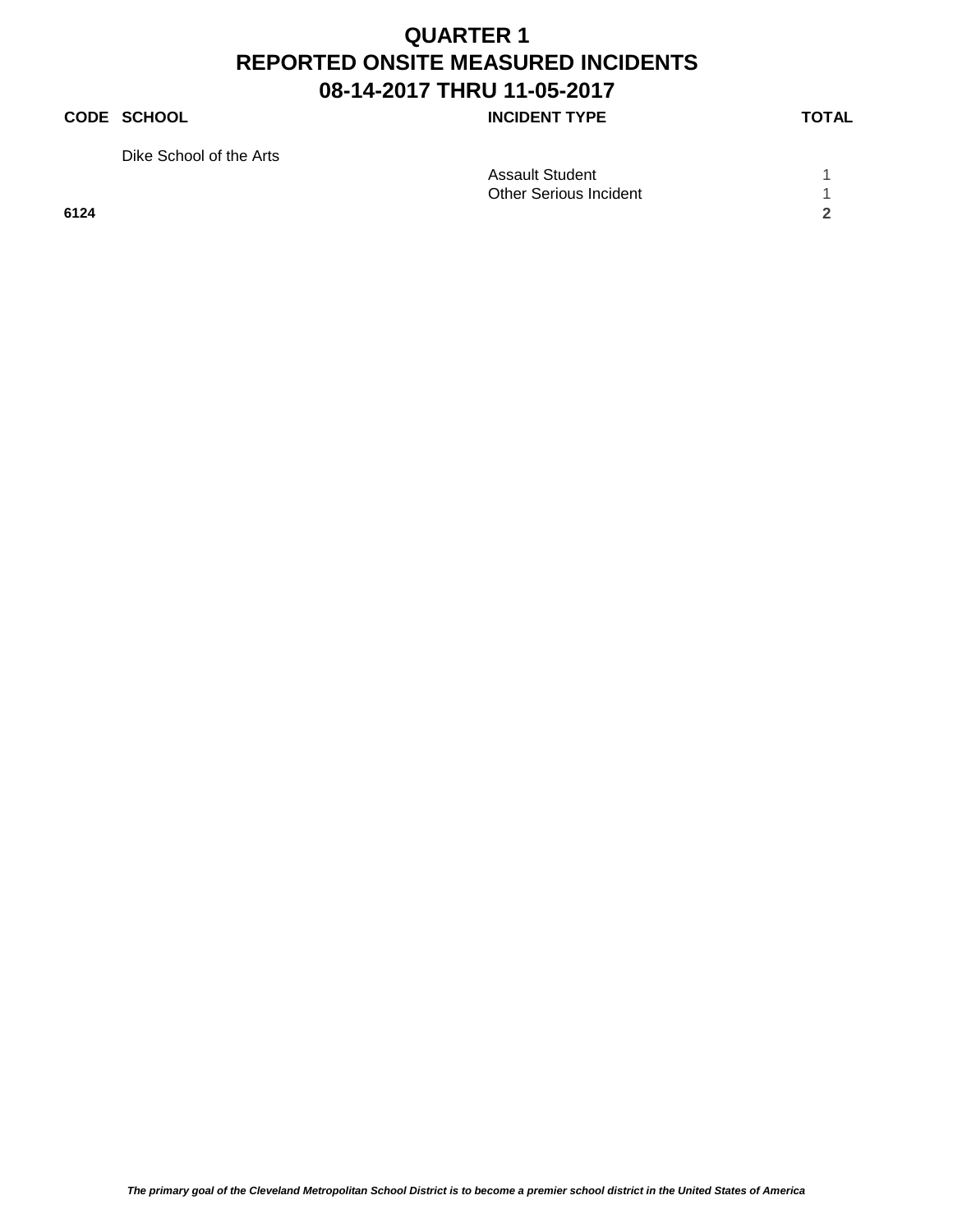### **CODE SCHOOL CODE SCHOOL INCIDENT TYPE TOTAL**

Douglas MacArthur

| Douglas MacArthur |                                 |  |
|-------------------|---------------------------------|--|
|                   | <b>Assault Security Officer</b> |  |
|                   | <b>Bullying</b>                 |  |
| 6130              |                                 |  |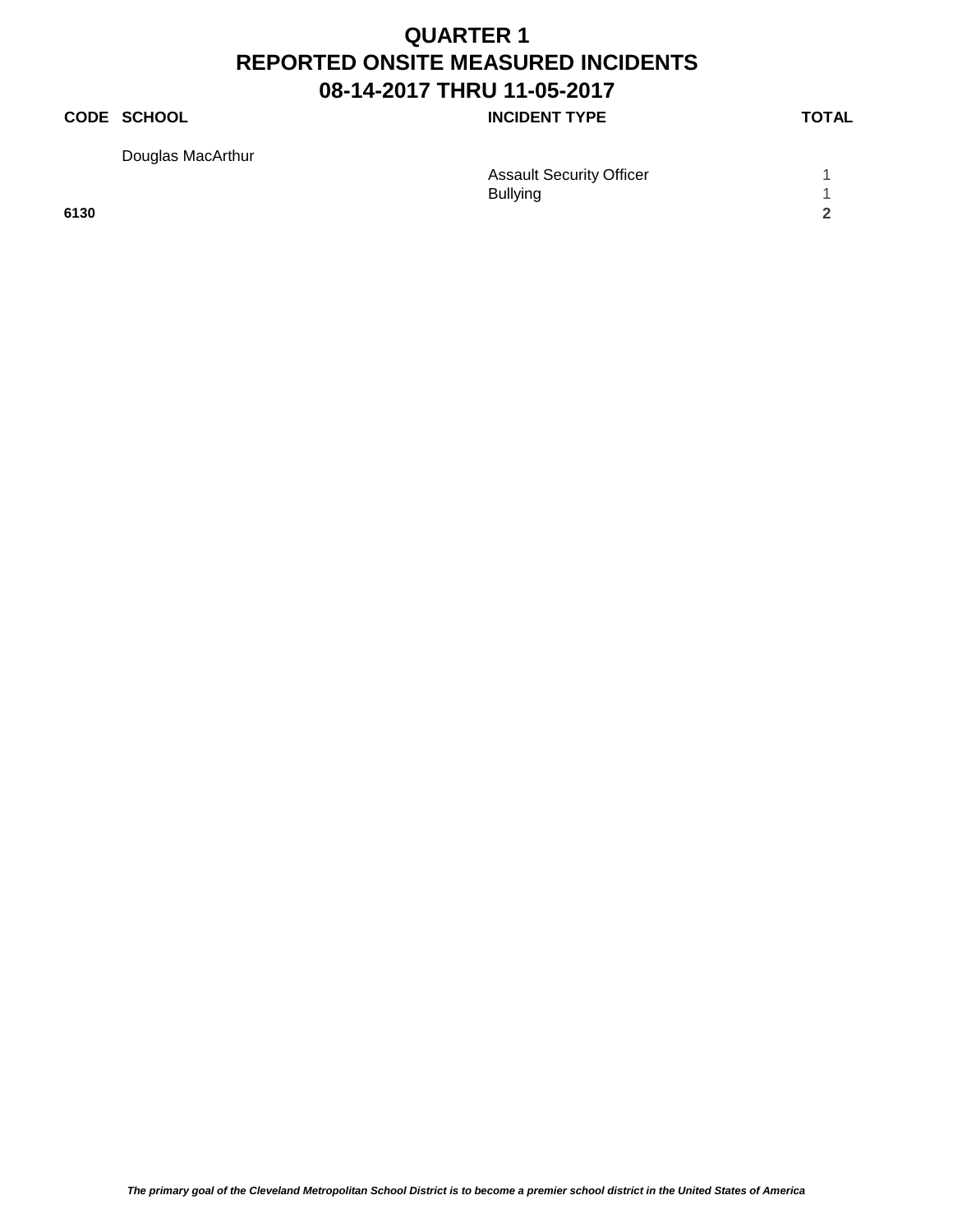### **CODE SCHOOL CODE SCHOOL INCIDENT TYPE TOTAL**

East Clark

**3148 1**

Assault Teacher 1 1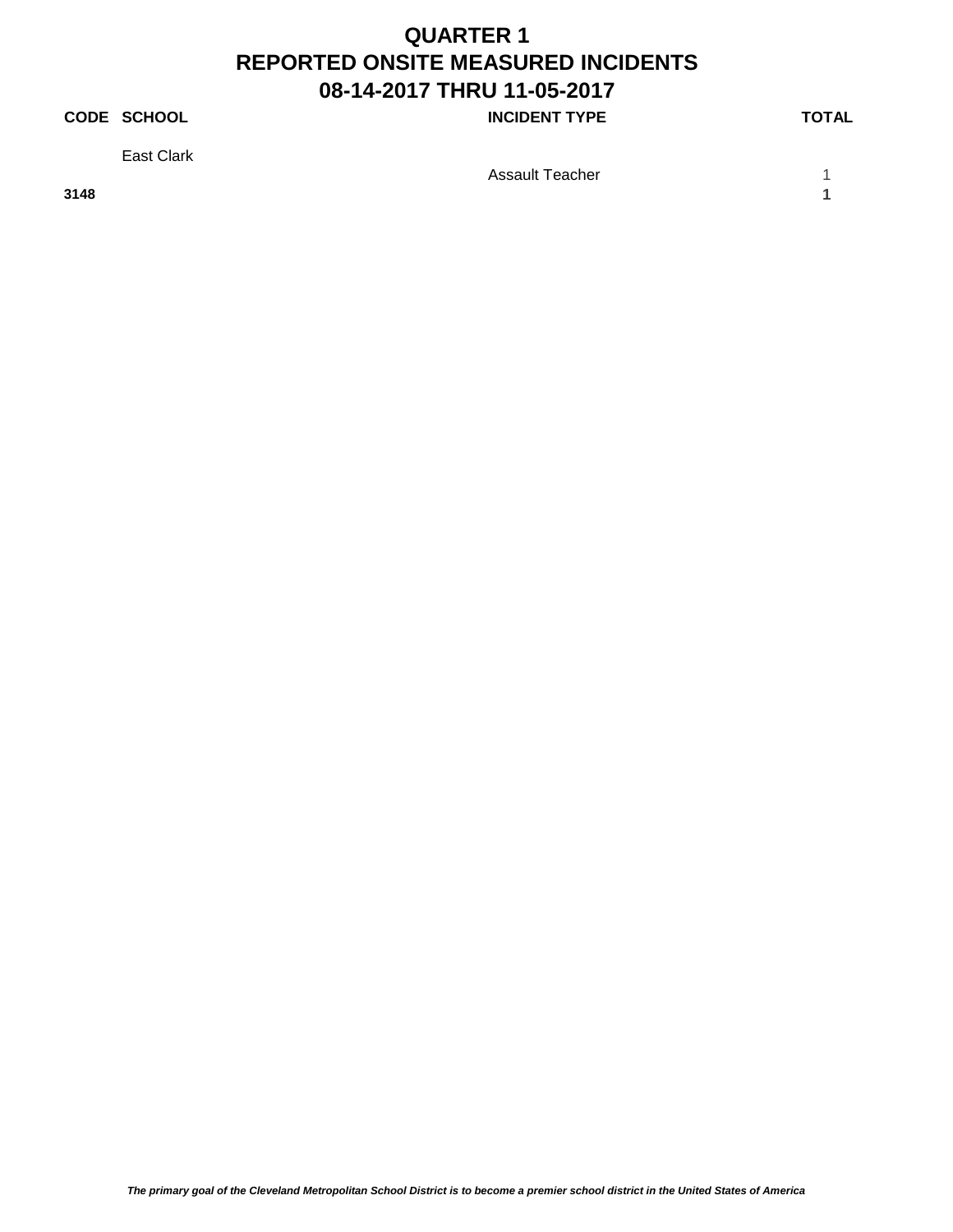### **CODE SCHOOL CODE SCHOOL INCIDENT TYPE TOTAL**

East Technical

Assault Student 1 1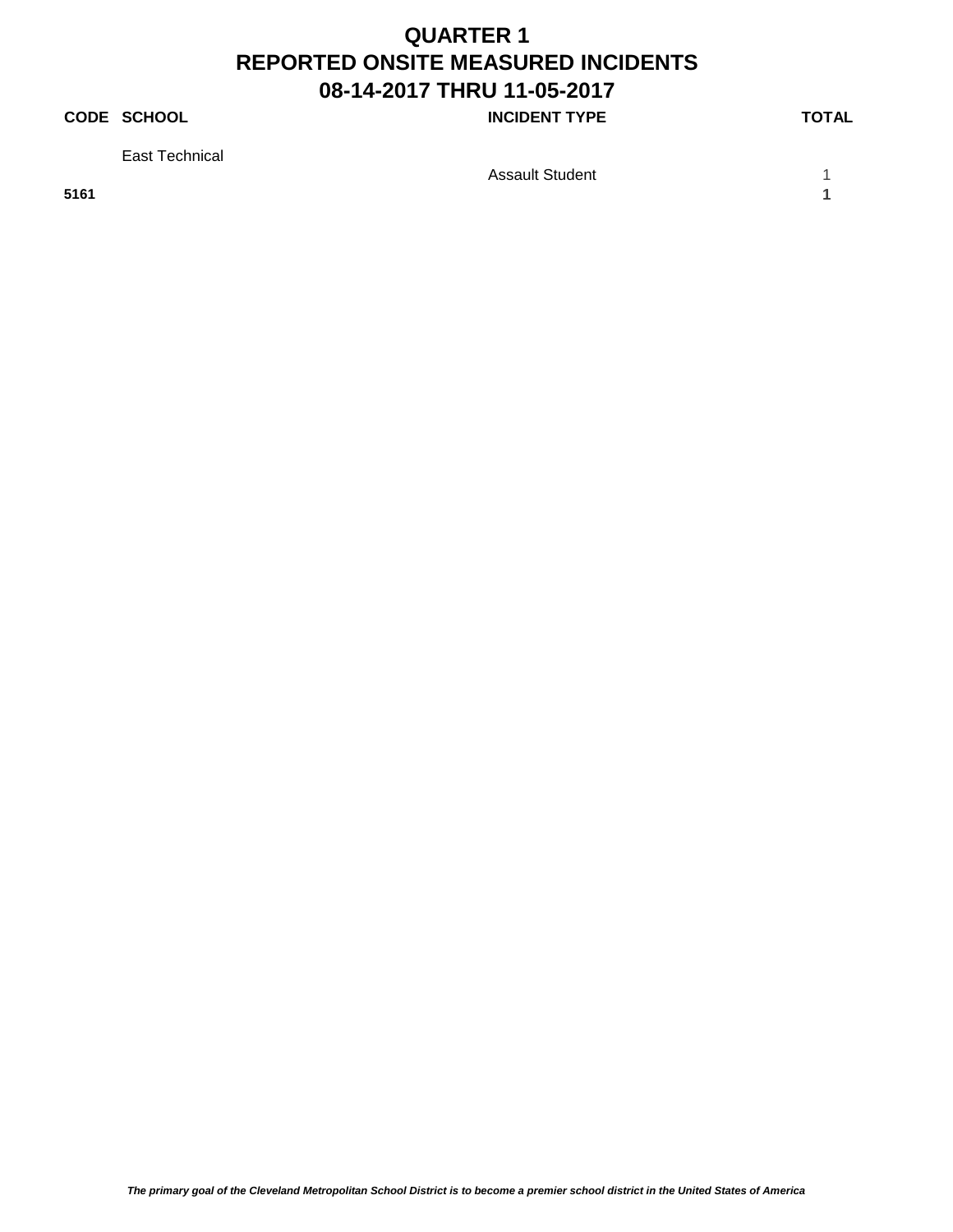### **CODE SCHOOL INCIDENT TYPE**

Euclid Park

| ٧ |  |
|---|--|
|   |  |

|      | Possession of Knife                  |  |
|------|--------------------------------------|--|
|      | Possession of Other Dangerous Weapon |  |
|      | Sexual Imposition                    |  |
|      | Theft of Private Property            |  |
| 3168 |                                      |  |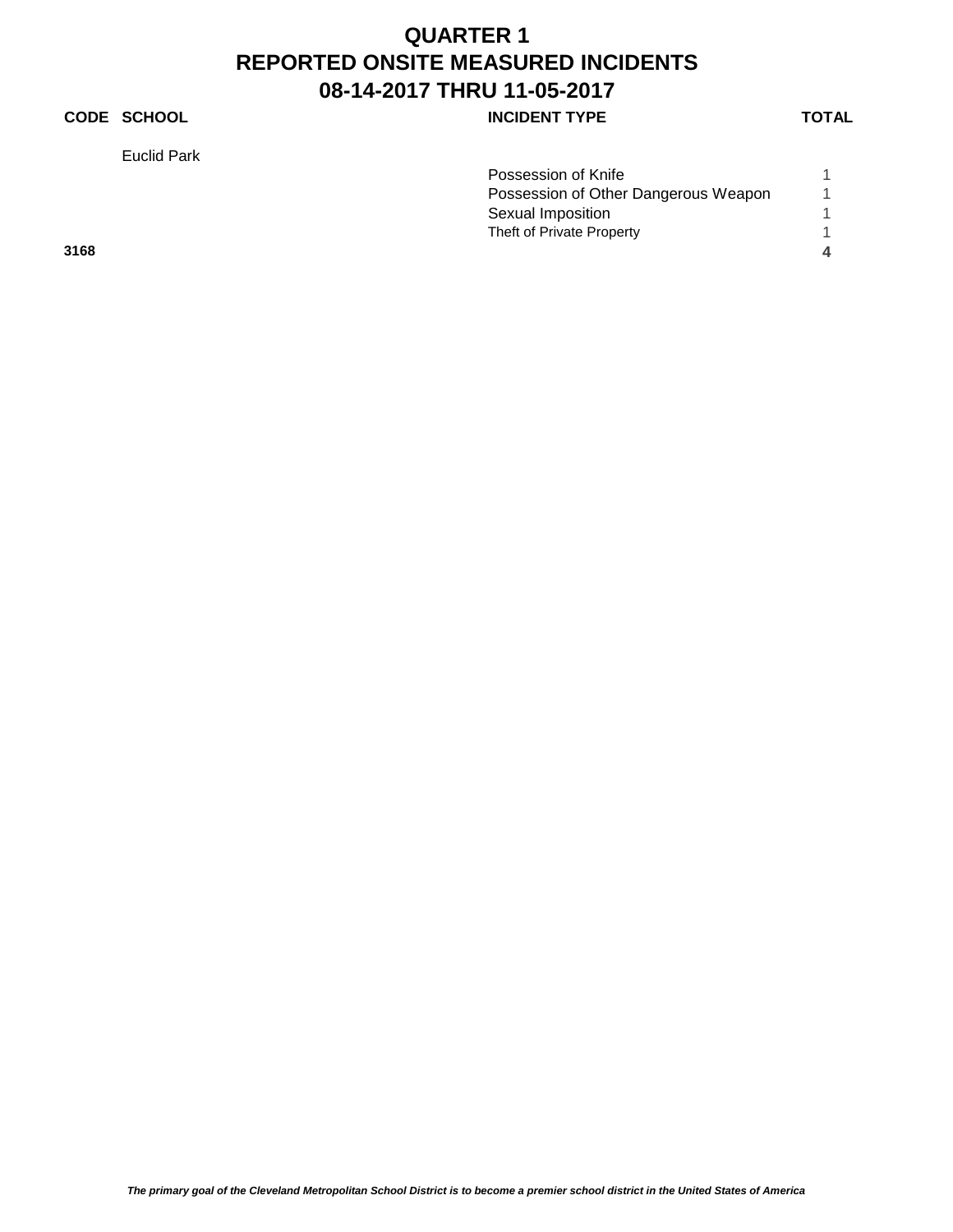#### **CODE SCHOOL CODE SCHOOL INCIDENT TYPE TOTAL**

Facing History New Tech @ Mooney

|      |  | Assault Staff (Adult)                 |  |
|------|--|---------------------------------------|--|
|      |  | Possession of Knife                   |  |
|      |  | Possession/Use of Scheduled Narcotics |  |
|      |  | Vandalism School Property             |  |
| 2174 |  |                                       |  |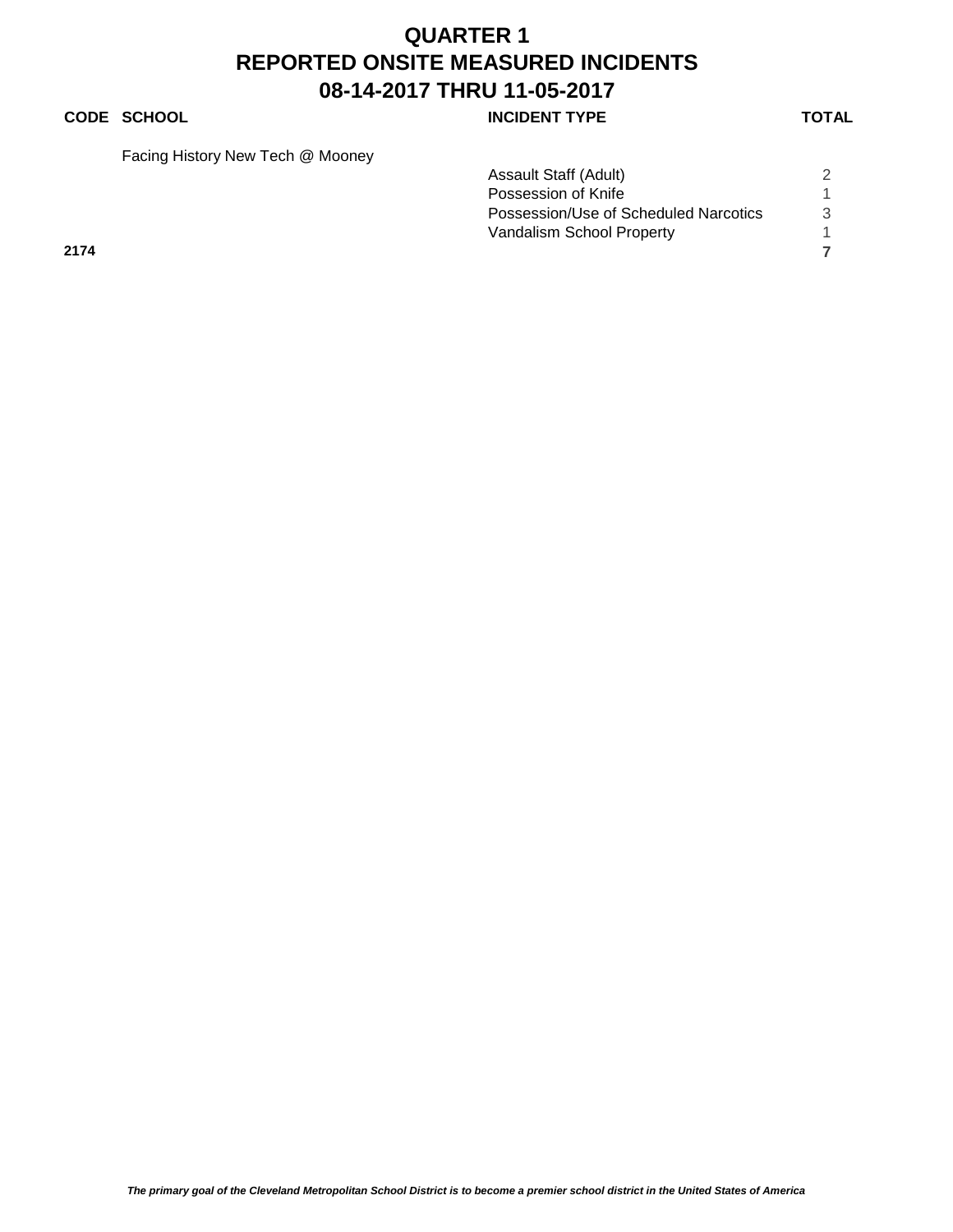### **CODE SCHOOL CODE SCHOOL INCIDENT TYPE TOTAL**

Franklin D Roosevelt

| <b>Other Serious Incident</b> |  |
|-------------------------------|--|

Sexual Imposition 1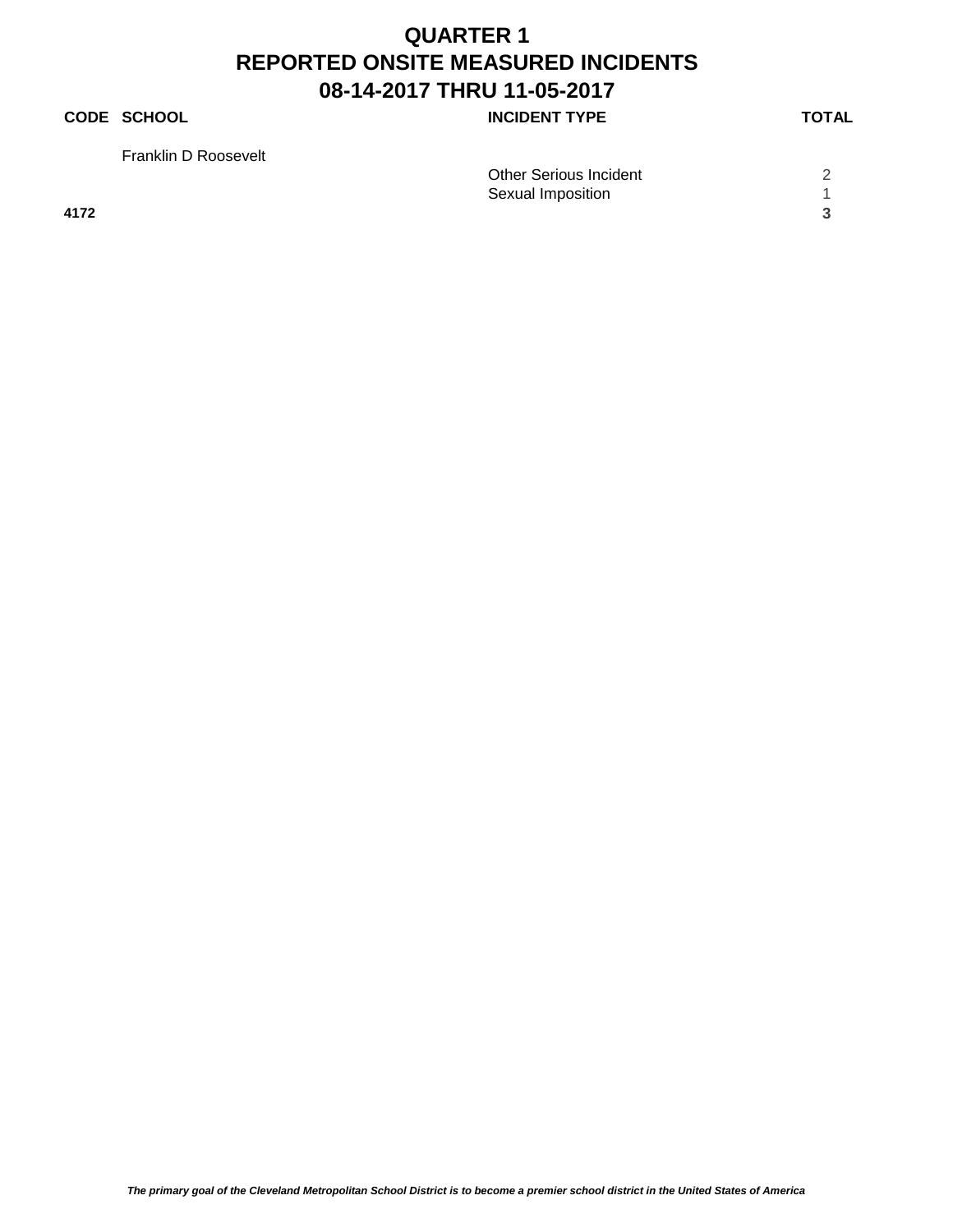### **CODE SCHOOL CODE SCHOOL INCIDENT TYPE TOTAL**

Fullerton

Possession of Knife 1 1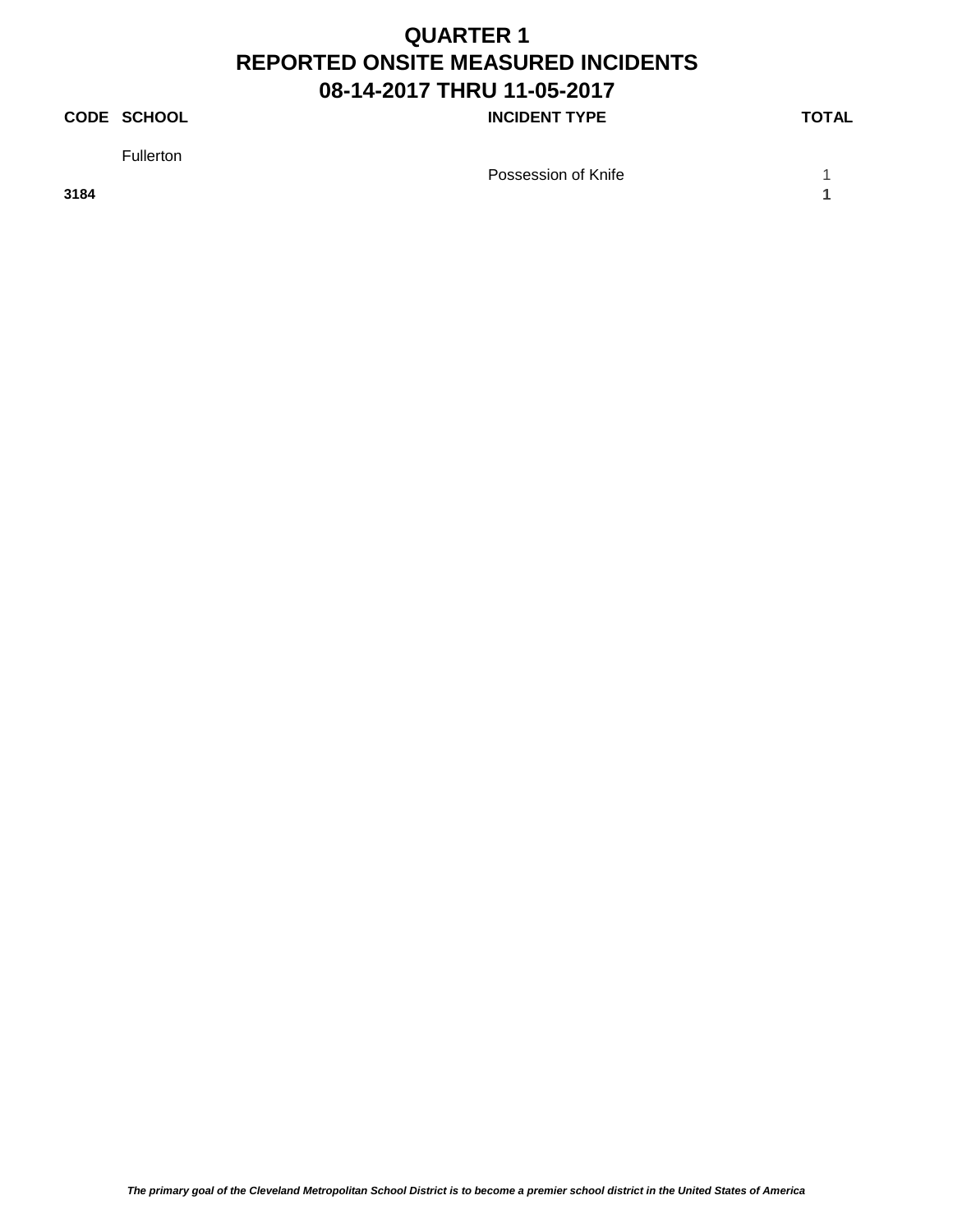### **CODE SCHOOL CODE SCHOOL INCIDENT TYPE TOTAL**

Garfield

| <b>Assault Student</b>               |  |
|--------------------------------------|--|
| <b>Other Criminal Activity</b>       |  |
| Possession of Knife                  |  |
| Possession of Other Dangerous Weapon |  |
| Theft of Private Property            |  |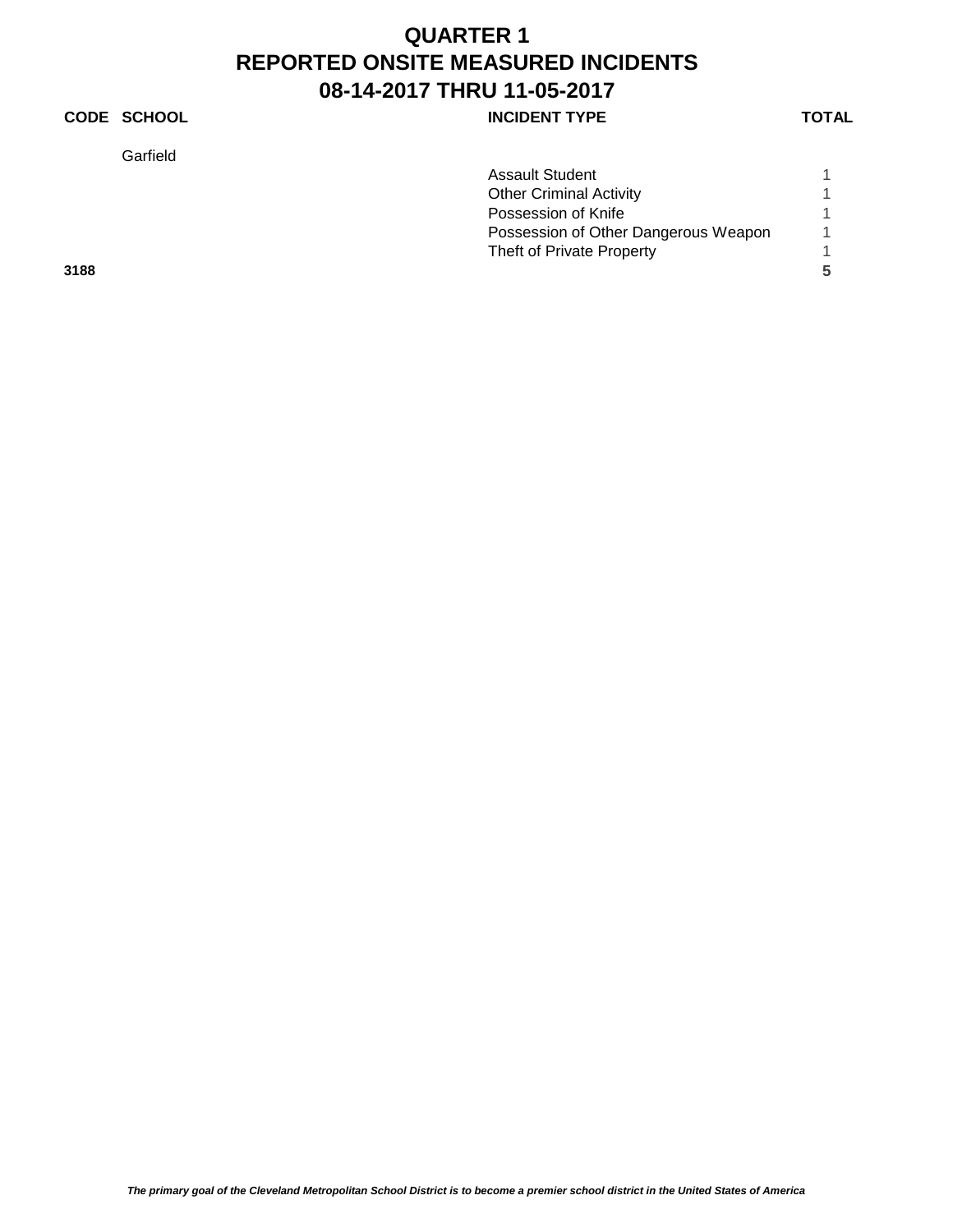### **CODE SCHOOL CODE SCHOOL INCIDENT TYPE TOTAL**

Garrett Morgan

| Garrett Morgan |                               |  |
|----------------|-------------------------------|--|
|                | <b>Fighting</b>               |  |
|                | <b>Other Serious Incident</b> |  |
| 6802           |                               |  |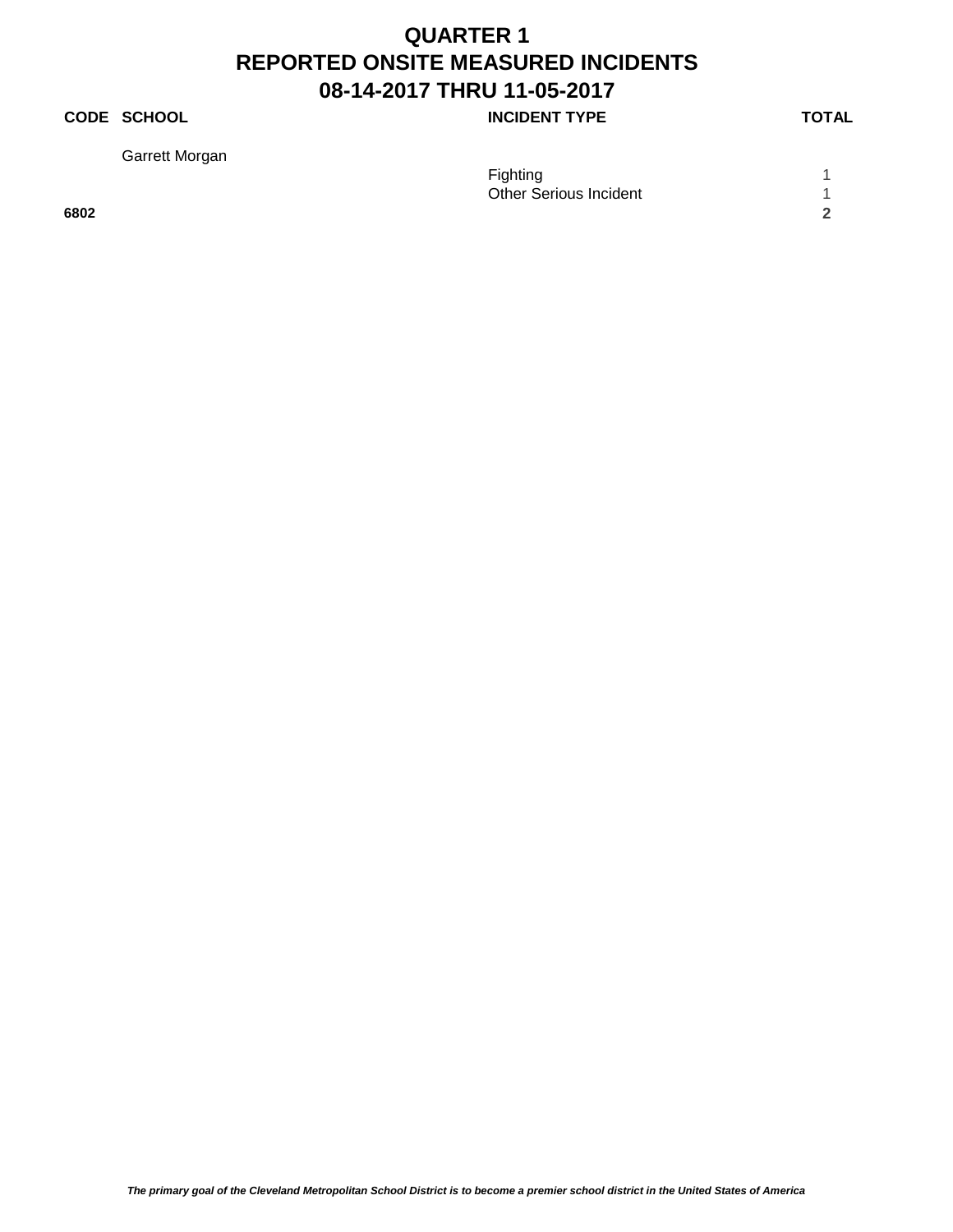#### **CODE SCHOOL CODE SCHOOL INCIDENT TYPE TOTAL**

George Washington Carver

| 3198                    |                                       | 5 |
|-------------------------|---------------------------------------|---|
|                         | Sexual Imposition                     |   |
|                         | Possession/Use of Scheduled Narcotics |   |
|                         | <b>Other Serious Incident</b>         |   |
|                         | Assault Teacher                       |   |
|                         | <b>Assault Student</b>                |   |
| OUUUU VYASHIILUUU VAIVU |                                       |   |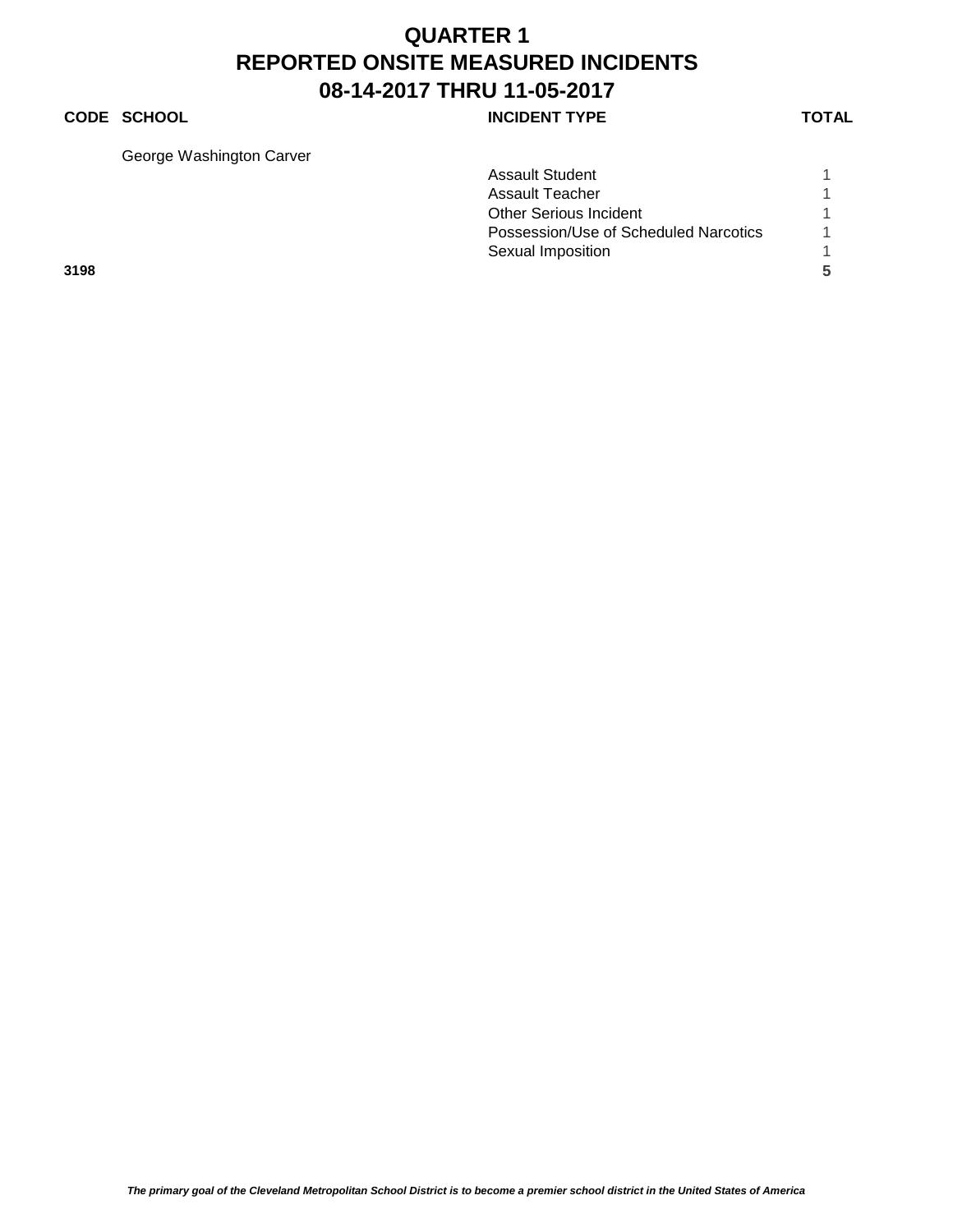### **CODE SCHOOL INCIDENT TYPE**

Ginn Academy

|      | Possession/Use of Scheduled Narcotics |  |
|------|---------------------------------------|--|
|      | Public Indecency                      |  |
|      | Theft of Private Property             |  |
| 6805 |                                       |  |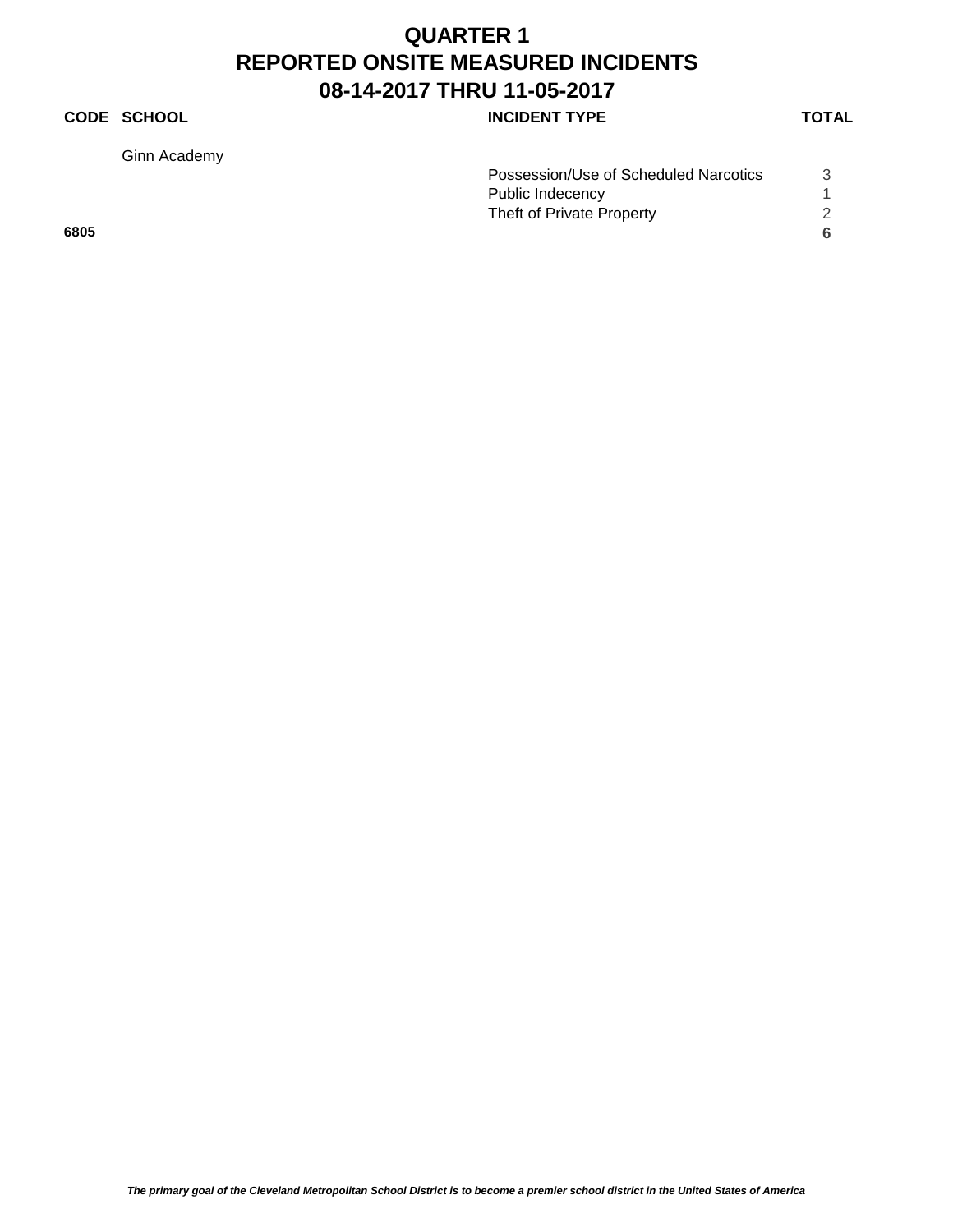#### **CODE SCHOOL CODE SCHOOL INCIDENT TYPE TOTAL**

Glenville

| Glenville |                                       |                |
|-----------|---------------------------------------|----------------|
|           | <b>Assault Security Officer</b>       |                |
|           | Fighting                              |                |
|           | Possession of Other Dangerous Weapon  | $\overline{4}$ |
|           | Possession/Use of Scheduled Narcotics |                |
|           | Theft of CMSD Property                |                |
| 5220      |                                       | 9              |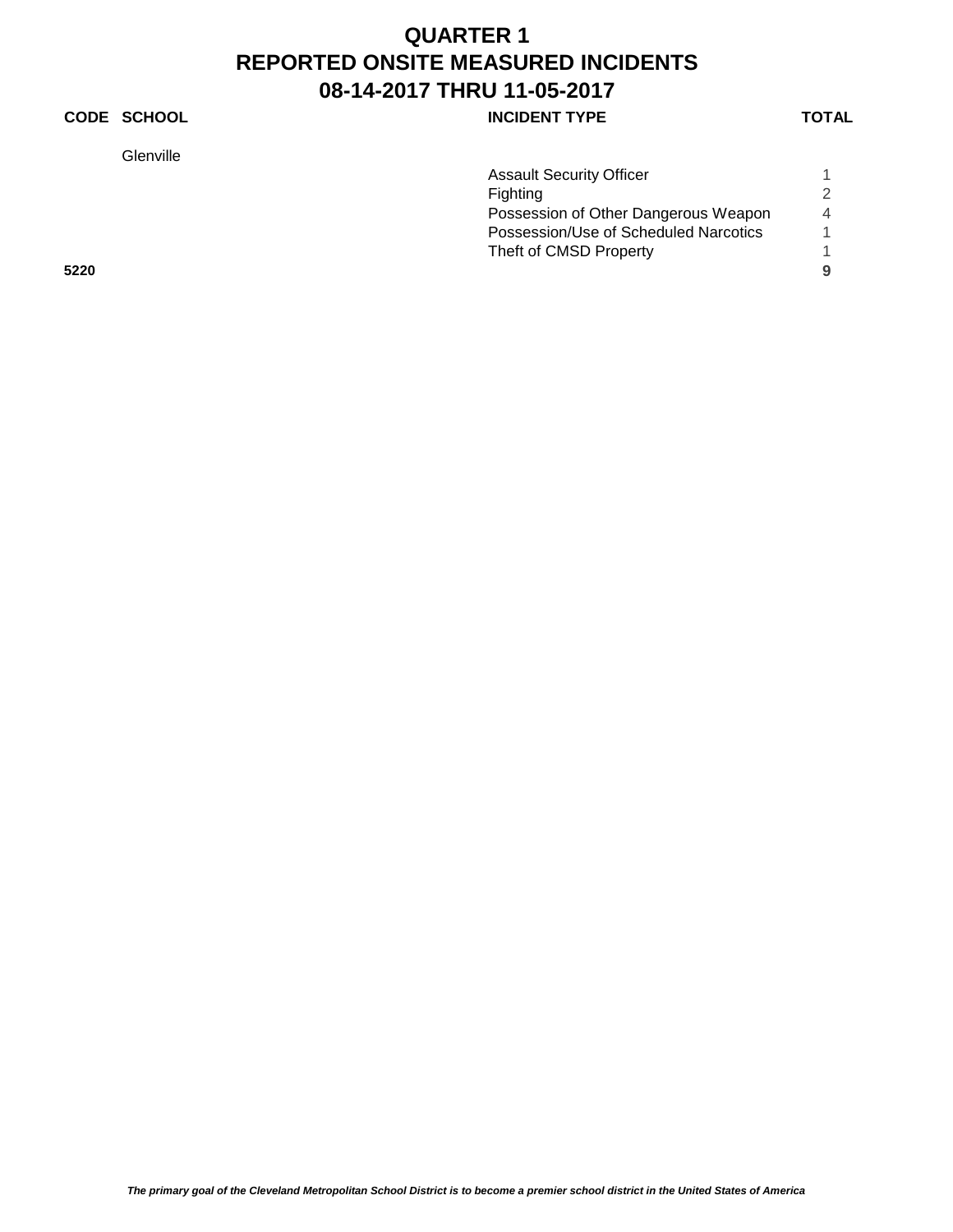### **CODE SCHOOL CODE SCHOOL INCIDENT TYPE TOTAL**

H Barbara Booker

|      | <b>Bullying</b>                      |  |
|------|--------------------------------------|--|
|      | Possession of Other Dangerous Weapon |  |
|      | Public Indecency                     |  |
| 6224 |                                      |  |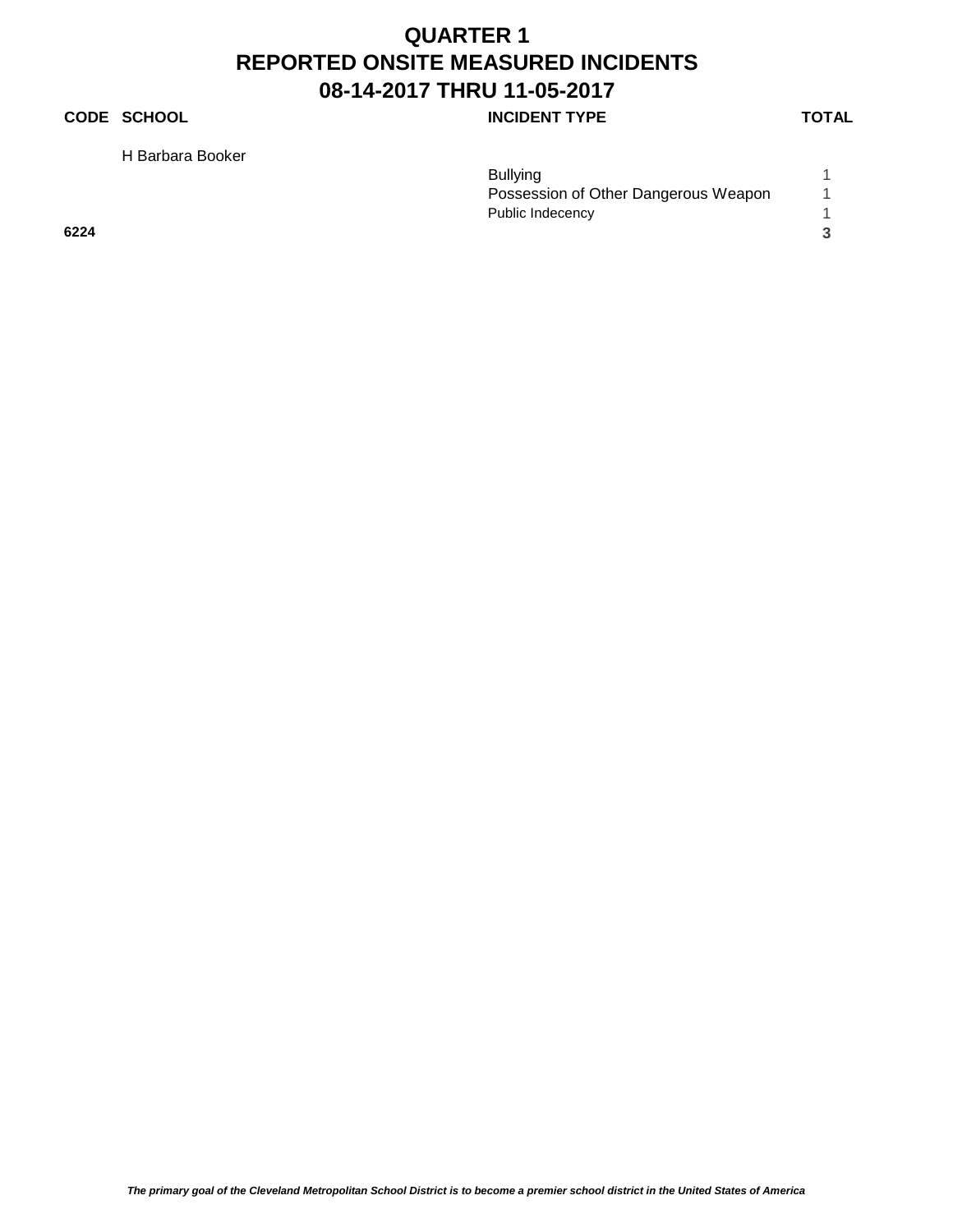### **CODE SCHOOL CODE SCHOOL INCIDENT TYPE TOTAL**

Hannah Gibbons

|      | <b>Assault Student</b> | ⌒ |
|------|------------------------|---|
|      | Other Serious Incident |   |
| 3229 |                        |   |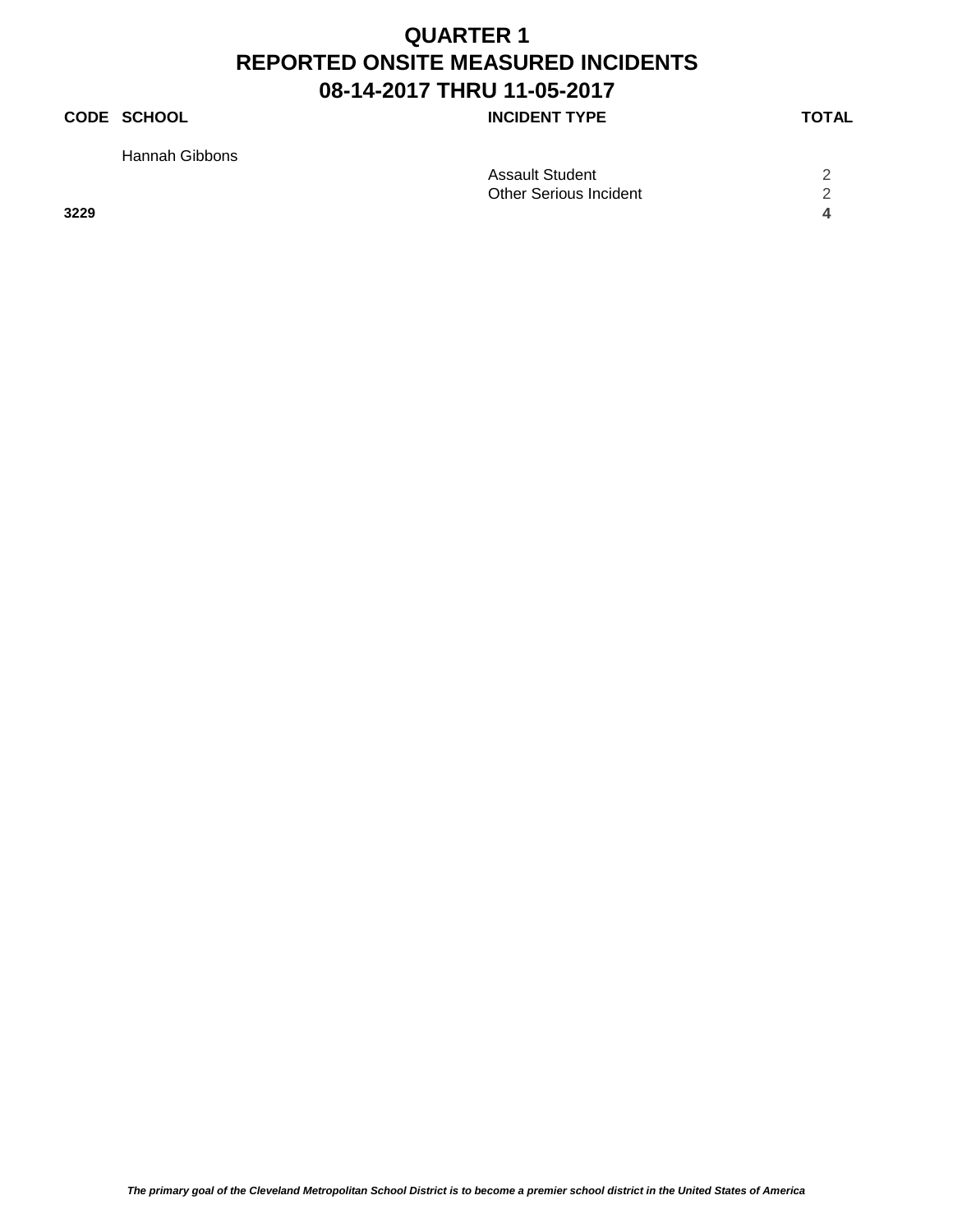Harvey Rice

| <b>CODE SCHOOL</b> | <b>INCIDENT TYPE</b> | <b>TOTAL</b> |
|--------------------|----------------------|--------------|
|                    |                      |              |

|      | Assault Staff (Adult)         |   |
|------|-------------------------------|---|
|      | <b>Assault Student</b>        | 2 |
|      | <b>Assault Teacher</b>        |   |
|      | <b>Fighting</b>               | 1 |
|      | <b>Other Serious Incident</b> |   |
|      | Possession of Knife           |   |
| 3240 |                               |   |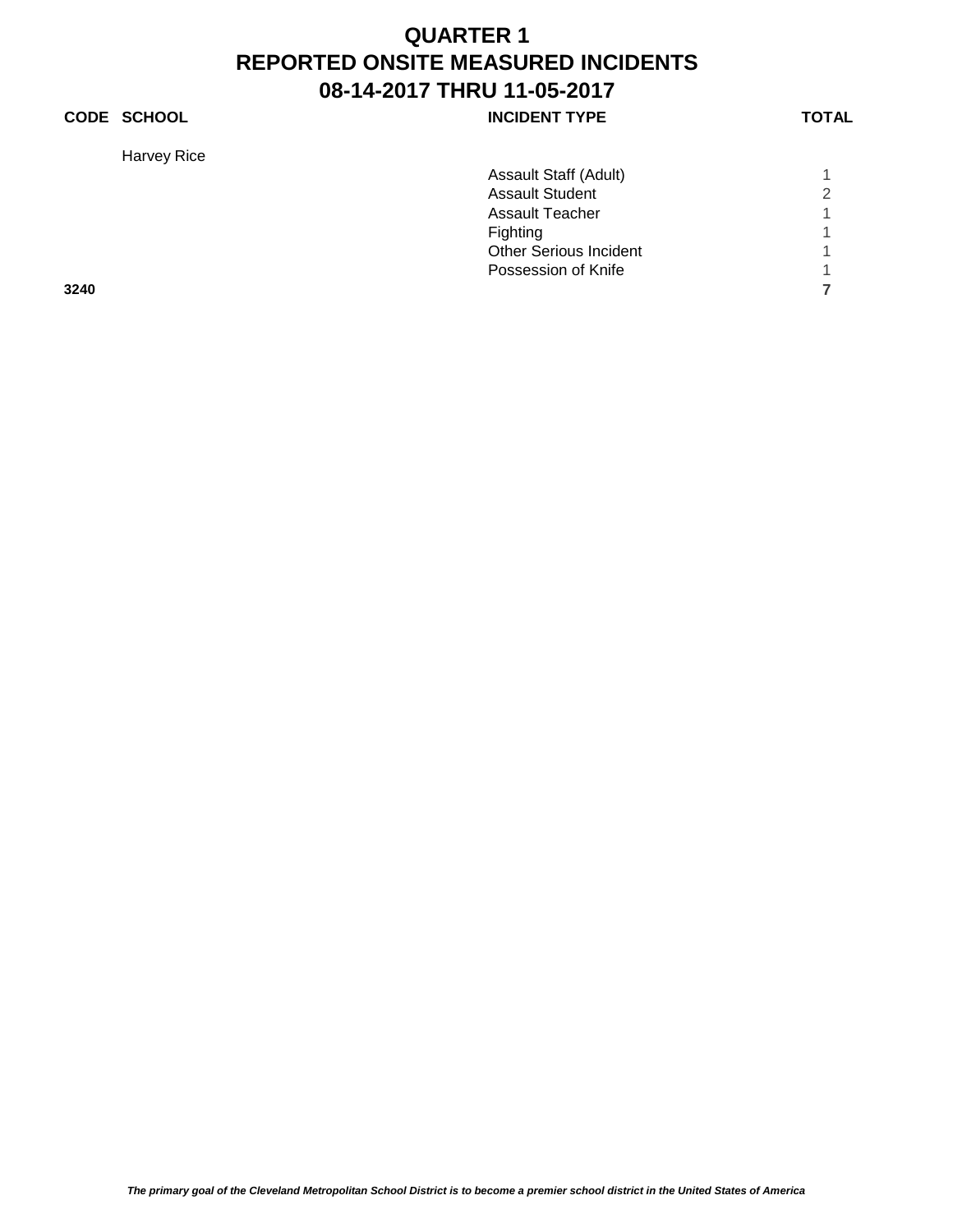### **CODE SCHOOL CODE SCHOOL INCIDENT TYPE TOTAL**

James Ford Rhodes

|      | James Ford Rhodes |                                       |                |
|------|-------------------|---------------------------------------|----------------|
|      |                   | <b>Assault Student</b>                | 3              |
|      |                   | <b>Criminal Trespassing</b>           |                |
|      |                   | Fighting                              |                |
|      |                   | Possession of Knife                   |                |
|      |                   | Possession/Use of Scheduled Narcotics | $\overline{4}$ |
|      |                   | Vandalism School Property             |                |
| 5273 |                   |                                       | 12             |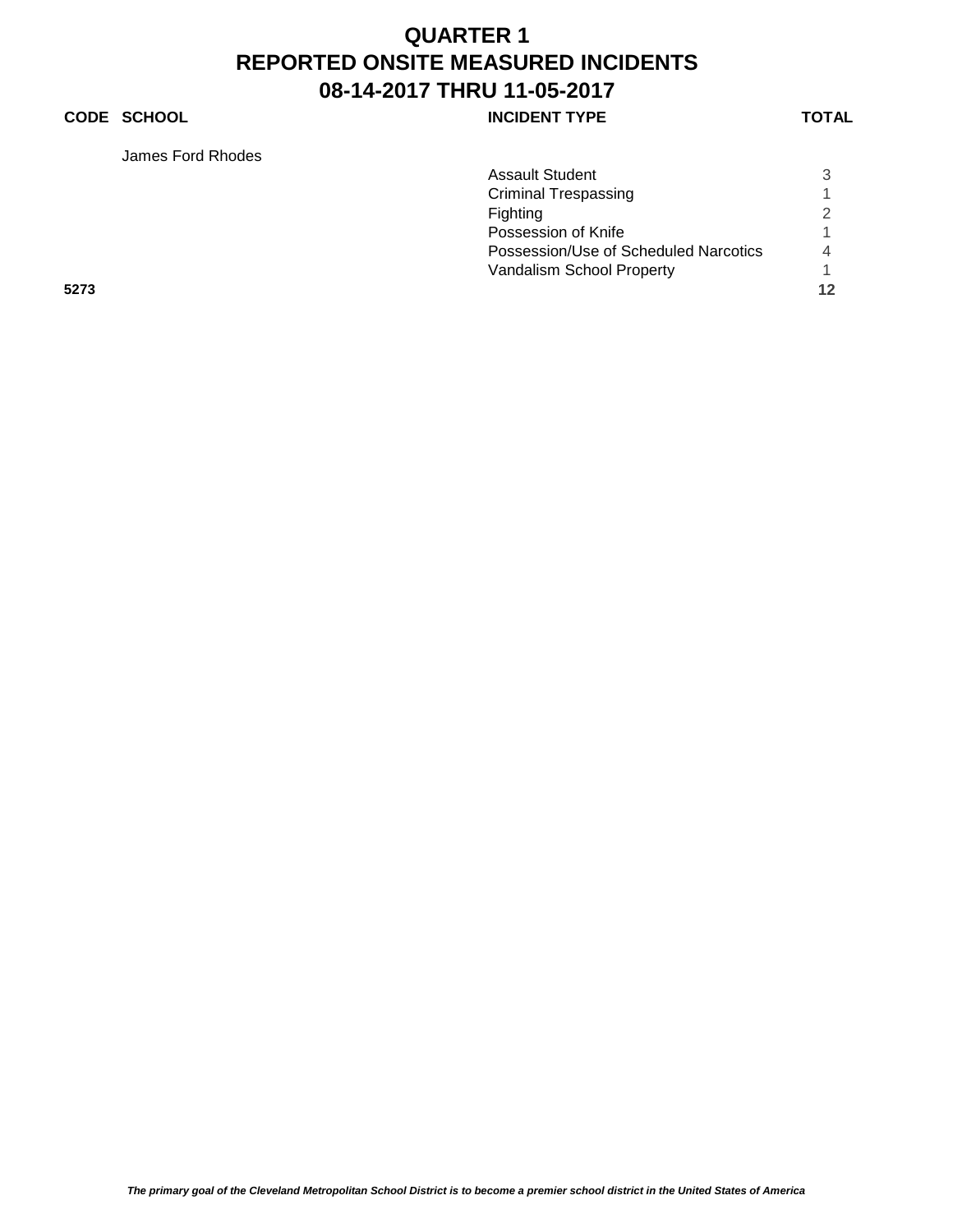## **CODE SCHOOL CODE SCHOOL INCIDENT TYPE TOTAL**

Jane Addams

|      | Possession of Knife                   |  |
|------|---------------------------------------|--|
|      | Possession of Other Dangerous Weapon  |  |
|      | Possession/Use of Scheduled Narcotics |  |
| 6275 |                                       |  |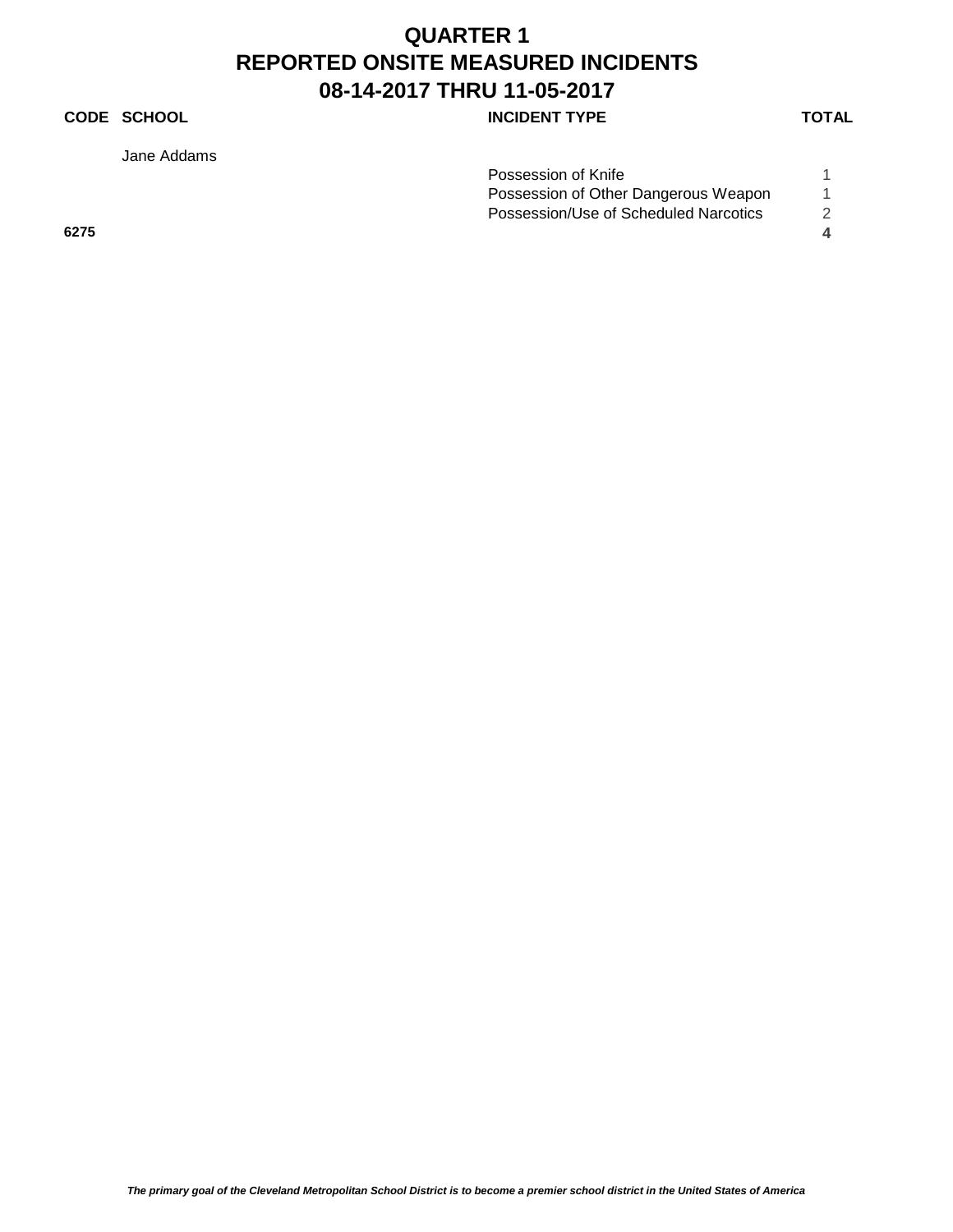## **CODE SCHOOL CODE SCHOOL INCIDENT TYPE TOTAL**

John Adams

| John Adams |                                       |    |
|------------|---------------------------------------|----|
|            | <b>Assault Student</b>                |    |
|            | <b>Attempted Robbery</b>              |    |
|            | Fighting                              |    |
|            | Possession of Knife                   |    |
|            | Possession of Other Dangerous Weapon  | 2  |
|            | Possession/Use of Scheduled Narcotics | 3  |
|            | Sexual Imposition                     |    |
|            | Theft of CMSD Computer Property       | З  |
| 5276       |                                       | 14 |
|            |                                       |    |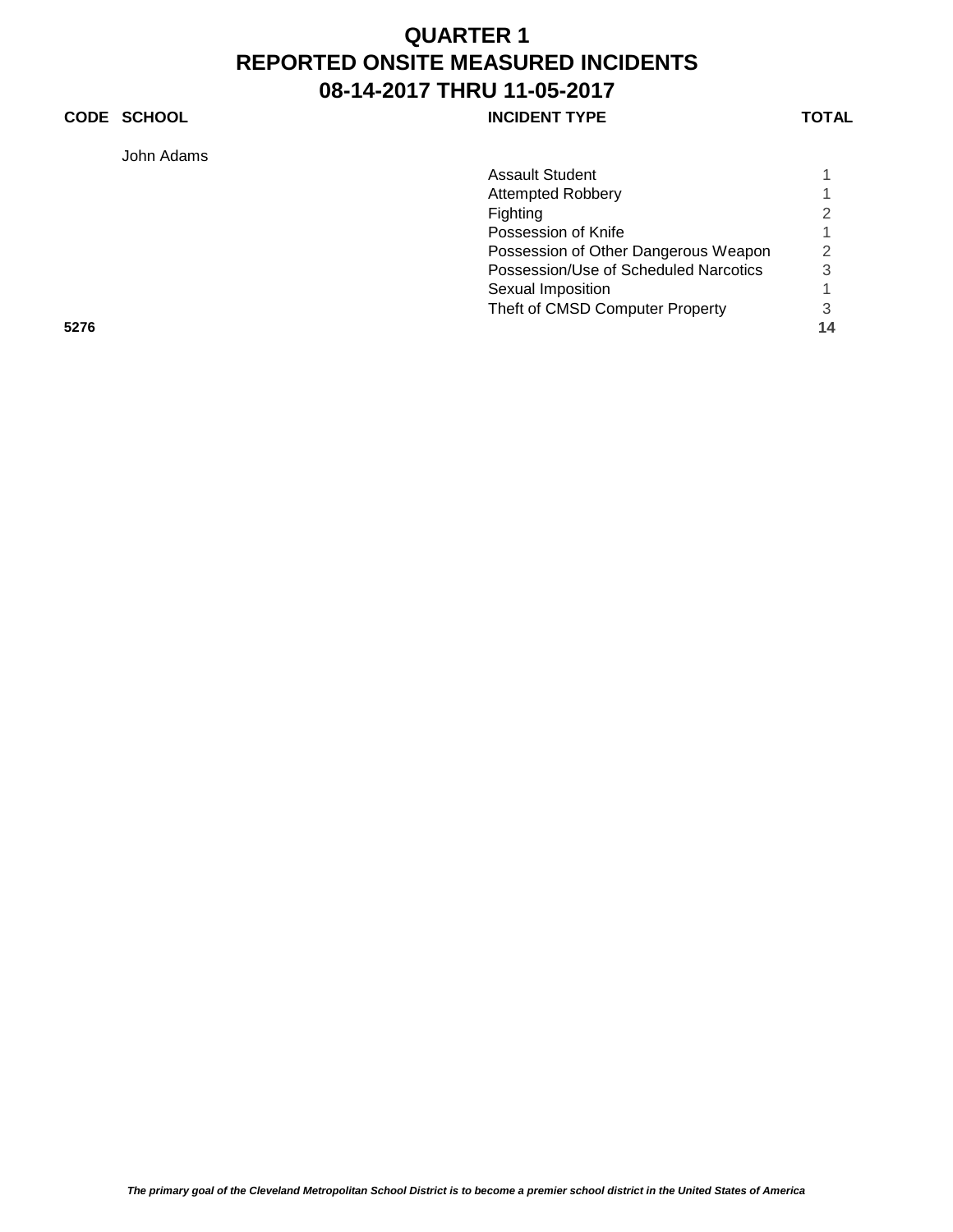#### **CODE SCHOOL CODE SCHOOL INCIDENT TYPE TOTAL**

John Adams College & Career Academy

**5268 1**

Assault Student 1 1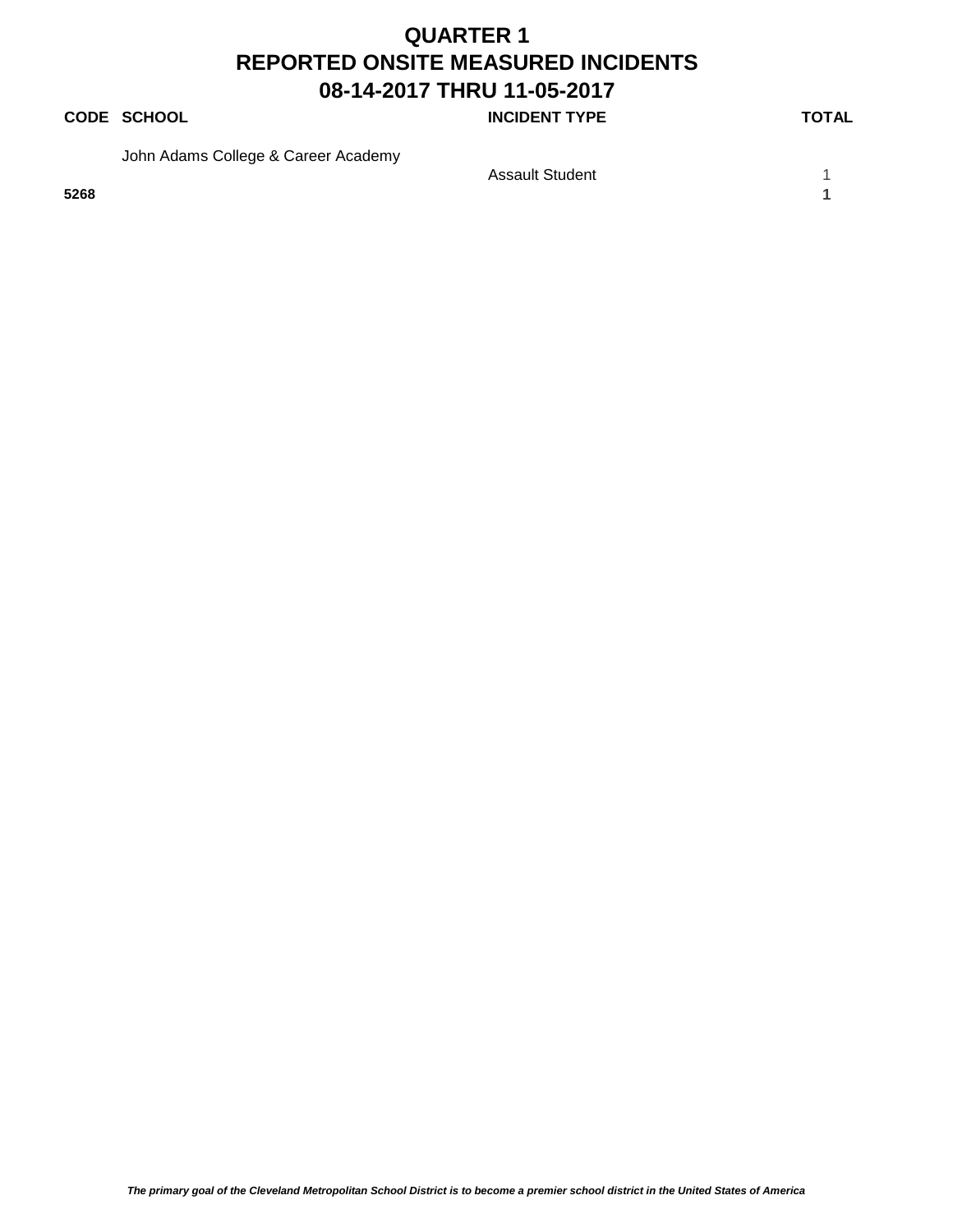#### **CODE SCHOOL INCIDENT TYPE**

JFK E3agle Academy

| ۰. |
|----|
|    |

|      | <b>Assault Staff (Adult)</b> |  |
|------|------------------------------|--|
|      | <b>Assault Student</b>       |  |
|      | Theft of Private Property    |  |
| 5211 |                              |  |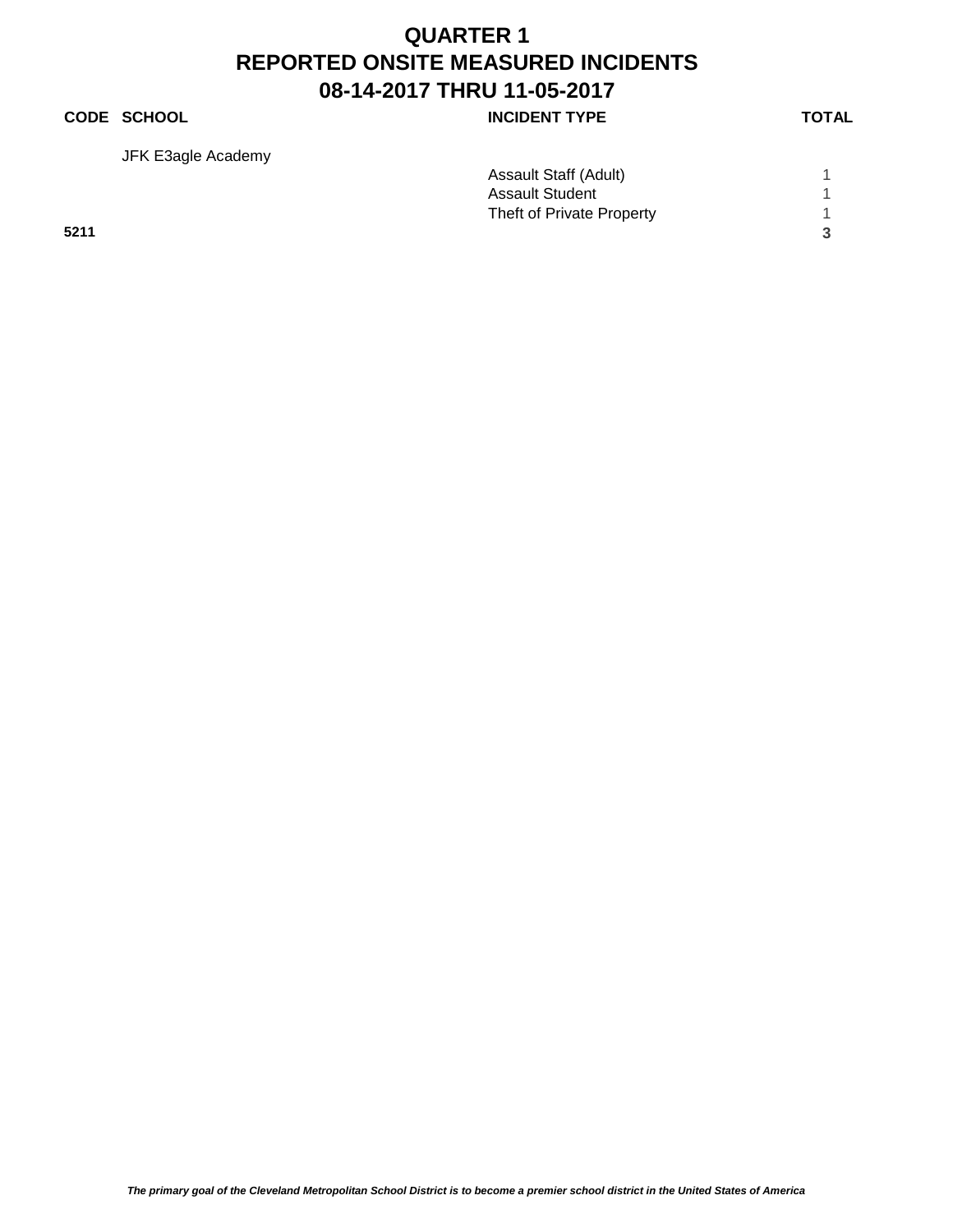#### **CODE SCHOOL CODE SCHOOL INCIDENT TYPE TOTAL**

JFK PACT

|      | <b>Fighting</b>           |  |
|------|---------------------------|--|
|      | Theft of Private Property |  |
| 5210 |                           |  |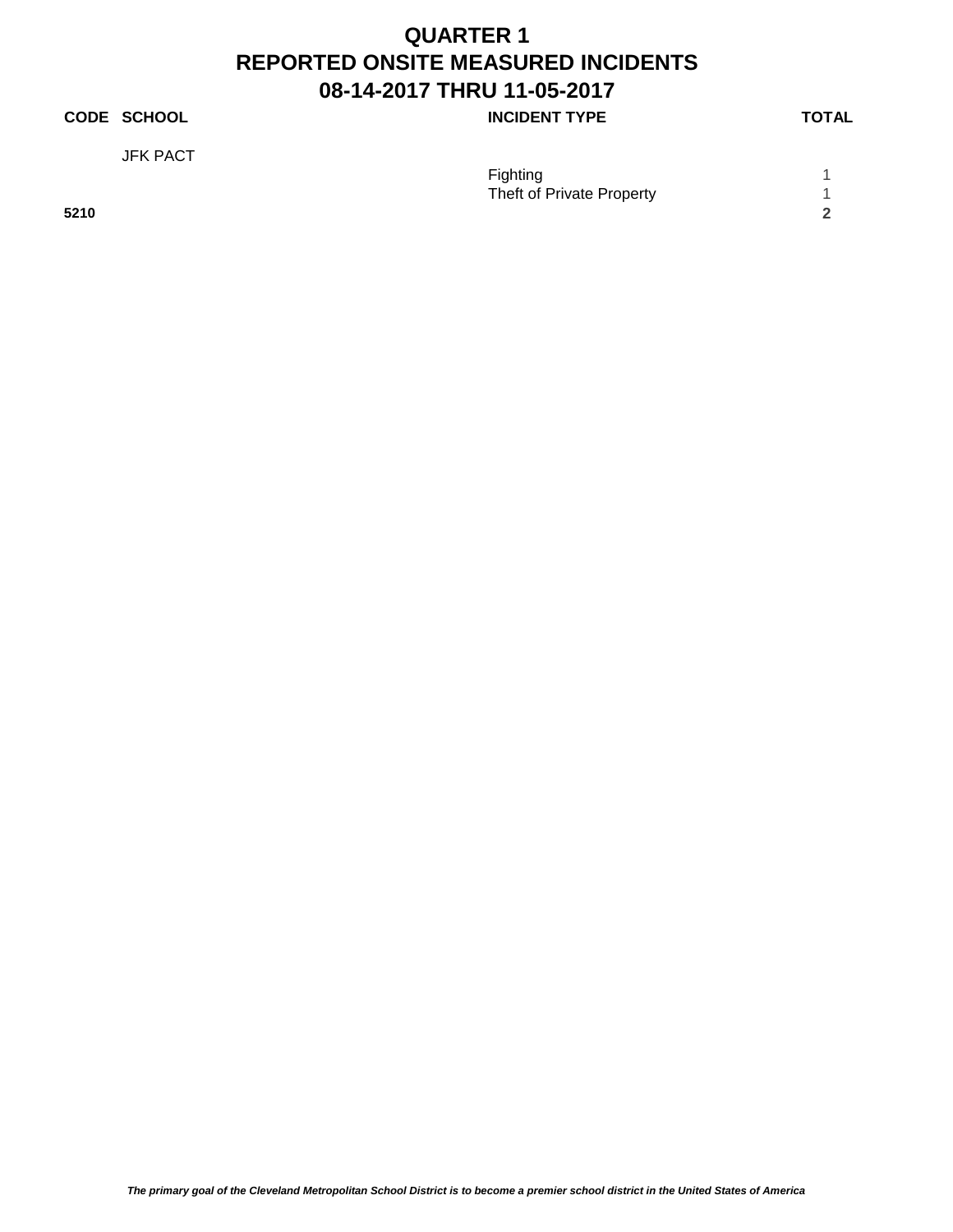### **CODE SCHOOL CODE SCHOOL INCIDENT TYPE TOTAL**

John F Kennedy

Theft of Private Property 1

**5285 1**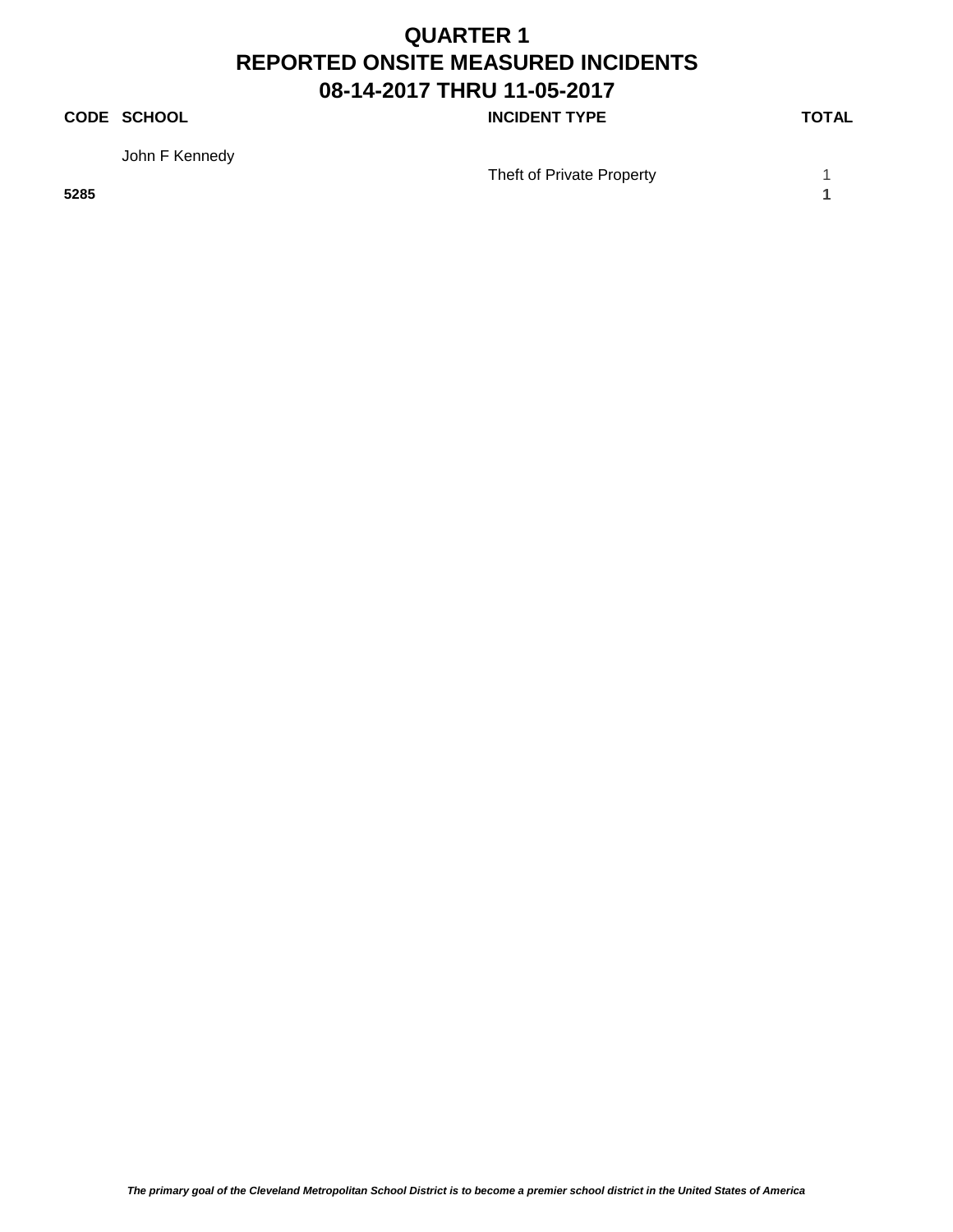## **CODE SCHOOL CODE SCHOOL INCIDENT TYPE TOTAL**

John Hay School of Science & Medicine

|      | Gross Sexual Imposition               |  |
|------|---------------------------------------|--|
|      | Possession of Other Dangerous Weapon  |  |
|      | Possession/Use of Scheduled Narcotics |  |
| 5691 |                                       |  |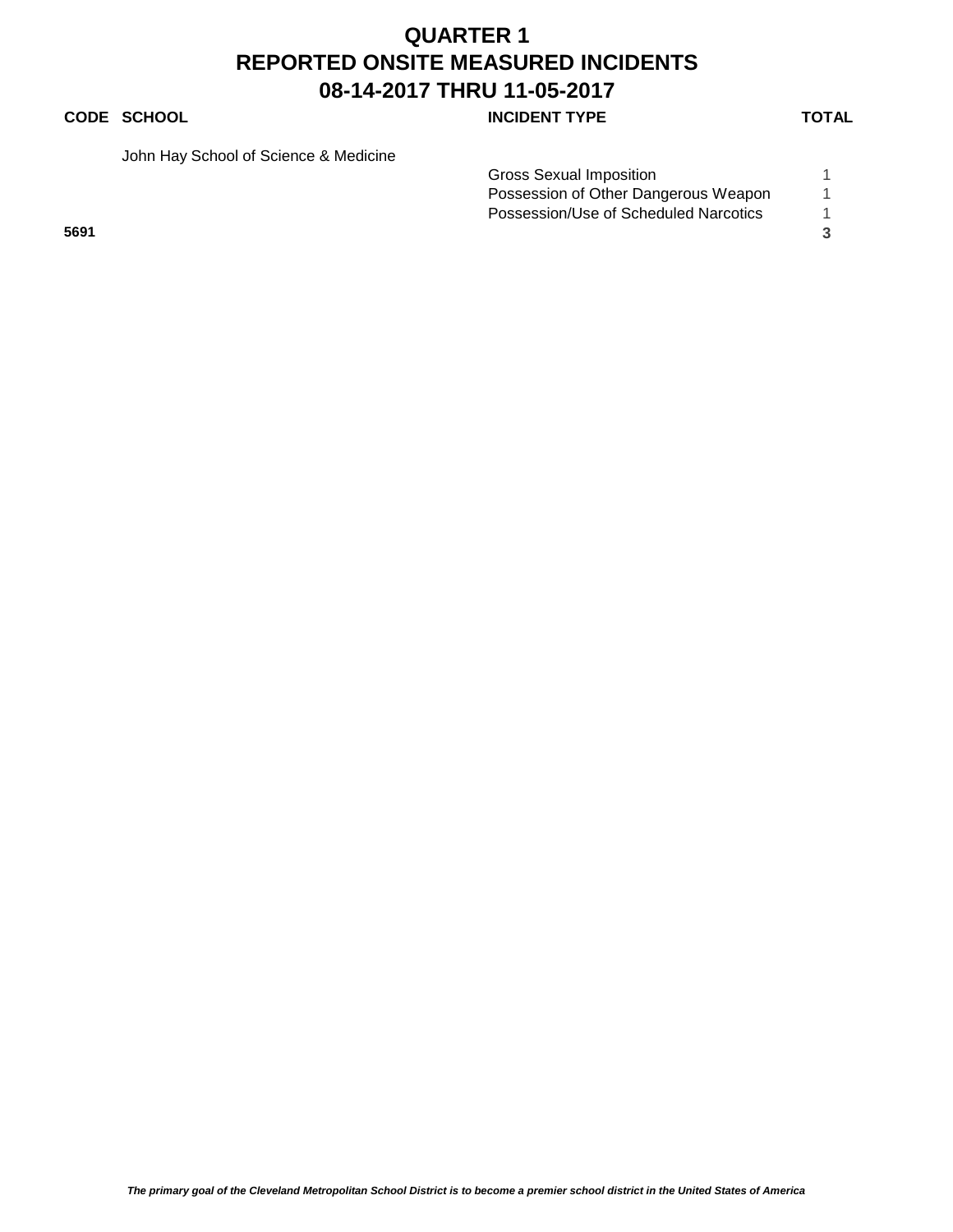## **QUARTER 1 REPORTED ONSITE MEASURED INCIDENTS 08-14-2017 THRU 11-05-2017 CODE SCHOOL CODE SCHOOL**

John Marshall School of Business

|  | IUIAL |  |  |
|--|-------|--|--|
|  |       |  |  |
|  |       |  |  |

|      | Assault Staff (Adult)                 |                  |
|------|---------------------------------------|------------------|
|      | <b>Assault Student</b>                |                  |
|      | Possession/Use of Scheduled Narcotics |                  |
| 5213 |                                       | $\blacktriangle$ |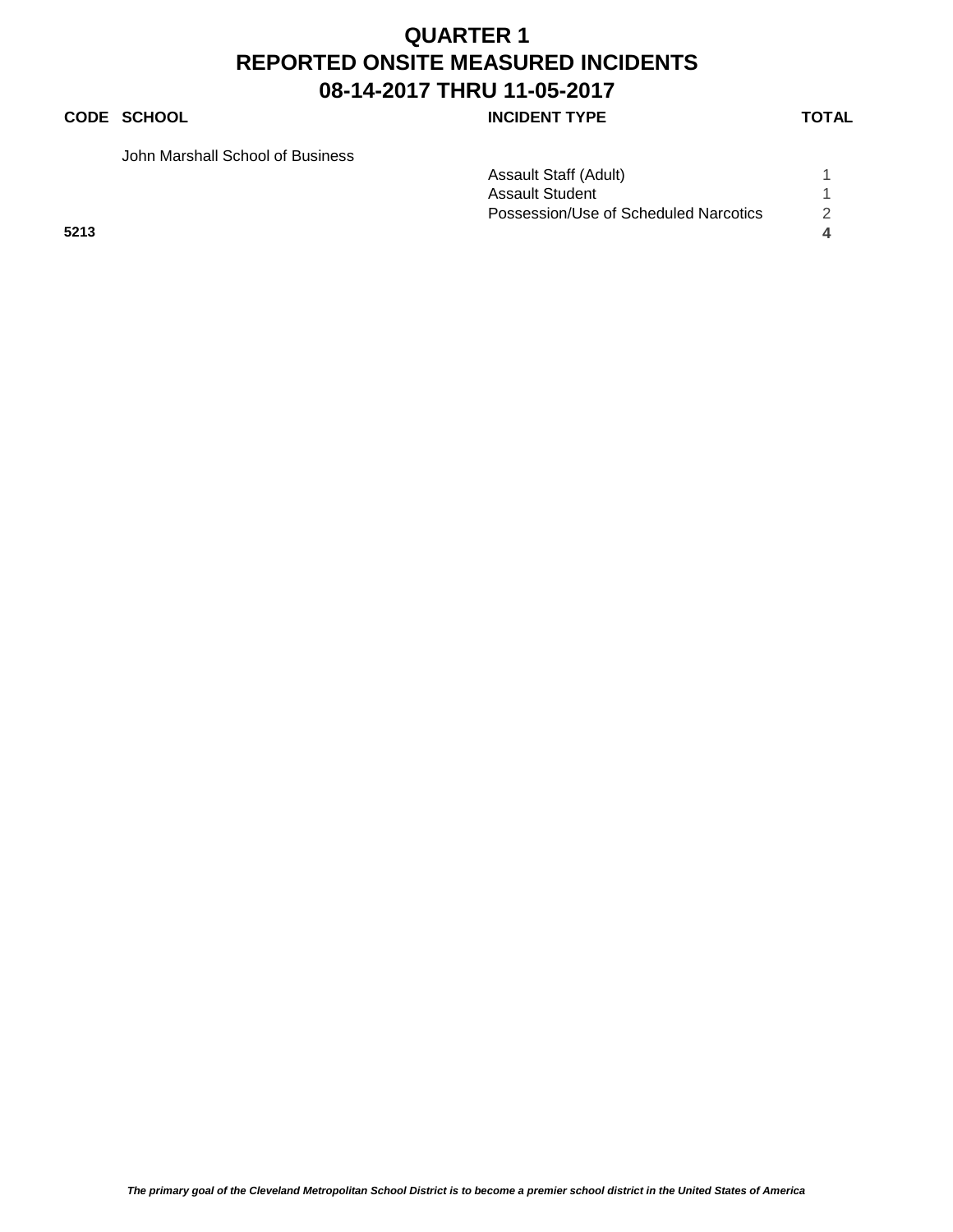## **CODE SCHOOL CODE SCHOOL INCIDENT TYPE TOTAL**

| John Marshall School of Engineering |  |
|-------------------------------------|--|
|-------------------------------------|--|

|      | Assault Staff (Adult)          |  |
|------|--------------------------------|--|
|      | Fighting                       |  |
|      | <b>Other Criminal Activity</b> |  |
|      | <b>Other Serious Incident</b>  |  |
| 5214 |                                |  |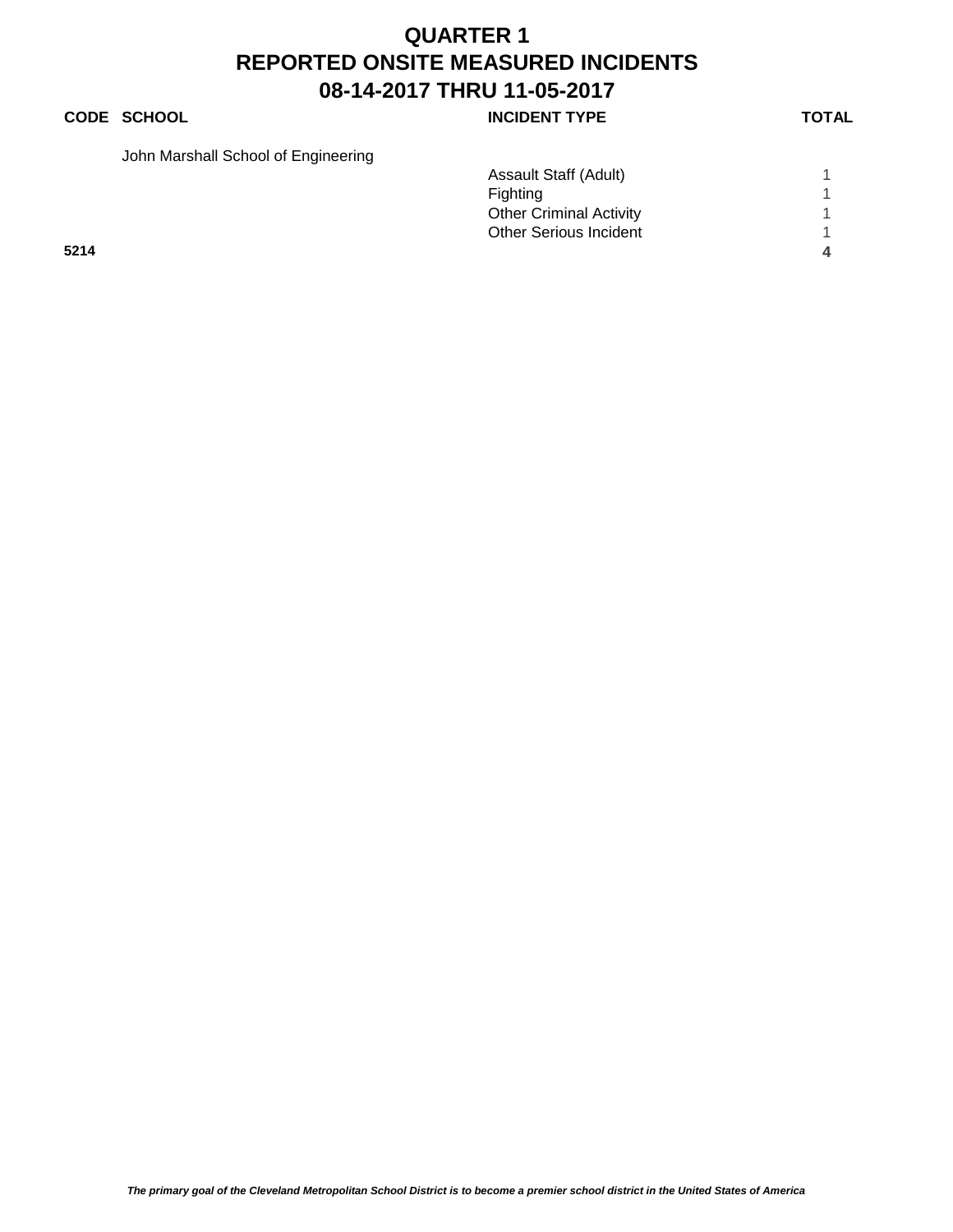#### **CODE SCHOOL CODE SCHOOL INCIDENT TYPE TOTAL**

Joseph M Gallagher

| Joseph M Gallagher |                               |    |
|--------------------|-------------------------------|----|
|                    | <b>Assault Student</b>        | 5  |
|                    | <b>Bullying</b>               | 1  |
|                    | Fighting                      |    |
|                    | <b>Other Serious Incident</b> | 2  |
|                    | Possession of Knife           | 4  |
|                    | Sexual Imposition             |    |
|                    | Vandalism School Property     |    |
| 4279               |                               | 12 |
|                    |                               |    |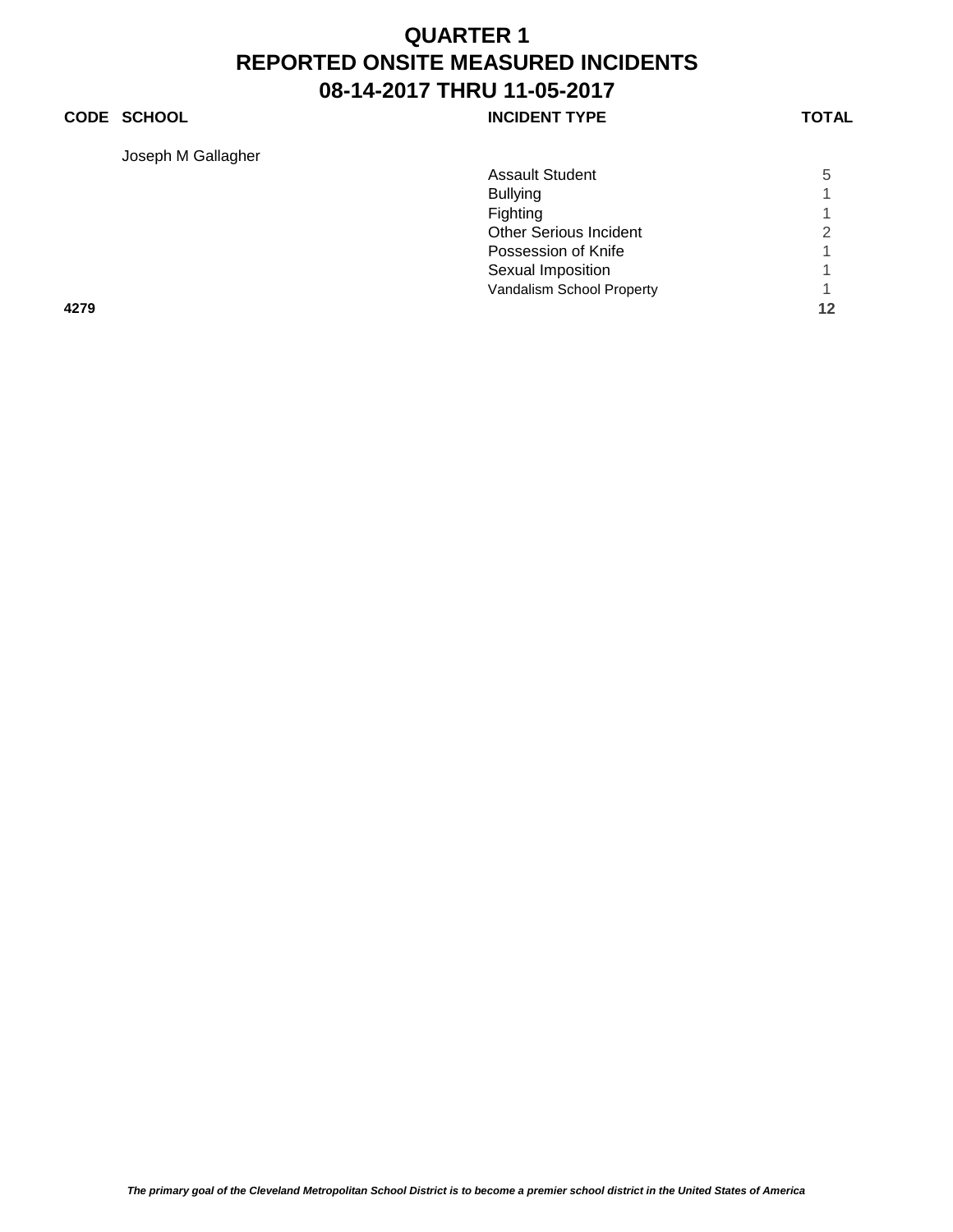## **CODE SCHOOL CODE SCHOOL INCIDENT TYPE TOTAL**

Lincoln-West

|      | Lincoln-West |                                       |   |
|------|--------------|---------------------------------------|---|
|      |              | <b>Assault Student</b>                |   |
|      |              | Auto Theft                            |   |
|      |              | Fighting                              | 2 |
|      |              | <b>Other Criminal Activity</b>        |   |
|      |              | Possession of Other Dangerous Weapon  |   |
|      |              | Possession/Use of Scheduled Narcotics |   |
|      |              | Vandalism Private Property            |   |
| 5330 |              |                                       | 8 |
|      |              |                                       |   |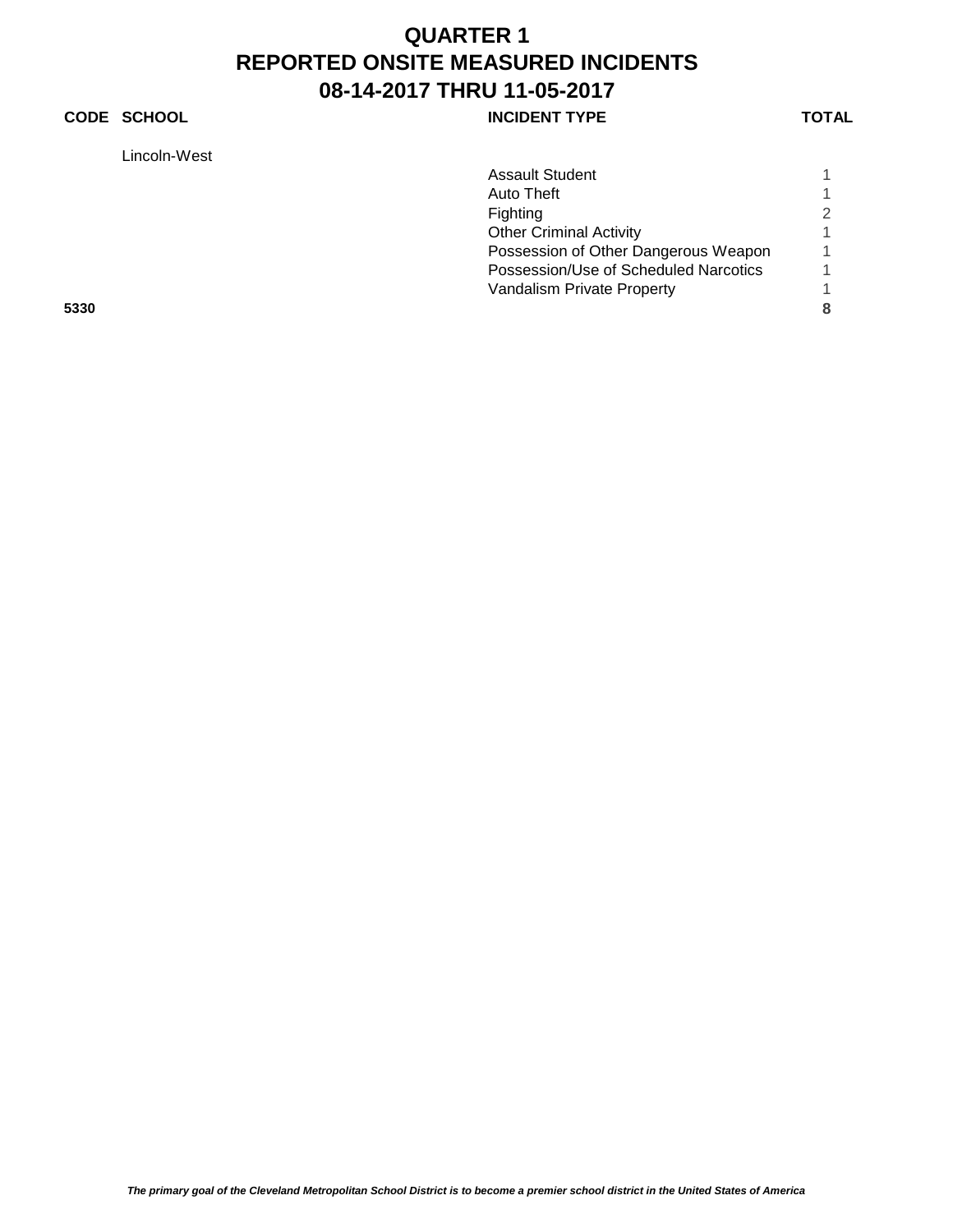### **CODE SCHOOL CODE SCHOOL INCIDENT TYPE TOTAL**

Lincoln-West Global Studies

|      | LINGUIN-VV EST QIODAI QUUIES |                               |  |
|------|------------------------------|-------------------------------|--|
|      |                              | Assault Staff (Adult)         |  |
|      |                              | <b>Other Serious Incident</b> |  |
|      |                              | Sexual Imposition             |  |
|      |                              | Vandalism School Property     |  |
| 6333 |                              |                               |  |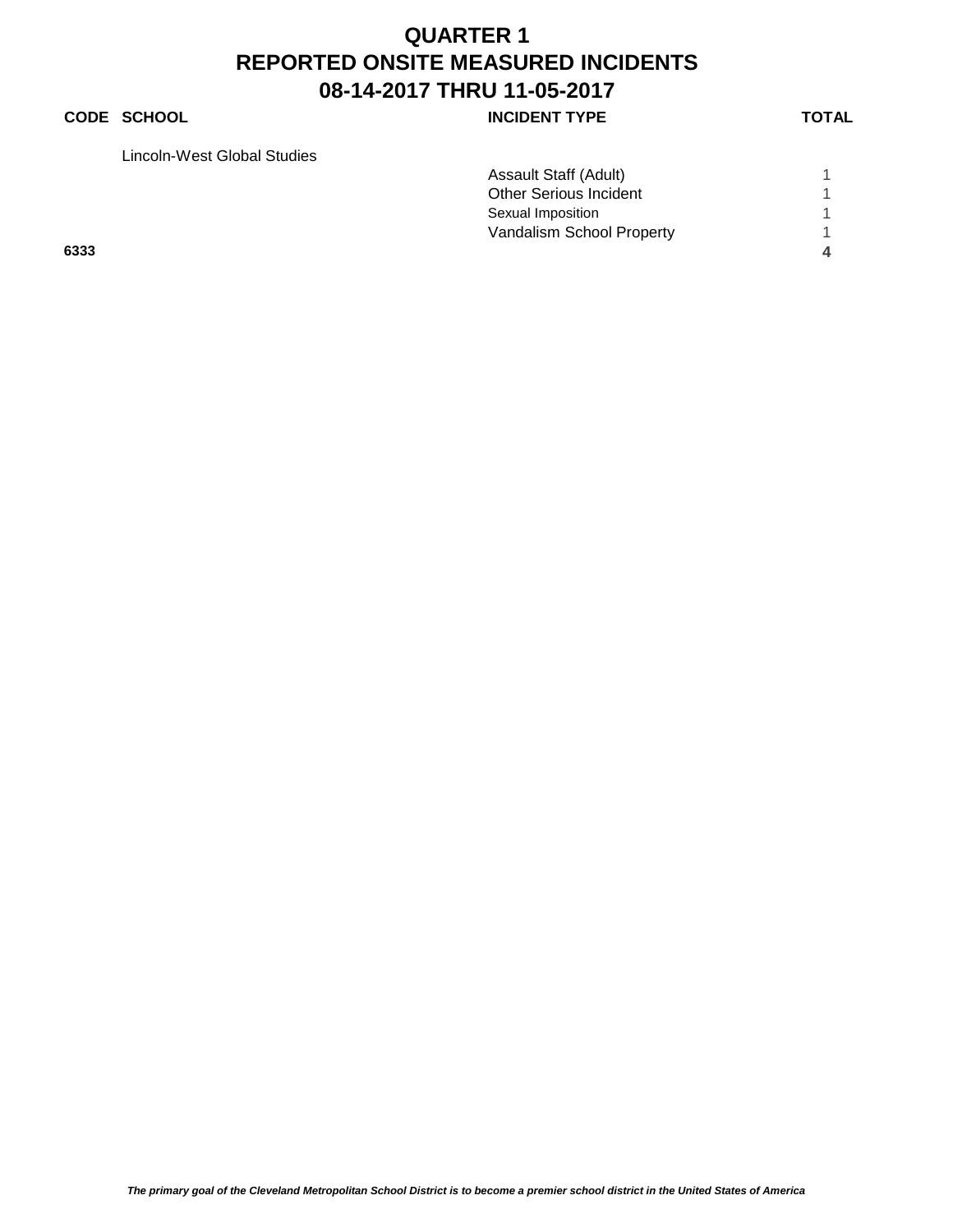#### **CODE SCHOOL CODE SCHOOL INCIDENT TYPE TOTAL**

Lincoln-West Science & Health

|      | Lincoin-vvest Science & Health |                                      |  |
|------|--------------------------------|--------------------------------------|--|
|      |                                | <b>Assault CMSD Police Officer</b>   |  |
|      |                                | <b>Assault Student</b>               |  |
|      |                                | Fighting                             |  |
|      |                                | <b>Other Serious Incident</b>        |  |
|      |                                | Possession of Other Dangerous Weapon |  |
|      |                                | Sexual Imposition                    |  |
|      |                                | Vandalism School Property            |  |
| 6334 |                                |                                      |  |
|      |                                |                                      |  |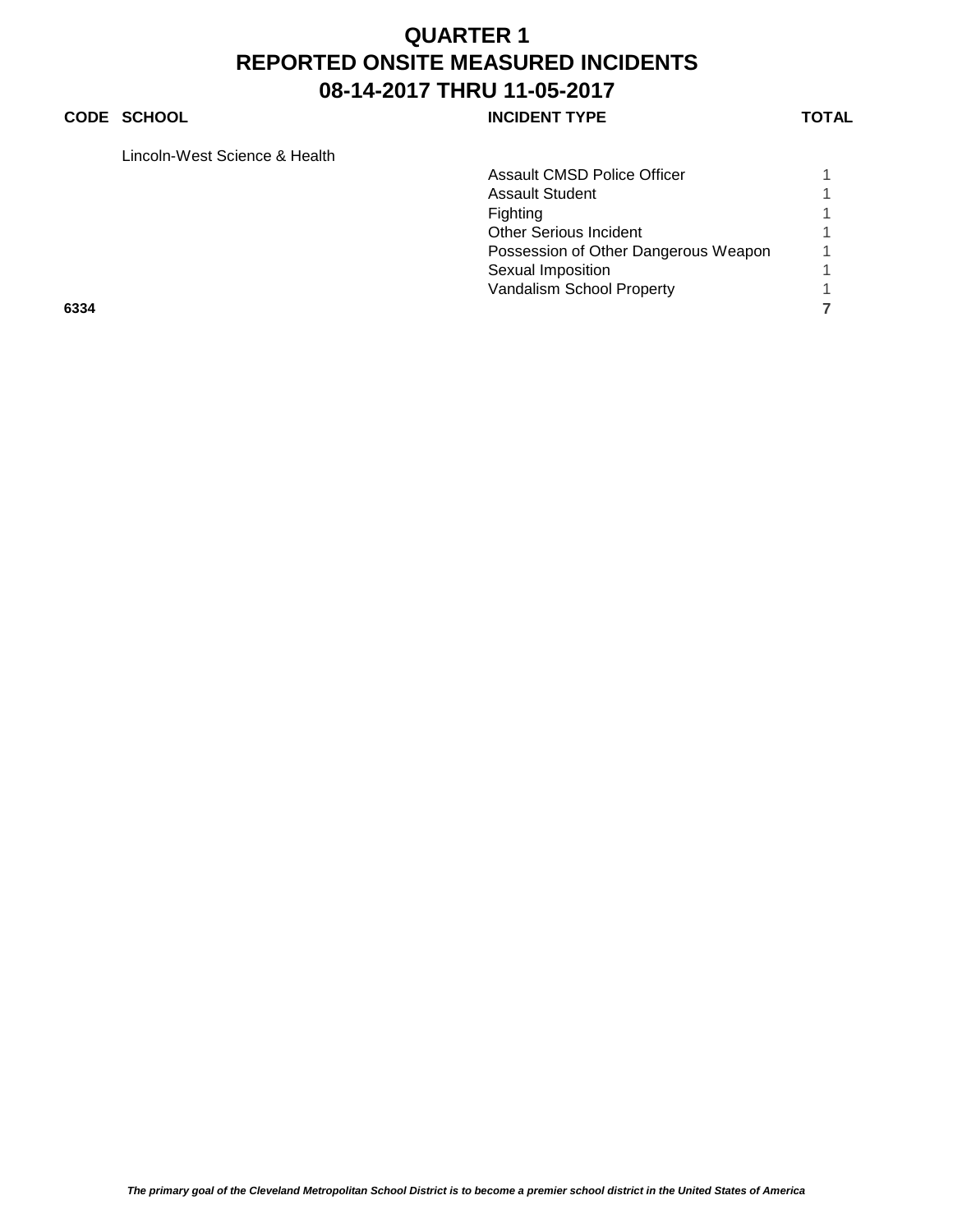## **CODE SCHOOL INCIDENT TYPE**

Louis Agassiz

| ×<br>٧ |  |
|--------|--|

| ີ    | Assault Staff (Adult)  |                |
|------|------------------------|----------------|
|      | <b>Assault Student</b> | 2              |
|      | <b>Bullying</b>        | $\overline{A}$ |
| 3338 |                        | 4              |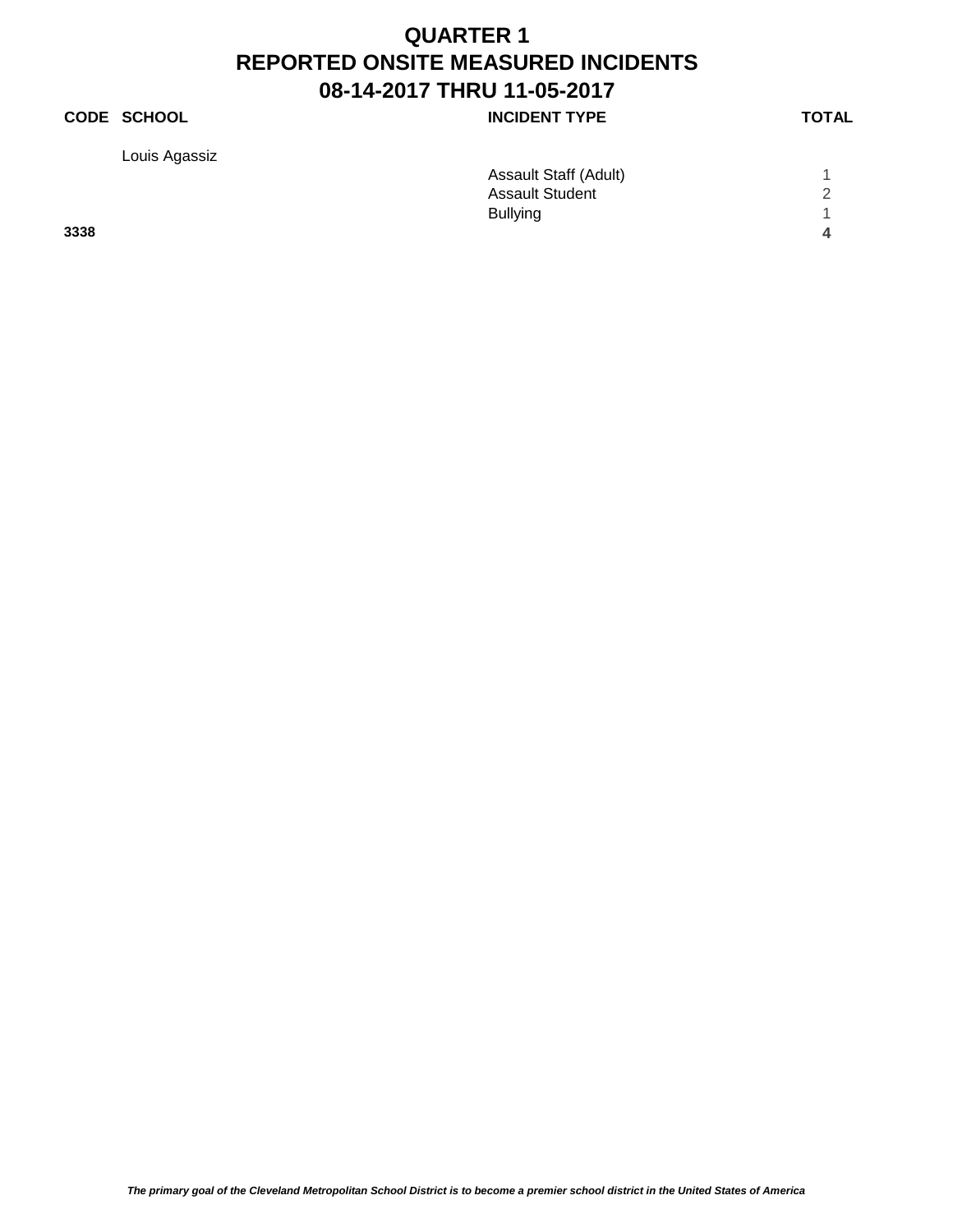### **CODE SCHOOL CODE SCHOOL INCIDENT TYPE TOTAL**

Louisa May Alcott

Assault Security Officer **1** 1

**3340 1**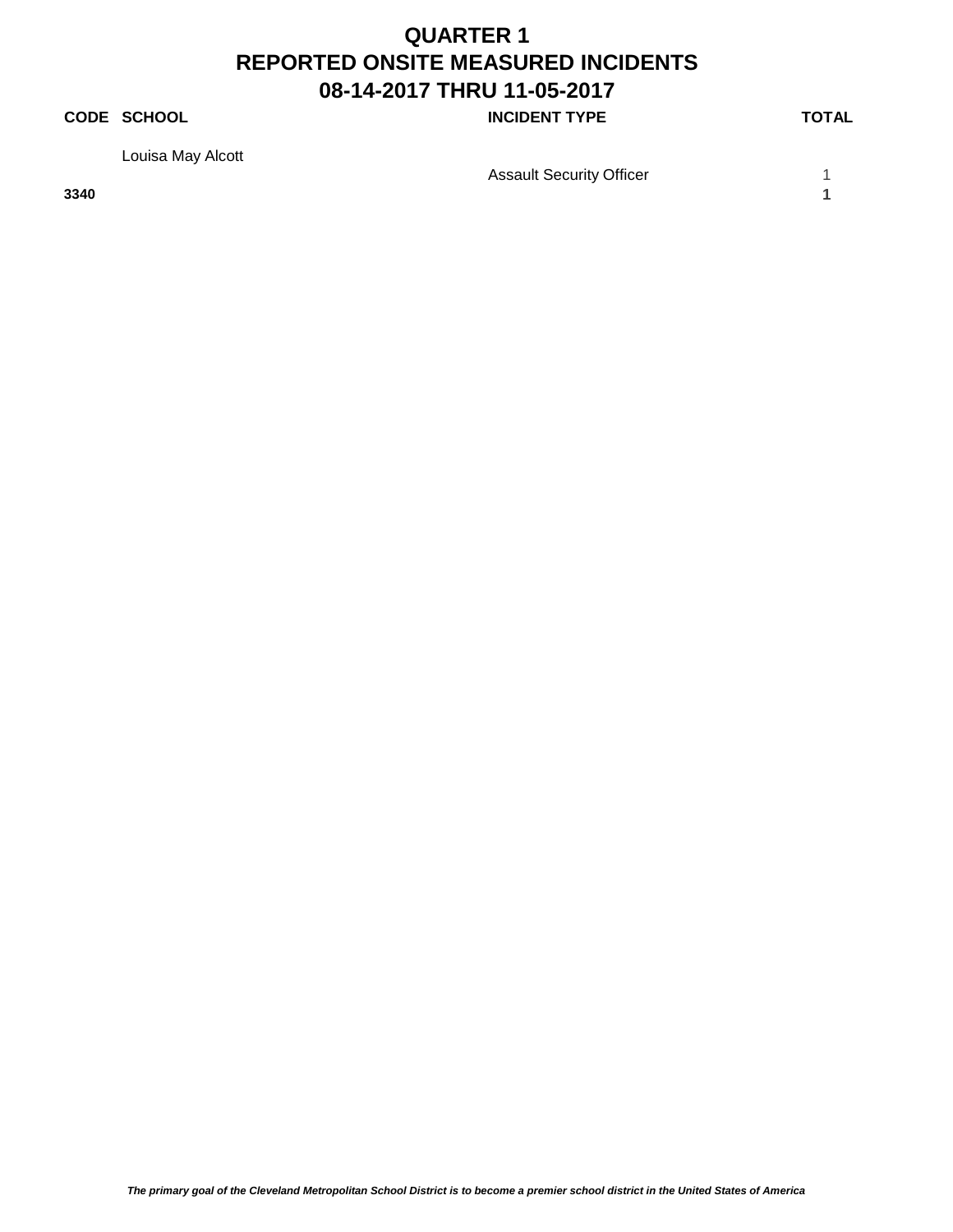#### **CODE SCHOOL CODE SCHOOL INCIDENT TYPE TOTAL**

Luis Munoz Marin / Lincoln

| Luis Munoz Marin / Lincoln |                                 |  |
|----------------------------|---------------------------------|--|
|                            | <b>Assault Security Officer</b> |  |
|                            | Auto Theft                      |  |
|                            | Fighting                        |  |
|                            | <b>Other Serious Incident</b>   |  |
|                            | Sexual Imposition               |  |
|                            | Theft of Private Property       |  |
|                            | Vandalism School Property       |  |
| 4328                       |                                 |  |
|                            |                                 |  |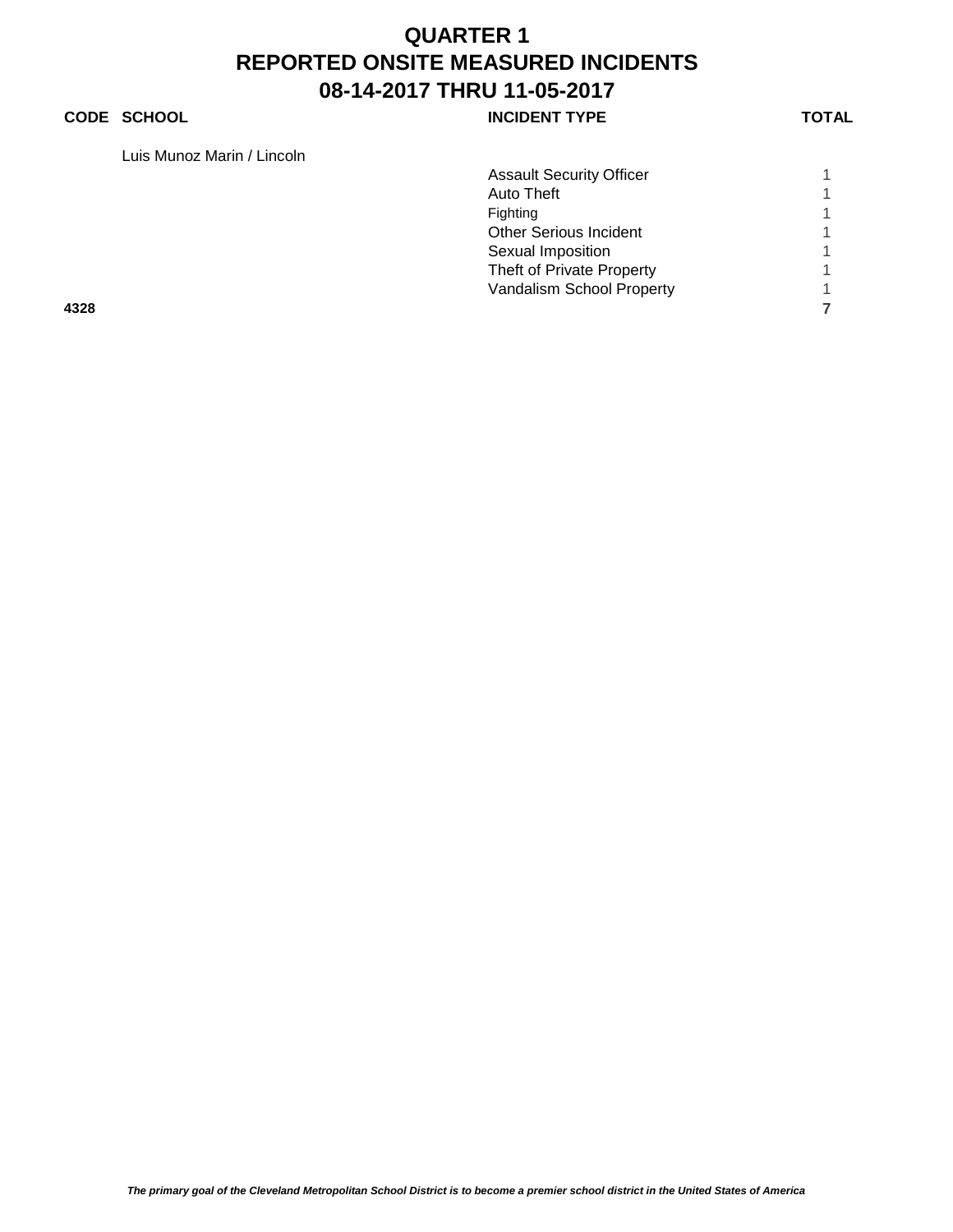### **CODE SCHOOL CODE SCHOOL INCIDENT TYPE TOTAL**

Marion C Seltzer

| Marion C Seltzer                      |                |
|---------------------------------------|----------------|
| <b>Assault Student</b>                | $\overline{4}$ |
| <b>Assault Teacher</b>                |                |
| Fighting                              |                |
| <b>Other Serious Incident</b>         |                |
| Possession/Use of Scheduled Narcotics |                |
| Sexual Imposition                     |                |
| 3353                                  | 9              |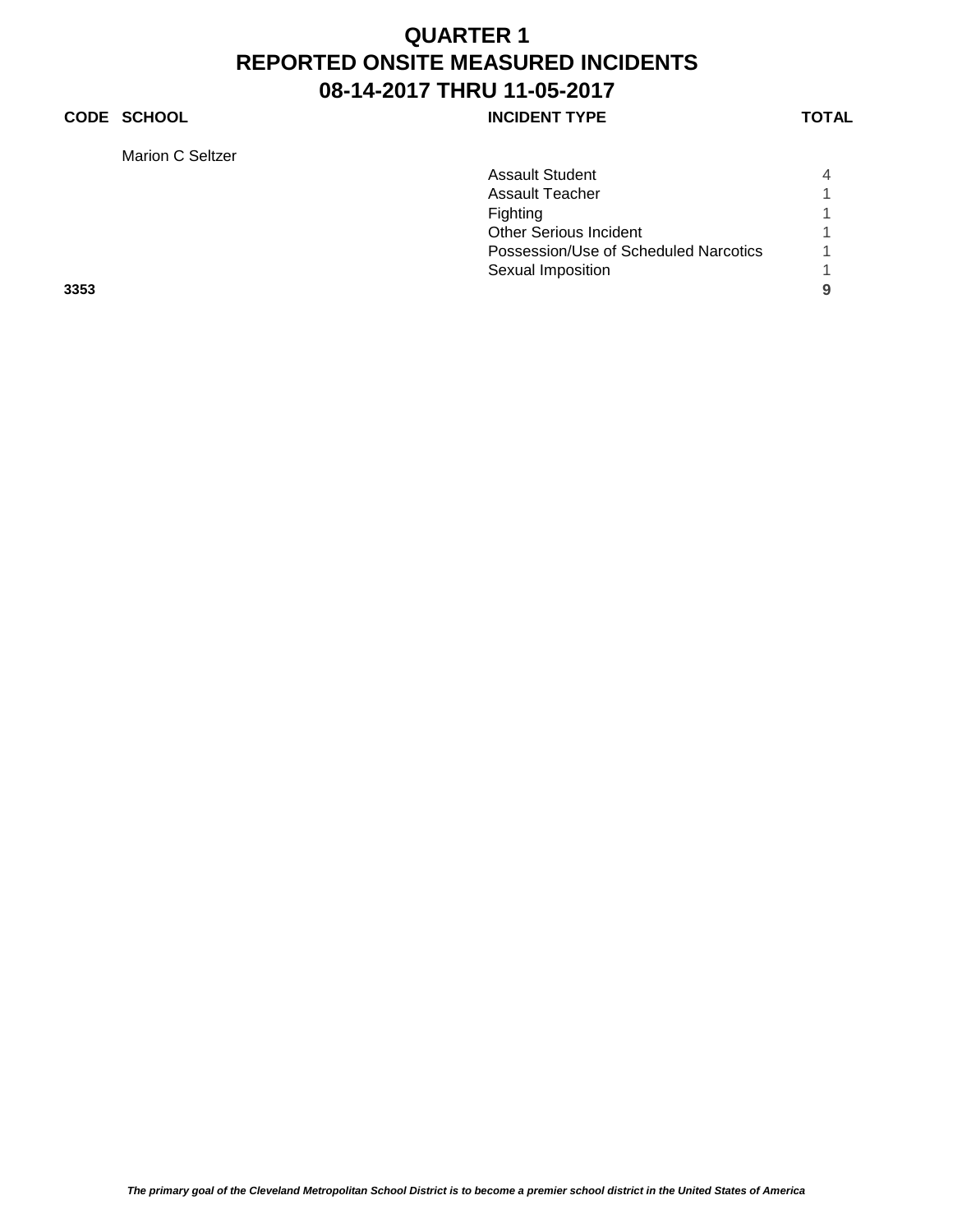## **CODE SCHOOL CODE SCHOOL INCIDENT TYPE TOTAL**

Marion-Sterling

|      | Gross Sexual Imposition       |  |
|------|-------------------------------|--|
|      | <b>Other Serious Incident</b> |  |
| 3354 |                               |  |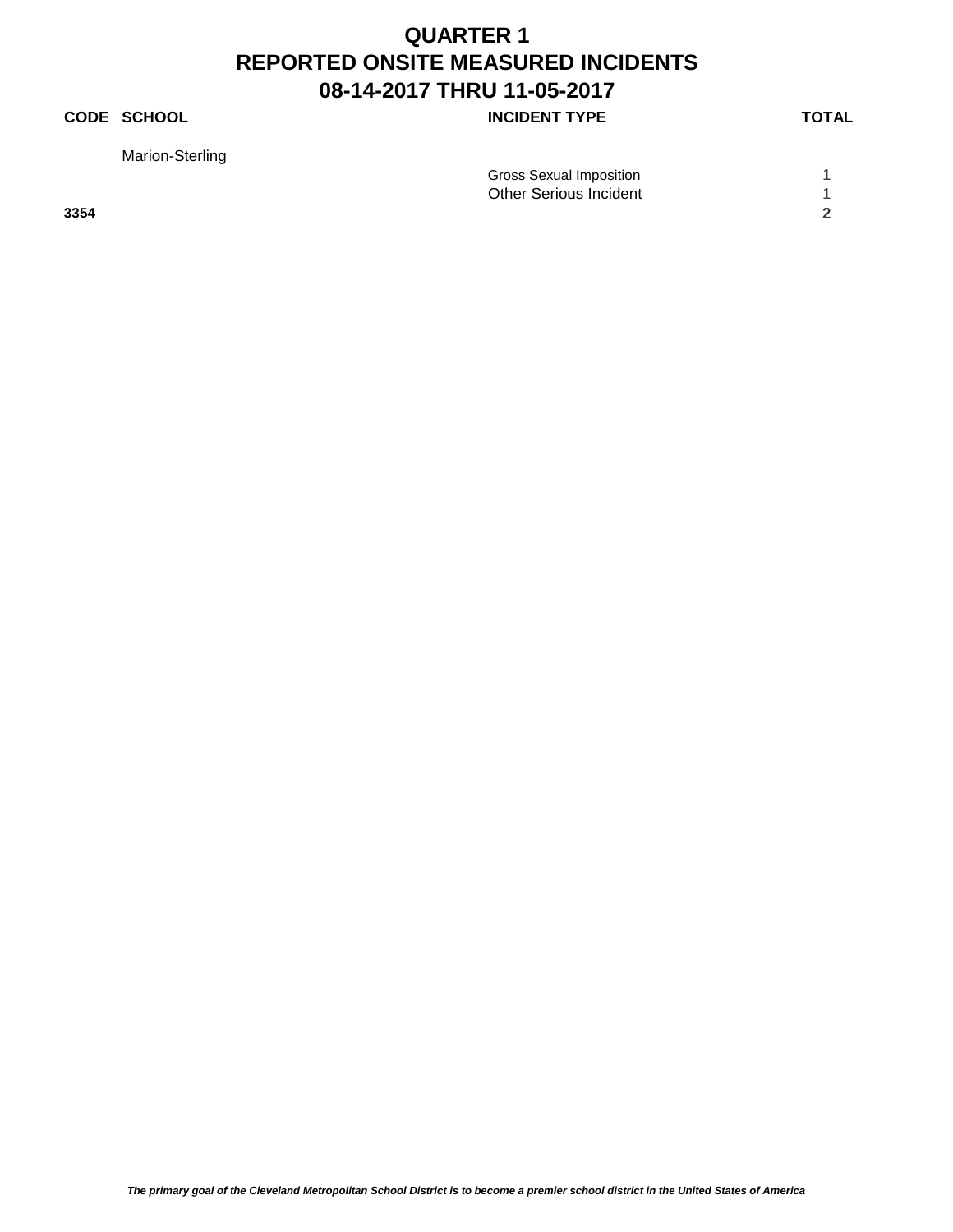#### **CODE SCHOOL CODE SCHOOL INCIDENT TYPE TOTAL**

Martin Luther King Jr-High

|      | Martin Luther King Ji-High |                                      |    |
|------|----------------------------|--------------------------------------|----|
|      |                            | <b>Assault Security Officer</b>      | 2  |
|      |                            | <b>Assault Student</b>               |    |
|      |                            | <b>Assault Teacher</b>               |    |
|      |                            | <b>Breaking and Entering</b>         |    |
|      |                            | Fighting                             | 2  |
|      |                            | <b>Other Serious Incident</b>        |    |
|      |                            | Possession of Knife                  | 2  |
|      |                            | Possession of Other Dangerous Weapon | 3  |
| 6804 |                            |                                      | 13 |
|      |                            |                                      |    |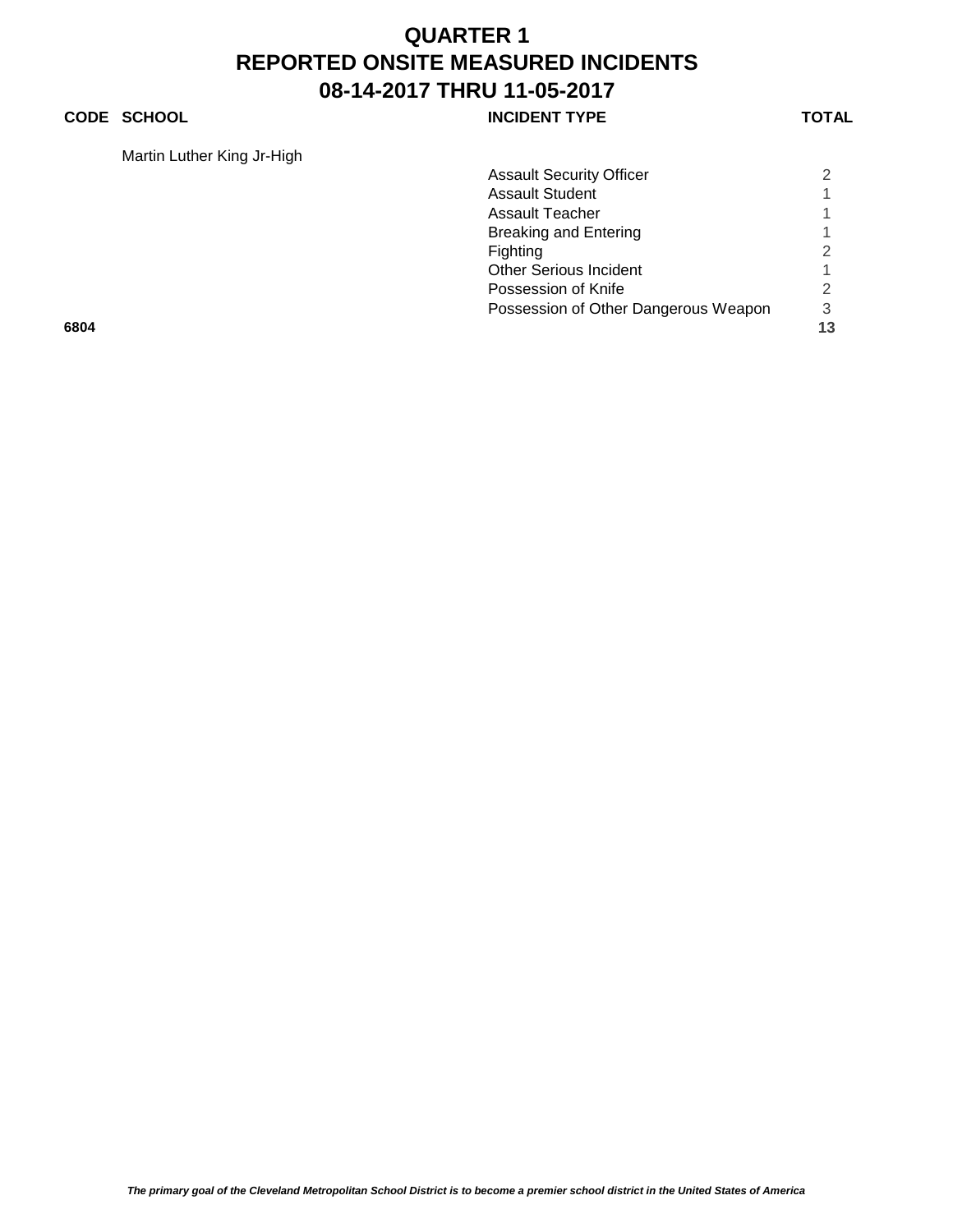## **CODE SCHOOL CODE SCHOOL INCIDENT TYPE TOTAL**

Mary B Martin

|      | Mary B Martin |                                      |   |
|------|---------------|--------------------------------------|---|
|      |               | <b>Assault Security Officer</b>      |   |
|      |               | <b>Assault Student</b>               |   |
|      |               | Assault Teacher                      |   |
|      |               | <b>Other Serious Incident</b>        |   |
|      |               | Possession of Other Dangerous Weapon |   |
| 4347 |               |                                      | 5 |
|      |               |                                      |   |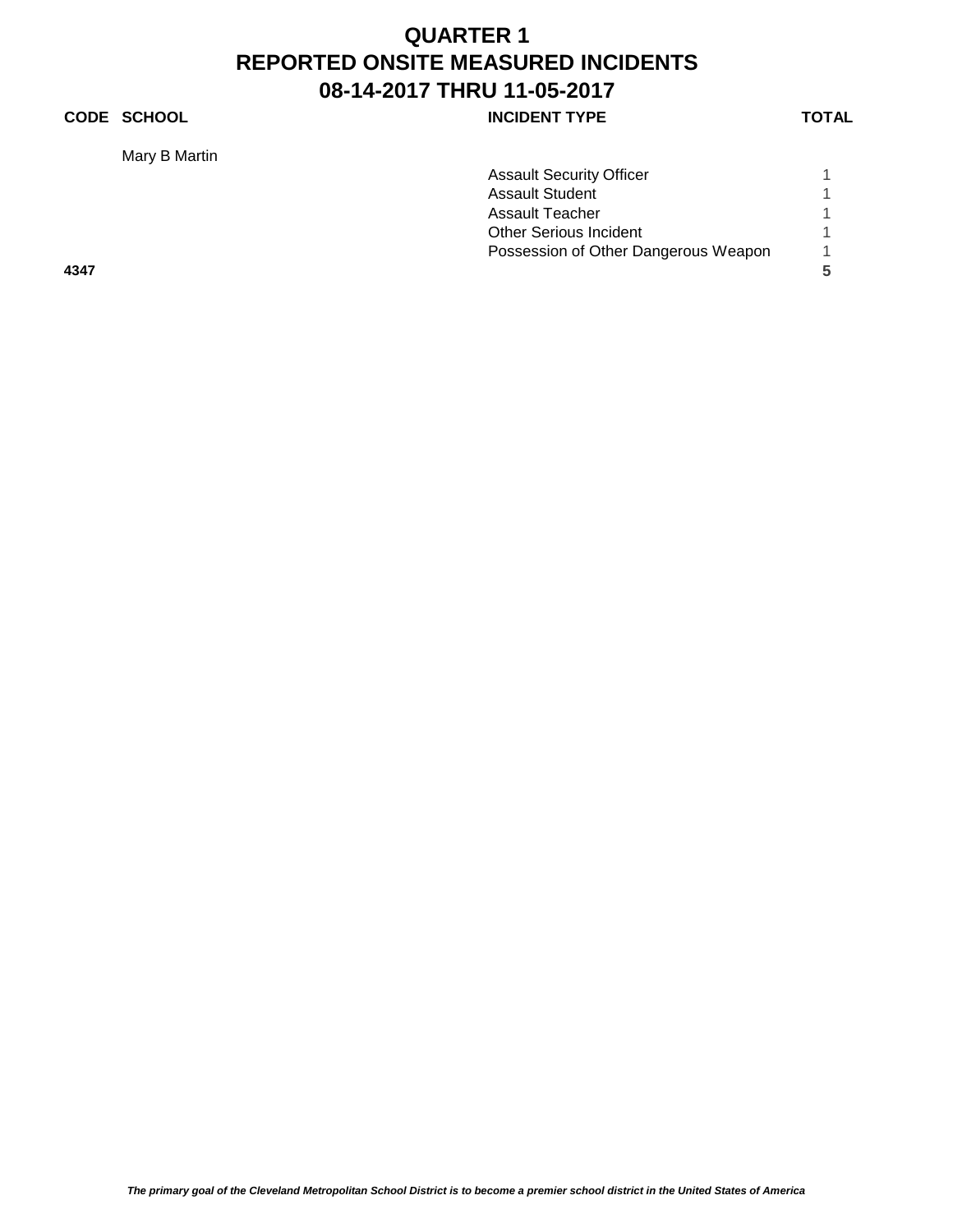## **CODE SCHOOL CODE SCHOOL INCIDENT TYPE TOTAL**

Mary M Bethune

| Mary M Bethune |                              |  |
|----------------|------------------------------|--|
|                | Assault Staff (Adult)        |  |
|                | <b>Assault Teacher</b>       |  |
|                | <b>Breaking and Entering</b> |  |
|                | <b>Criminal Trespassing</b>  |  |
|                | Possession of Knife          |  |
|                | Sexual Imposition            |  |
| 3350           |                              |  |
|                |                              |  |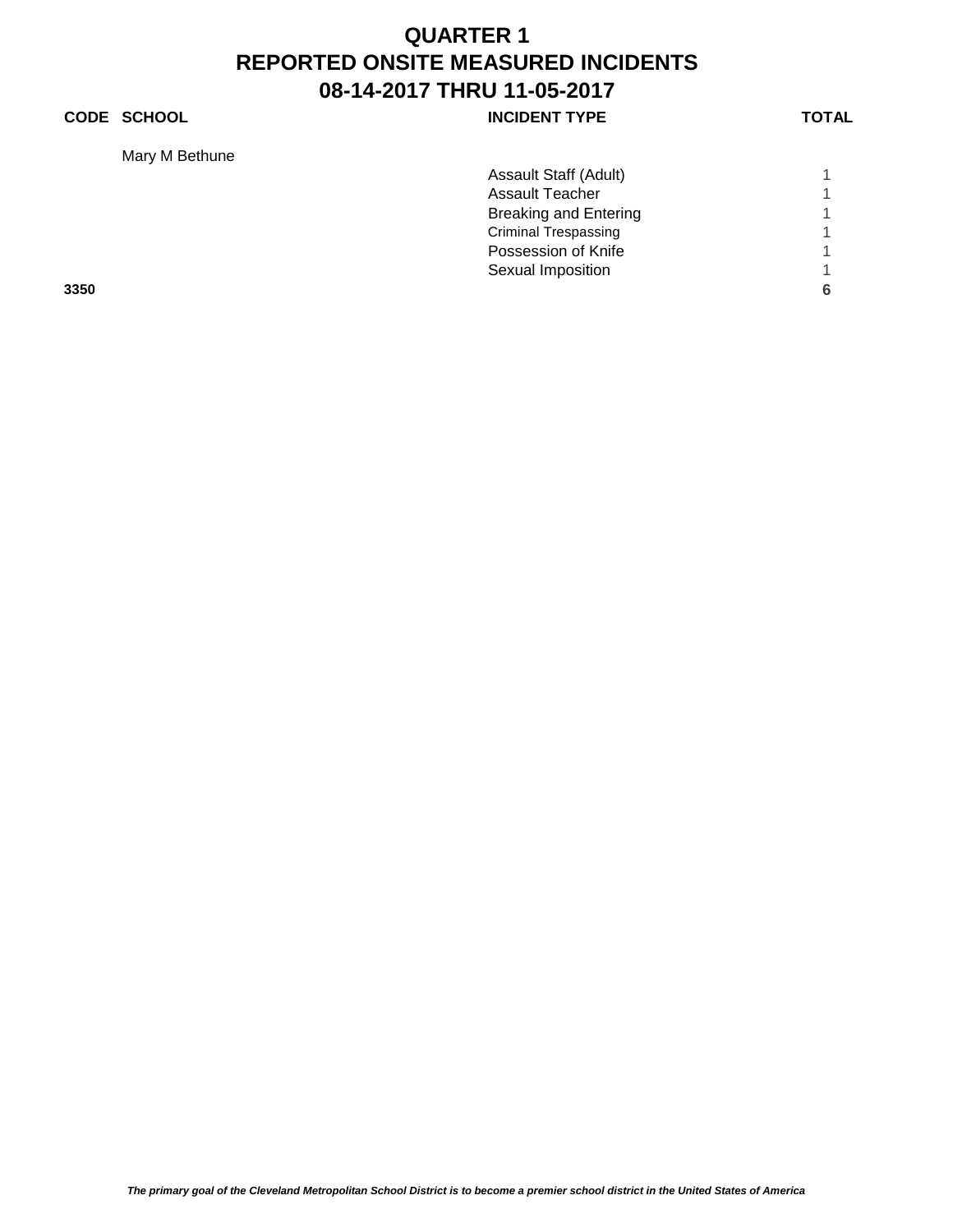#### **CODE SCHOOL CODE SCHOOL INCIDENT TYPE TOTAL**

Max S Hayes Vocational

| Max 5 Hayes vocational |                                       |   |
|------------------------|---------------------------------------|---|
|                        | <b>Assault Security Officer</b>       |   |
|                        | <b>Assault Student</b>                | 2 |
|                        | Fighting                              |   |
|                        | Menacing                              |   |
|                        | Possession of Knife                   |   |
|                        | Possession/Use of Scheduled Narcotics | 3 |
|                        | Sexual Imposition                     |   |
|                        | Theft of Private Property             |   |
| 6349                   |                                       |   |
|                        |                                       |   |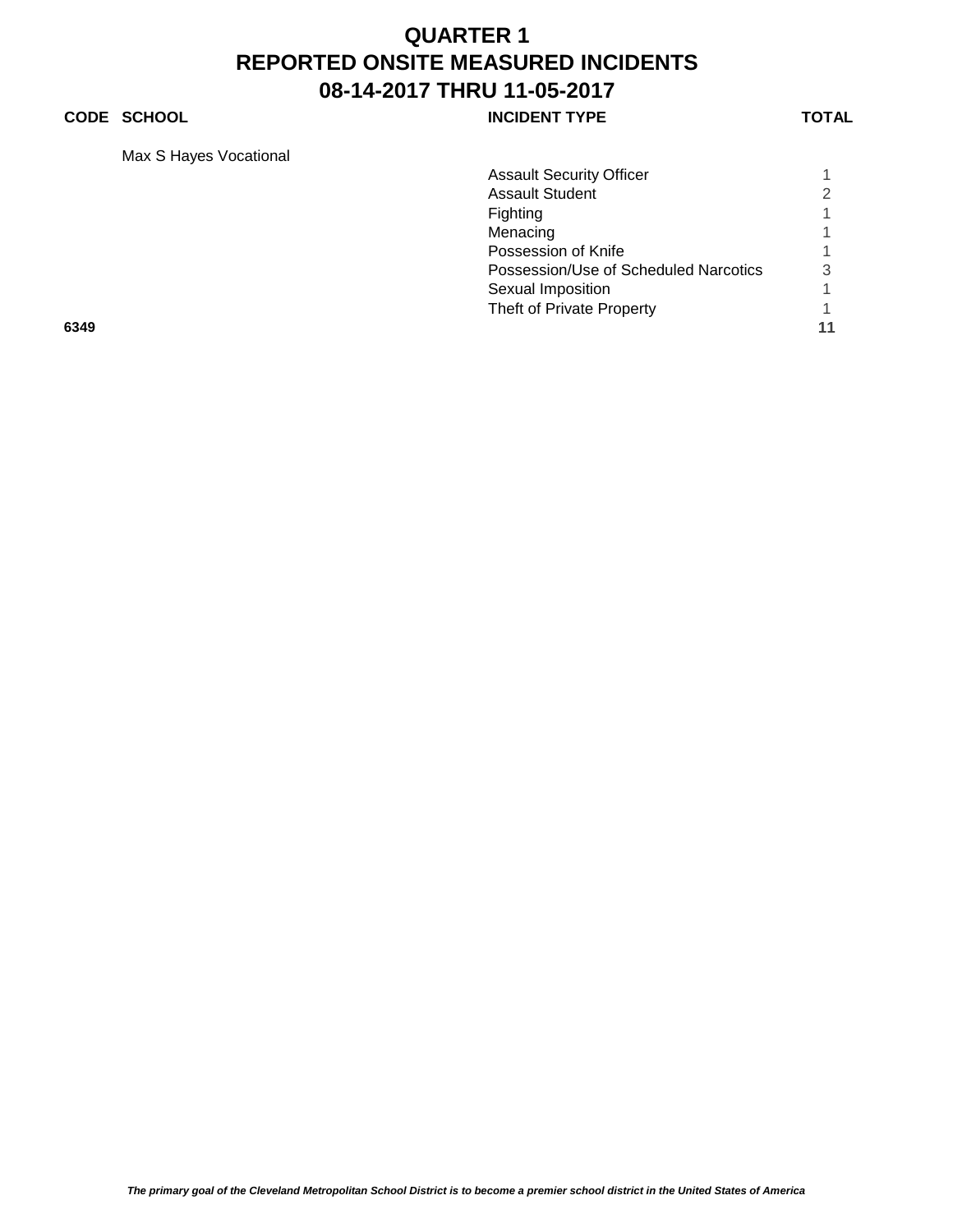## **CODE SCHOOL INCIDENT TYPE**

Memorial

|      | <b>Other Serious Incident</b>         |               |
|------|---------------------------------------|---------------|
|      | Possession/Use of Scheduled Narcotics |               |
|      | Sexual Imposition                     |               |
|      | Vandalism School Property             | $\mathcal{D}$ |
| 3027 |                                       |               |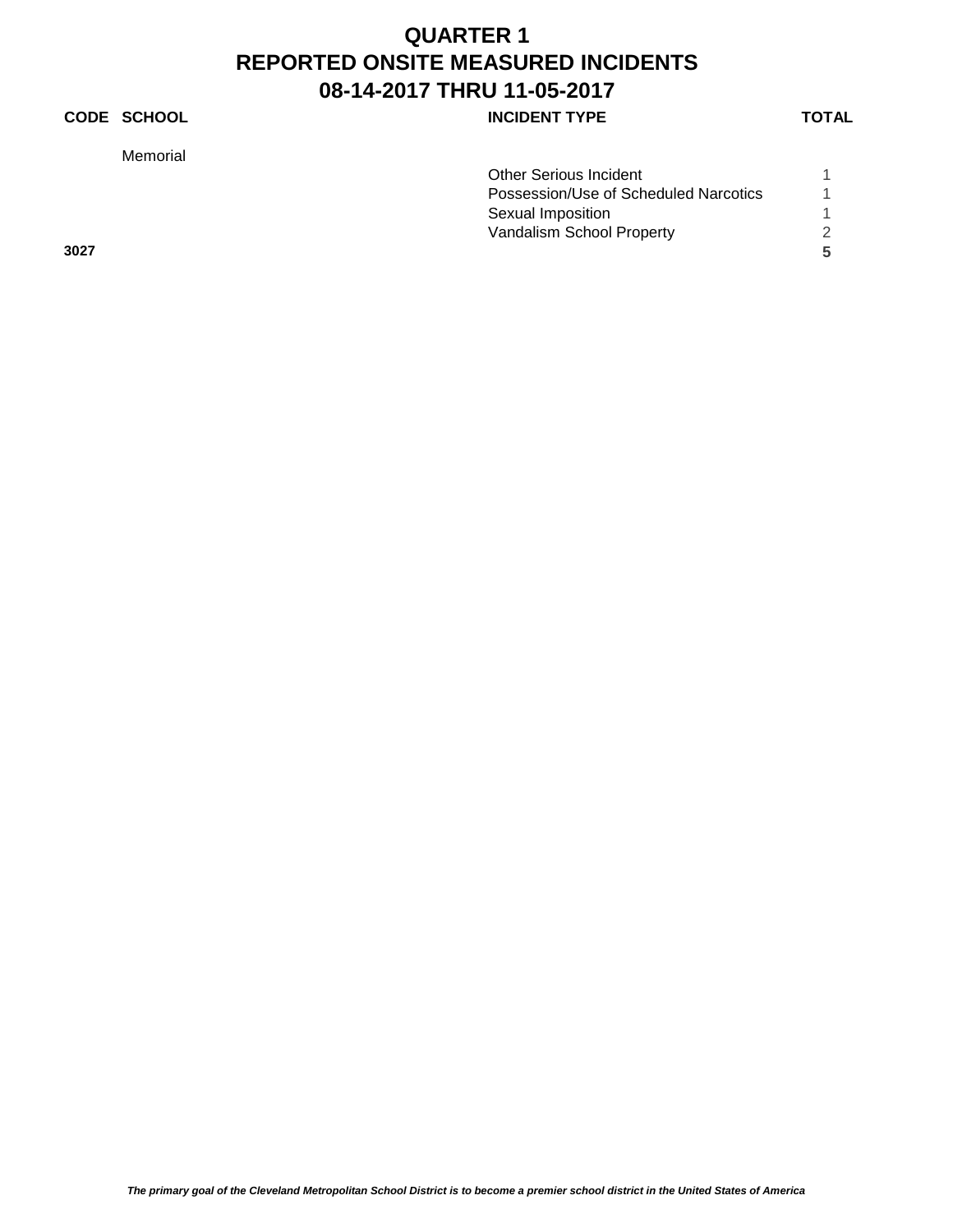#### **CODE SCHOOL CODE SCHOOL INCIDENT TYPE TOTAL**

MC2 STEM @ CSU

| Possession of Other Dangerous Weapon  |  |
|---------------------------------------|--|
| Possession/Use of Scheduled Narcotics |  |

**5136 2**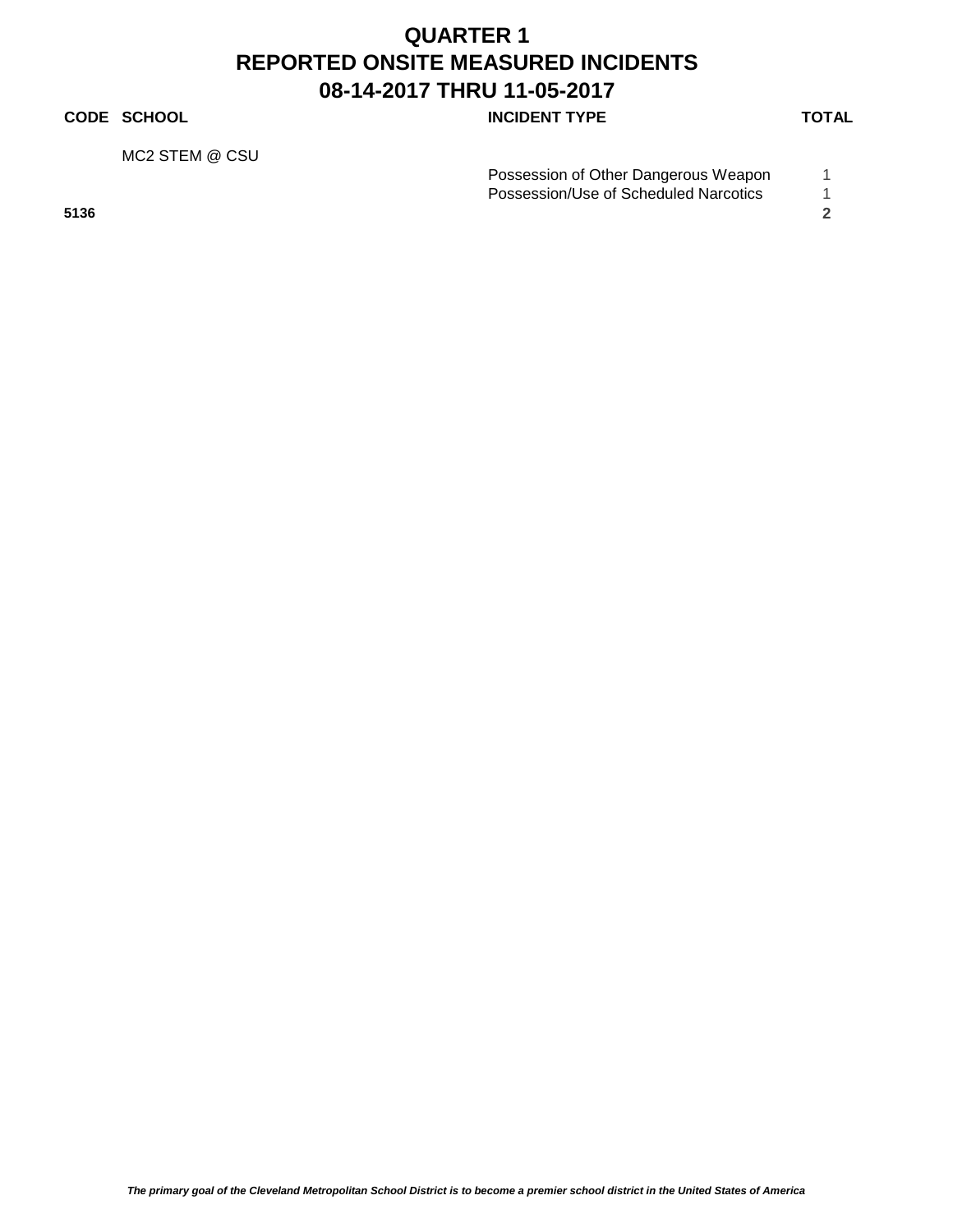## **CODE SCHOOL CODE SCHOOL INCIDENT TYPE TOTAL**

Michael R. White

| Assault Student               |   |
|-------------------------------|---|
| Assault Teacher               |   |
| Breaking and Entering         | 1 |
| Fighting                      |   |
| <b>Other Serious Incident</b> |   |

**3376 5**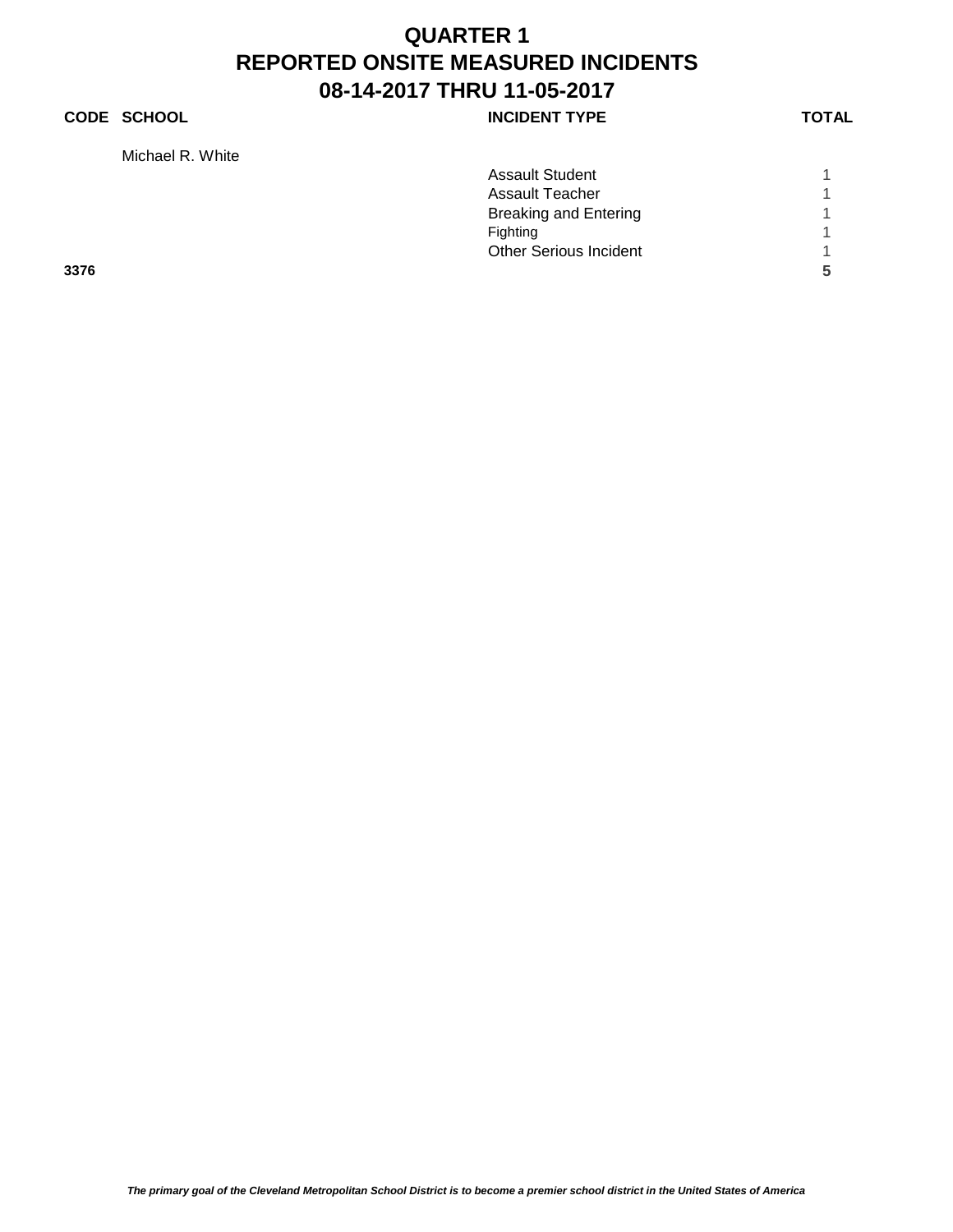## **CODE SCHOOL CODE SCHOOL INCIDENT TYPE TOTAL**

Miles Elementary

| Miles Elementary |                           |   |
|------------------|---------------------------|---|
|                  | Assault Staff (Adult)     |   |
|                  | <b>Assault Student</b>    | ◠ |
|                  | Fighting                  |   |
|                  | Menacing                  |   |
|                  | Possession/Use of Alcohol |   |
| 3368             |                           |   |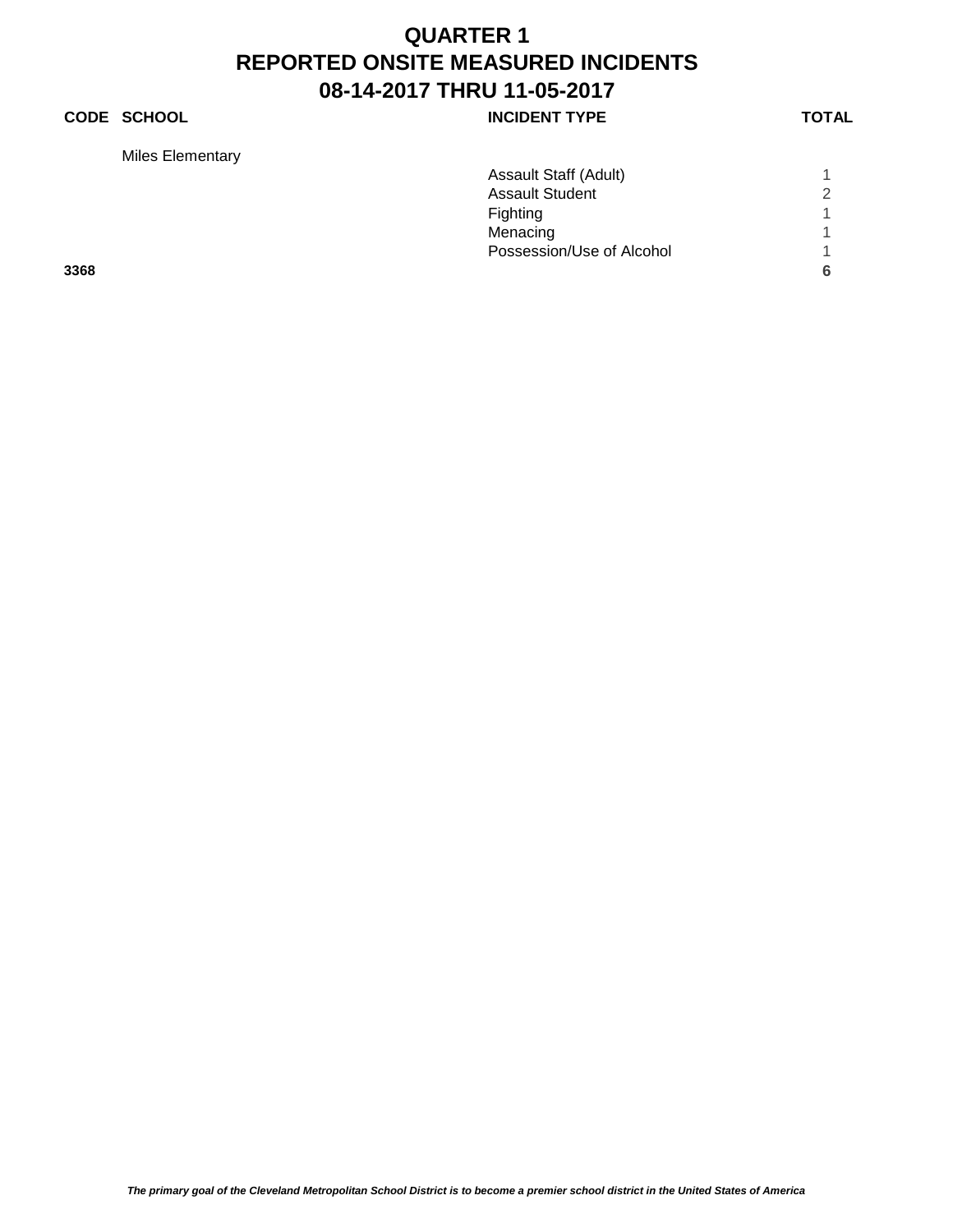## **CODE SCHOOL INCIDENT TYPE**

Miles Park

|      | <b>Assault Student</b>    |   |
|------|---------------------------|---|
|      | <b>Bullying</b>           |   |
|      | Fighting                  | 4 |
|      | Theft of Private Property |   |
| 3372 |                           | 4 |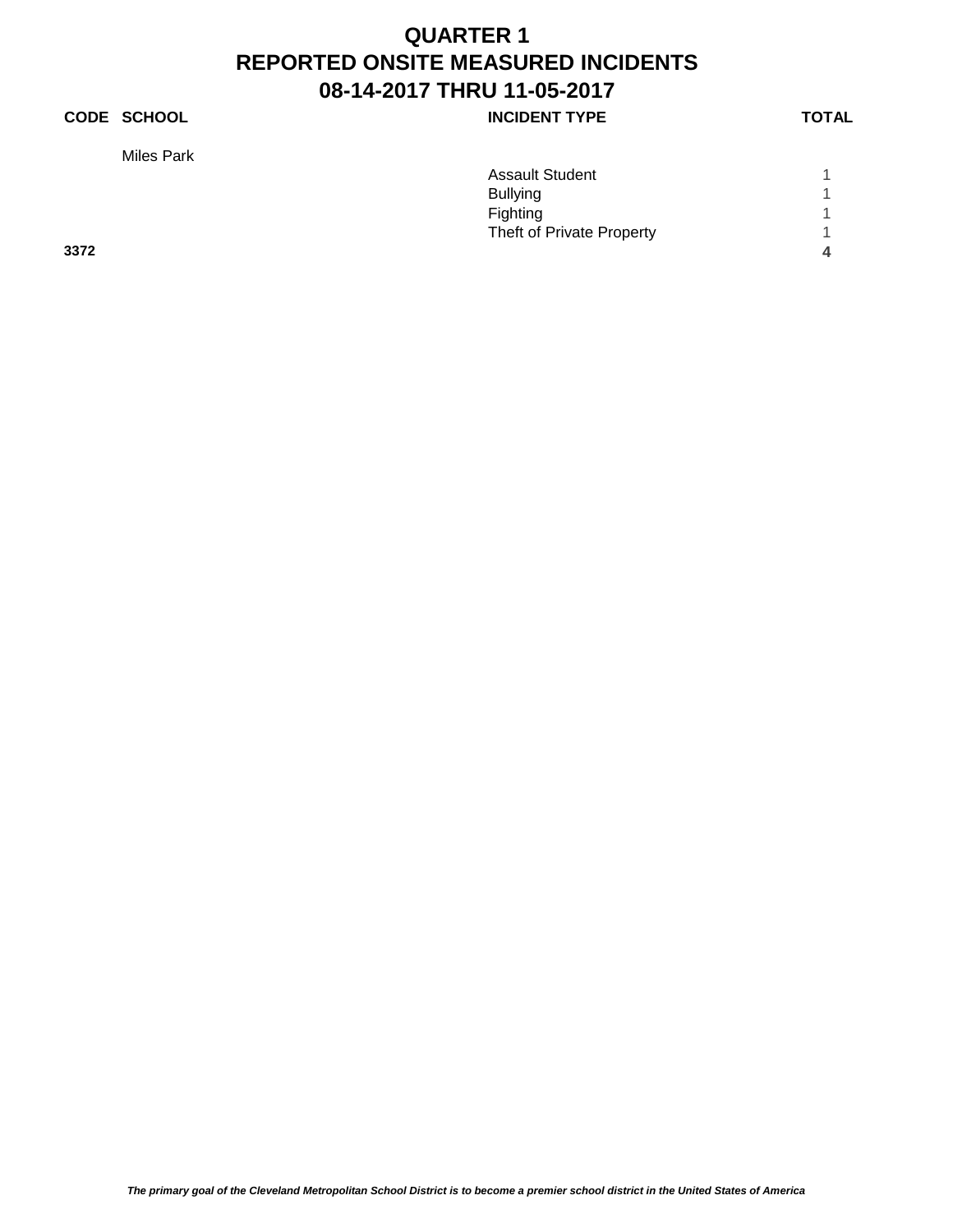## **CODE SCHOOL CODE SCHOOL INCIDENT TYPE TOTAL**

Mound

|      | <b>Assault Student</b> |        |
|------|------------------------|--------|
|      | Fighting               |        |
| 3396 |                        | $\sim$ |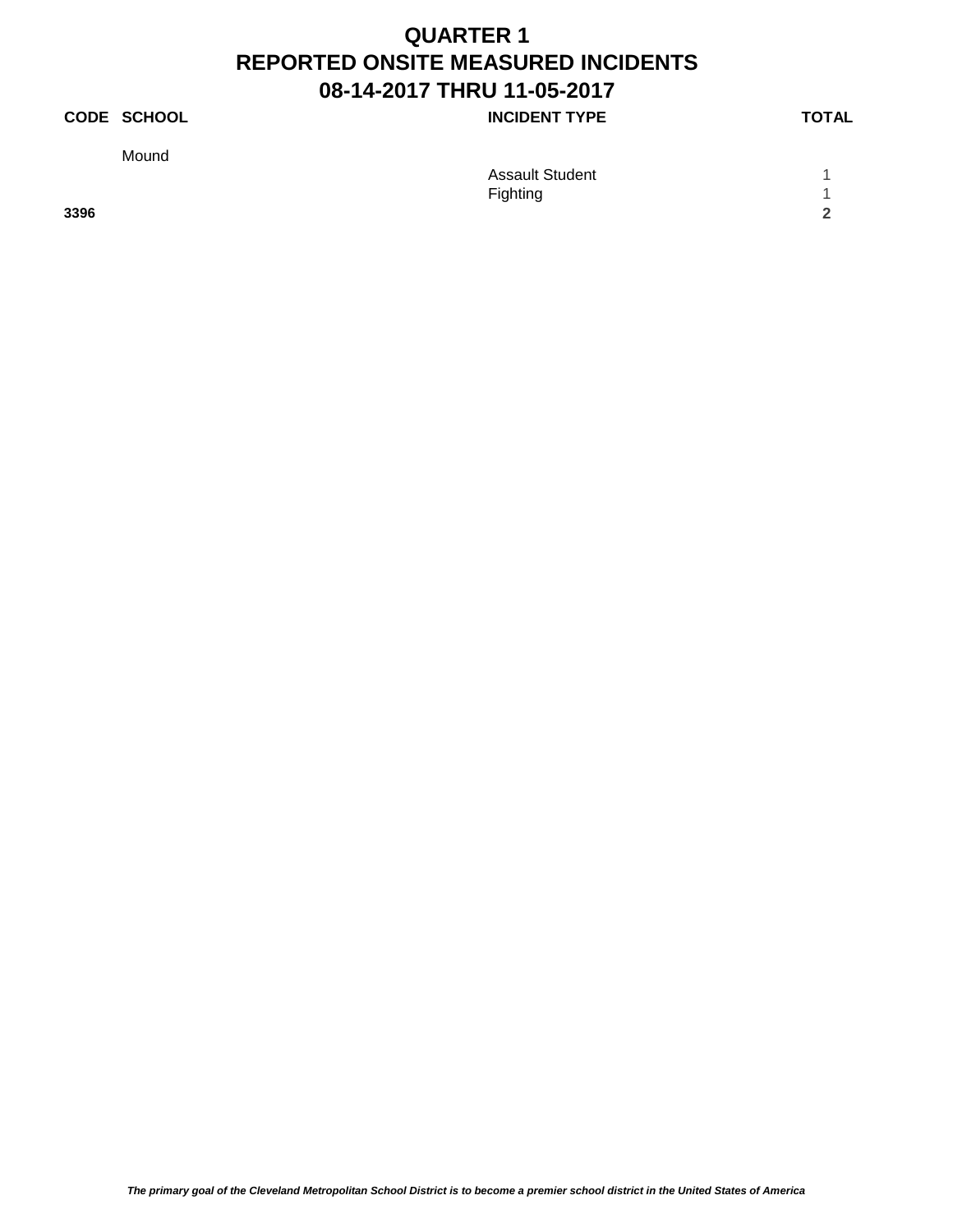## **CODE SCHOOL INCIDENT TYPE**

Nathan Hale

|      | <b>Assault Other</b>                  |   |
|------|---------------------------------------|---|
|      | <b>Assault Student</b>                |   |
|      | Possession/Use of Scheduled Narcotics |   |
|      | Vandalism School Property             |   |
| 4411 |                                       | 4 |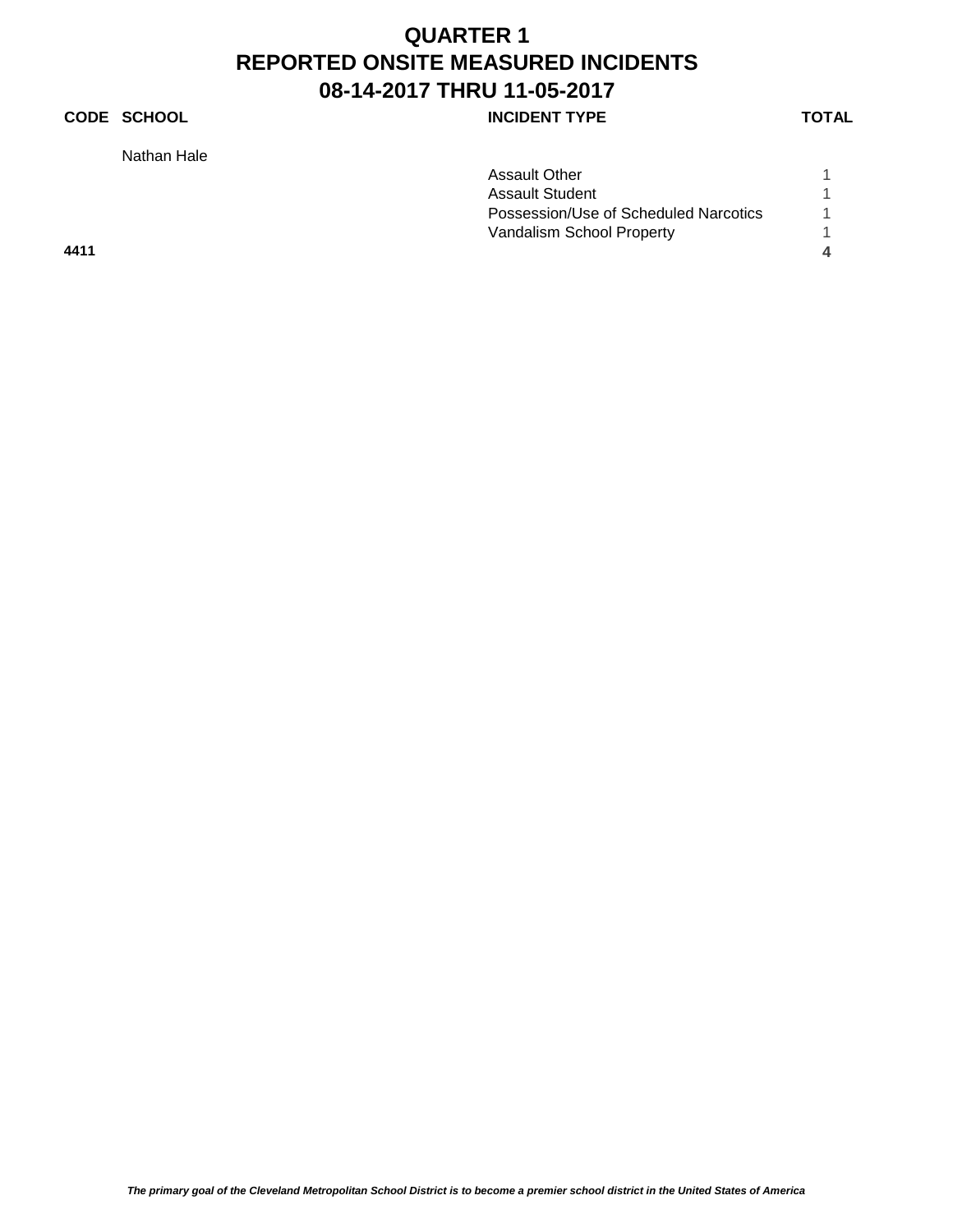### **CODE SCHOOL CODE SCHOOL INCIDENT TYPE TOTAL**

New Tech Collinwood

| <b>NEW LECH COMMODATION</b> |                                       |    |
|-----------------------------|---------------------------------------|----|
|                             | <b>Assault Student</b>                |    |
|                             | Fighting                              | 5  |
|                             | <b>Other Serious Incident</b>         |    |
|                             | Possession of Firearm                 |    |
|                             | Possession of Knife                   |    |
|                             | Possession of Other Dangerous Weapon  |    |
|                             | Possession/Use of Scheduled Narcotics | 2  |
|                             | Theft of CMSD Property                |    |
| 2117                        |                                       | 13 |
|                             |                                       |    |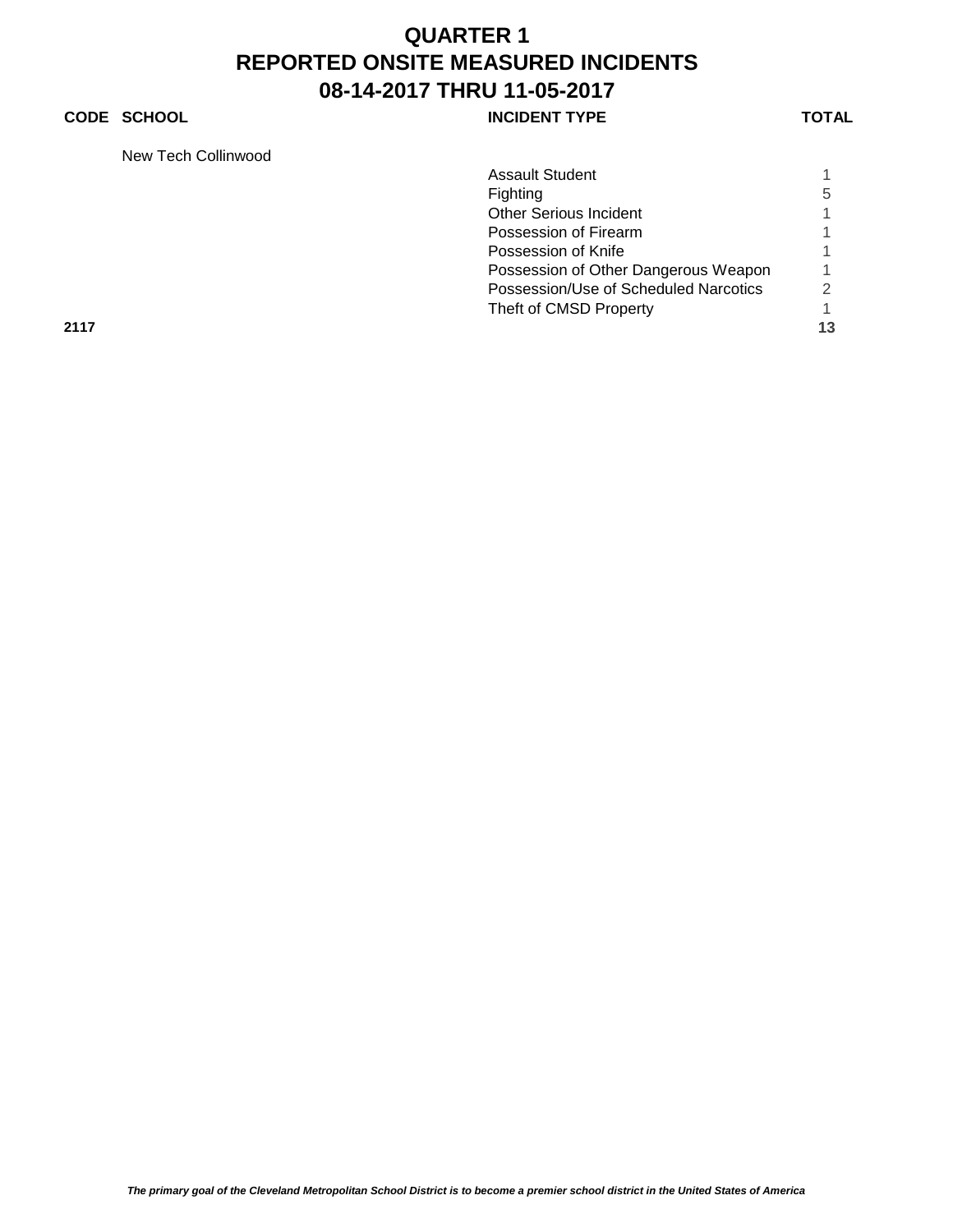### **CODE SCHOOL INCIDENT TYPE**

New Tech West

|      | Fighting                              |
|------|---------------------------------------|
|      | Possession/Use of Scheduled Narcotics |
|      | Vandalism School Property             |
| 5060 |                                       |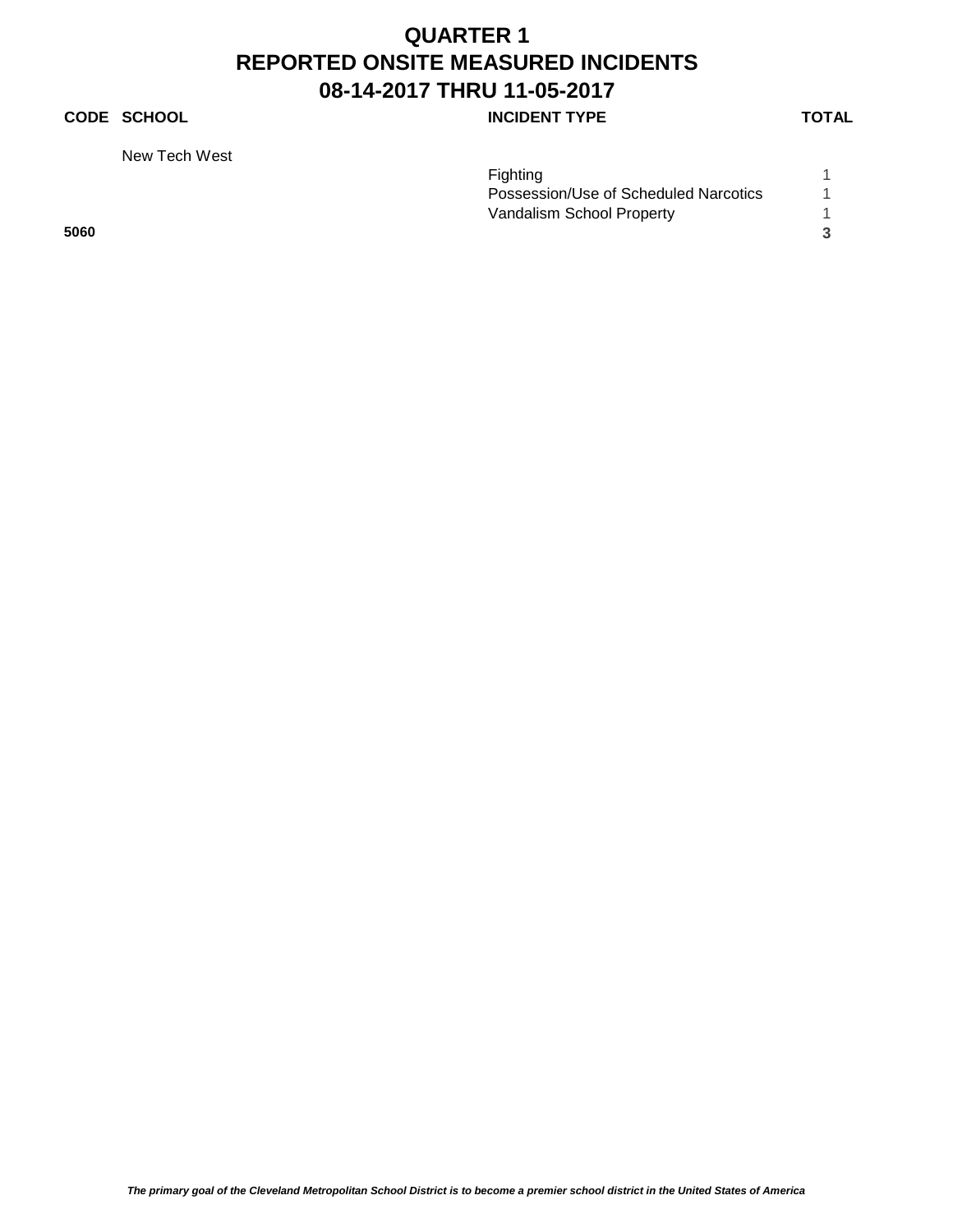**CODE SCHOOL CODE SCHOOL INCIDENT TYPE TOTAL** 

| Newton D Baker School of the Arts |  |  |  |
|-----------------------------------|--|--|--|
|                                   |  |  |  |

|      | Assault Staff (Adult)  |          |
|------|------------------------|----------|
|      | <b>Assault Student</b> |          |
|      | Assault Teacher        | $\Omega$ |
|      | Possession of Knife    |          |
| 6415 |                        | Б,       |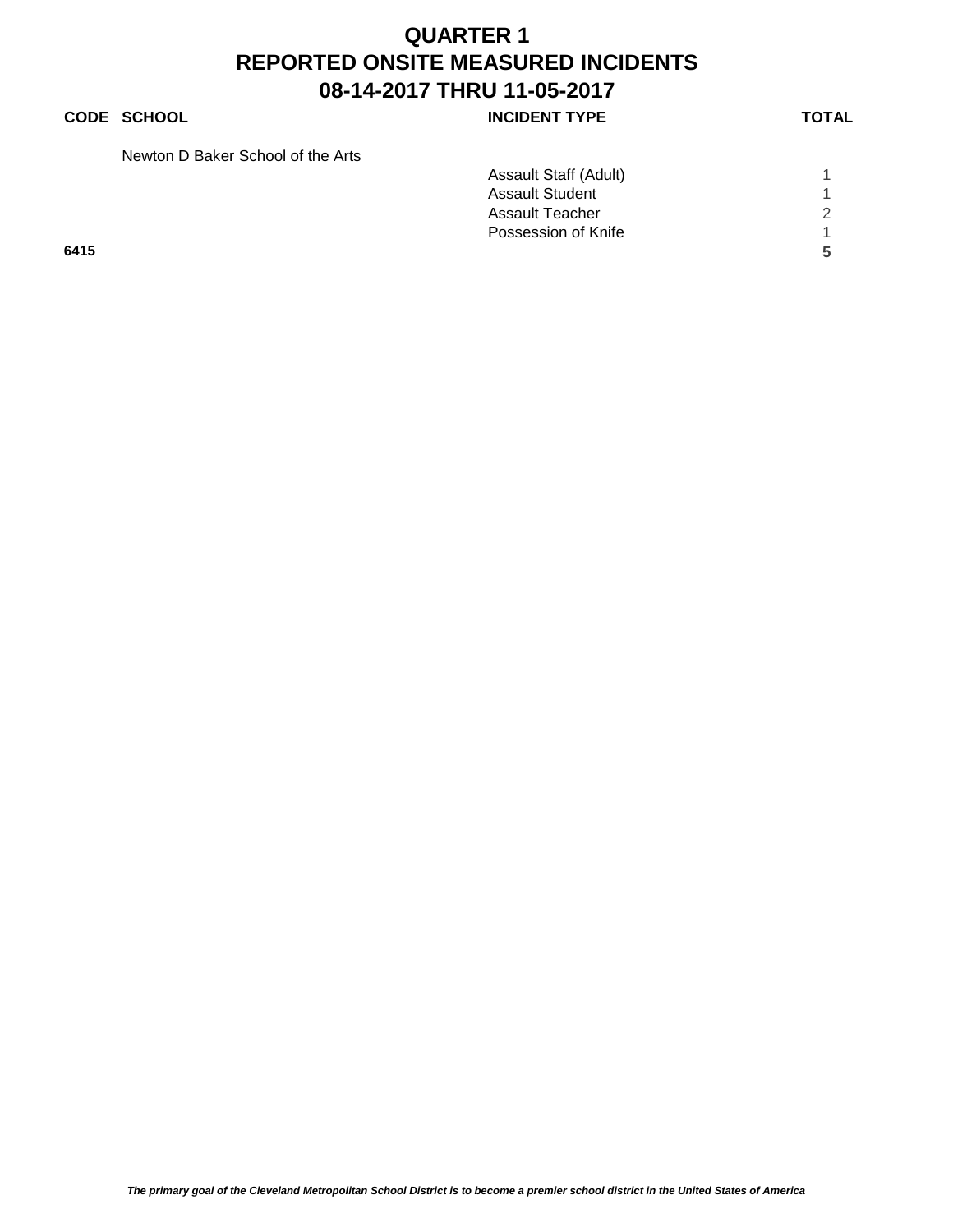### **CODE SCHOOL CODE SCHOOL INCIDENT TYPE TOTAL**

Oliver Hazard Perry

| <b>Oliver Hazard Perry</b>    |   |
|-------------------------------|---|
| Assault Staff (Adult)         | 2 |
| Fighting                      |   |
| Menacing                      | 2 |
| <b>Other Serious Incident</b> |   |
| Possession of Knife           |   |
| Theft of Private Property     | 2 |
| 3428                          | 9 |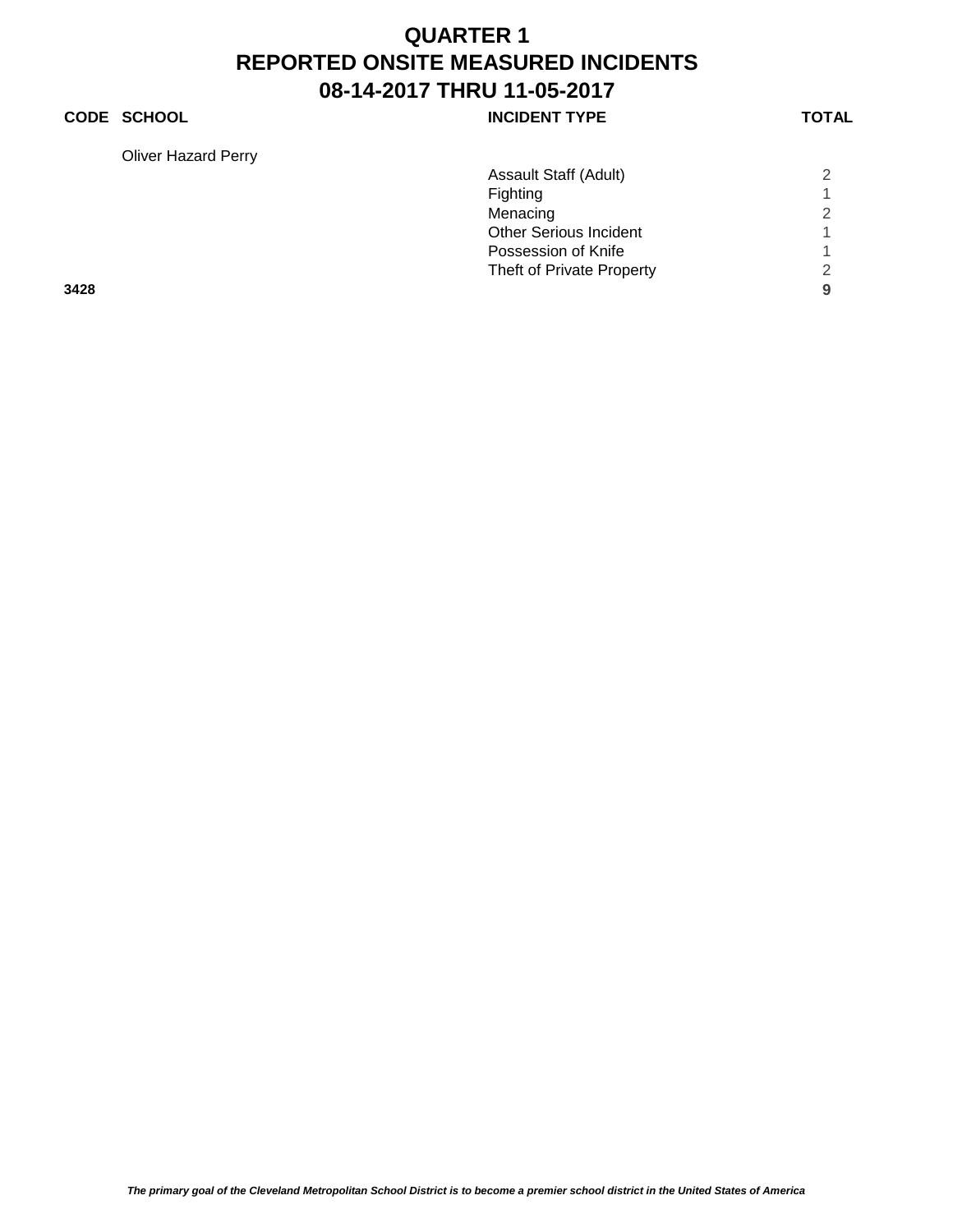### **CODE SCHOOL CODE SCHOOL INCIDENT TYPE TOTAL**

Orchard School of Science

| Orchard School of Science |                               |   |
|---------------------------|-------------------------------|---|
|                           | Assault Staff (Adult)         |   |
|                           | <b>Assault Student</b>        | 3 |
|                           | Fighting                      |   |
|                           | <b>Other Serious Incident</b> |   |
| 6436                      |                               |   |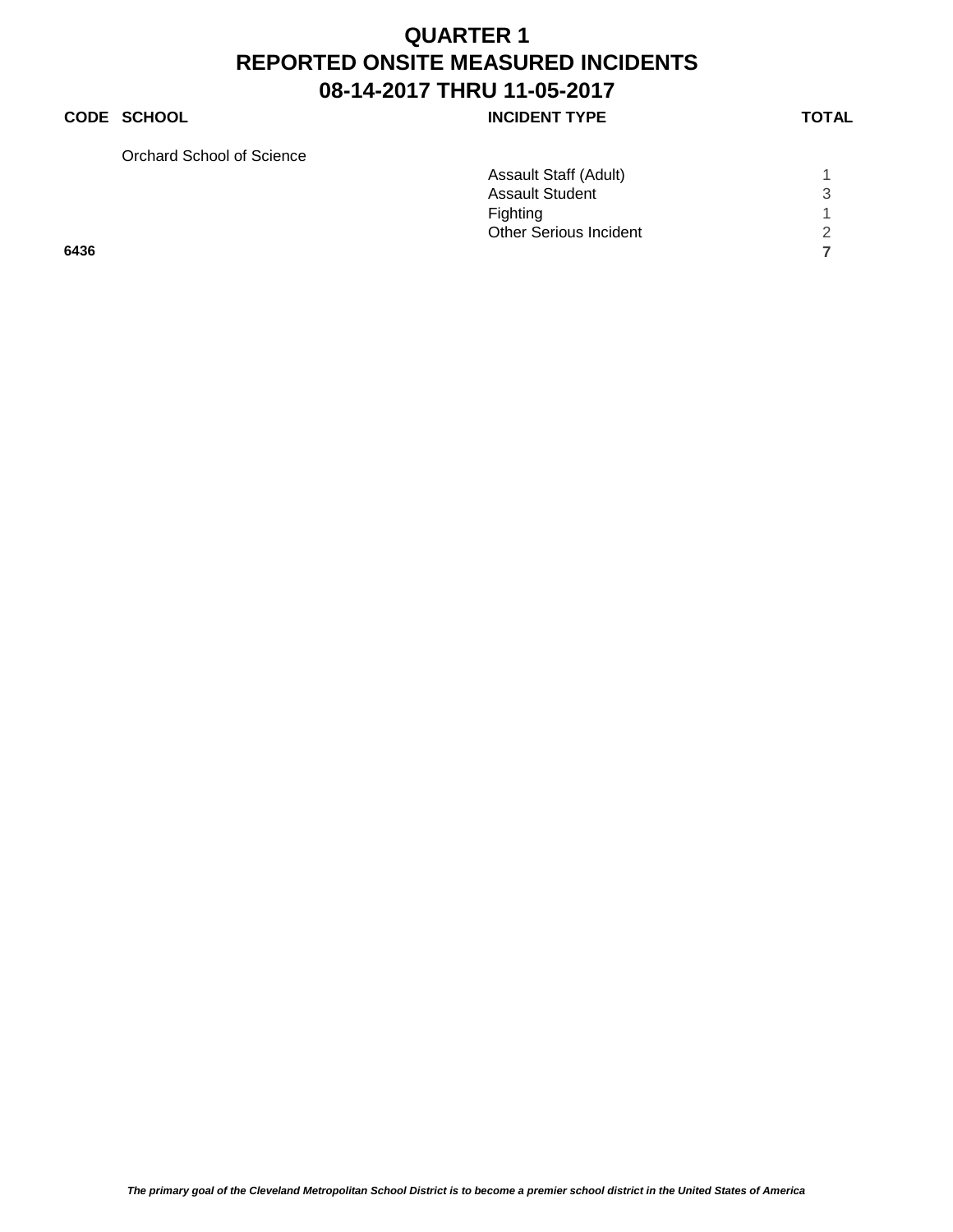#### **CODE SCHOOL CODE SCHOOL INCIDENT TYPE TOTAL**

Patrick Henry

Other Serious Incident 1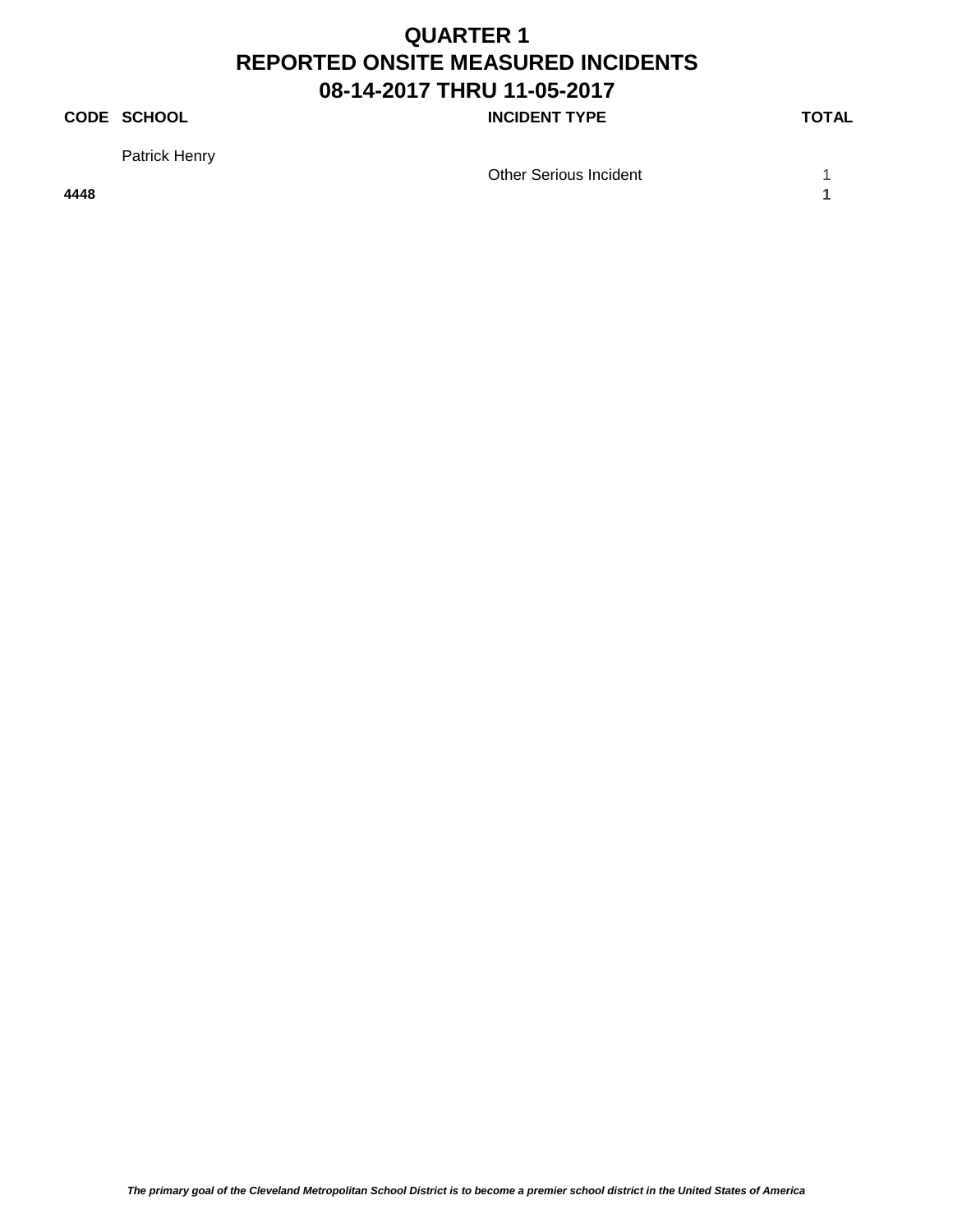#### **CODE SCHOOL INCIDENT TYPE**

Paul L Dunbar

| ٧ |
|---|
|---|

|      | Assault Teacher                      |  |
|------|--------------------------------------|--|
|      | <b>Bullying</b>                      |  |
|      | Possession of Other Dangerous Weapon |  |
| 3451 |                                      |  |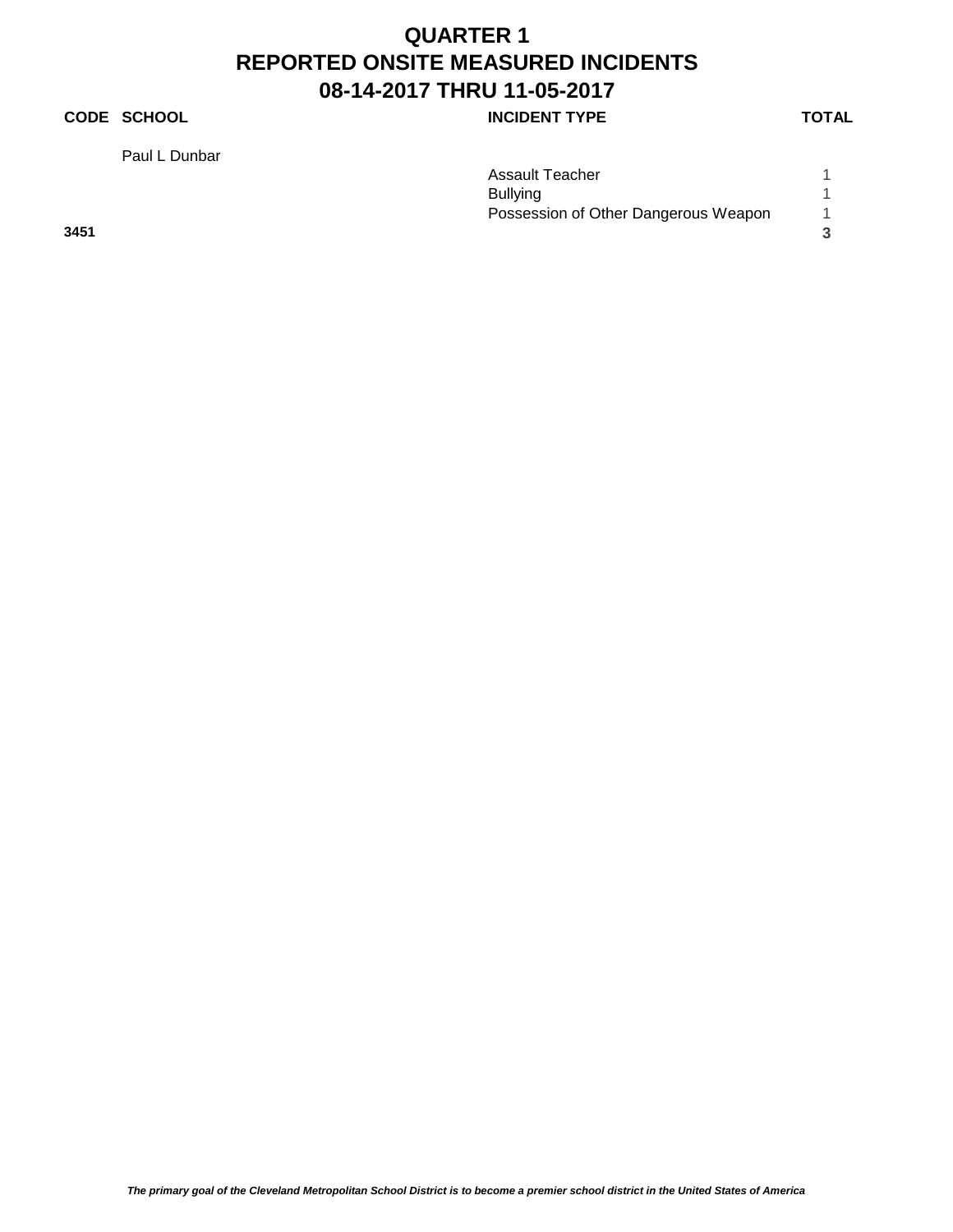### **CODE SCHOOL CODE SCHOOL INCIDENT TYPE TOTAL**

Rhodes College and Career Academy

Fighting 1 and 1 and 1 and 1 and 1 and 1 and 1 and 1 and 1 and 1 and 1 and 1 and 1 and 1 and 1 and 1 and 1 and 1 and 1 and 1 and 1 and 1 and 1 and 1 and 1 and 1 and 1 and 1 and 1 and 1 and 1 and 1 and 1 and 1 and 1 and 1 a Possession of Knife 1 1 **5245 2**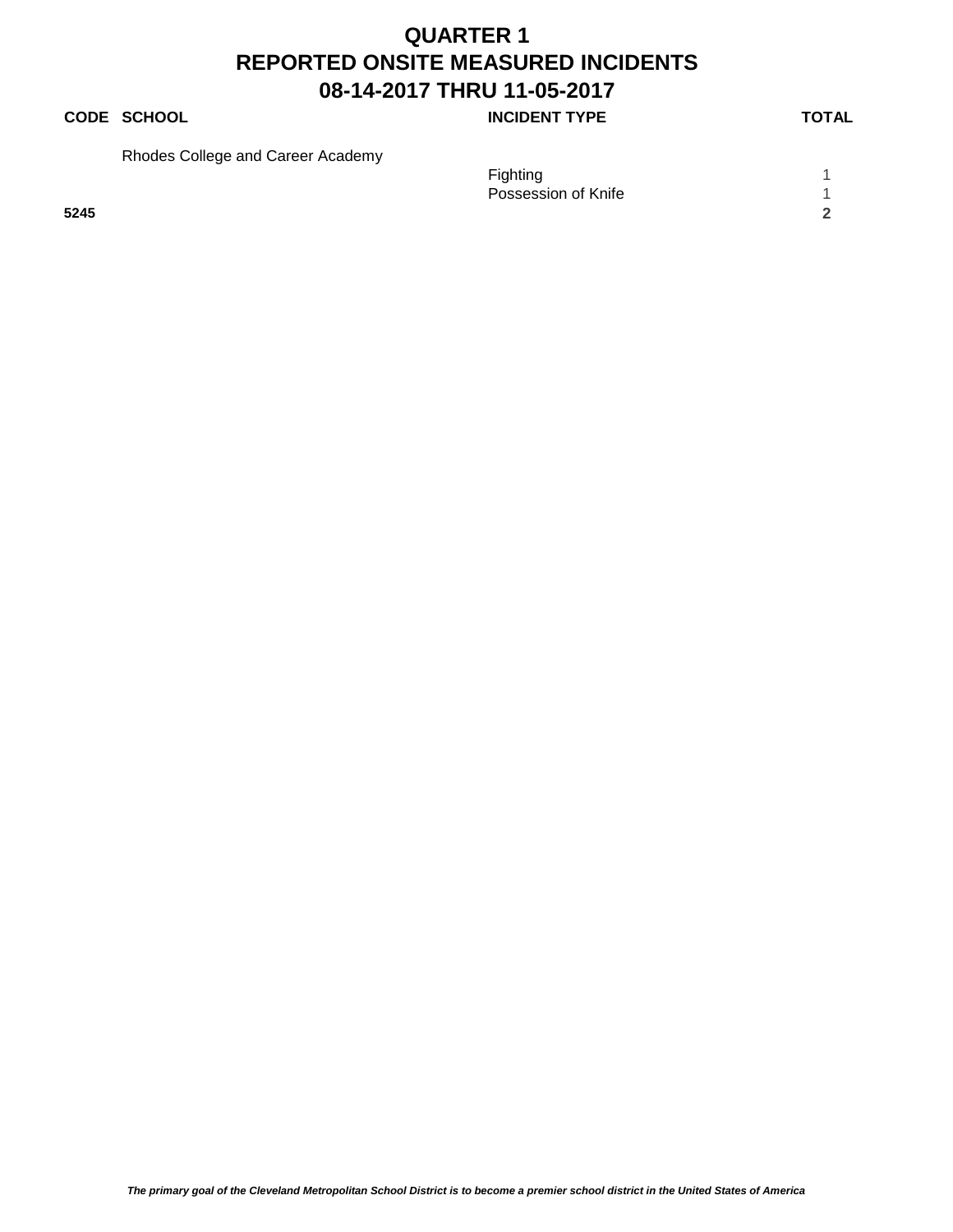#### **CODE SCHOOL CODE SCHOOL INCIDENT TYPE TOTAL**

Riverside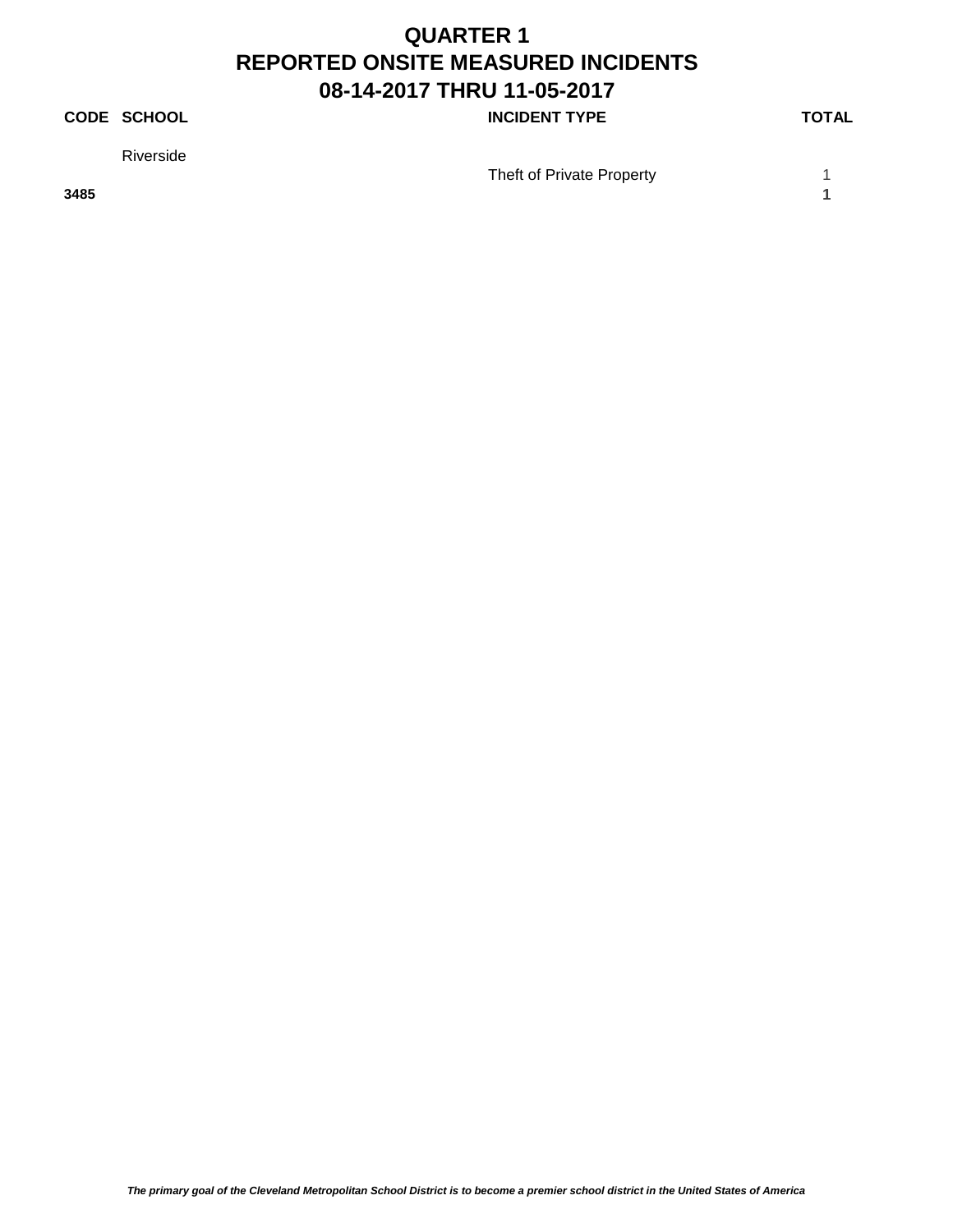#### **CODE SCHOOL CODE SCHOOL INCIDENT TYPE TOTAL**

Robert H Jamison

|      | <b>Assault Student</b> |            |
|------|------------------------|------------|
|      | Other Serious Incident |            |
| 6482 |                        | $\sqrt{2}$ |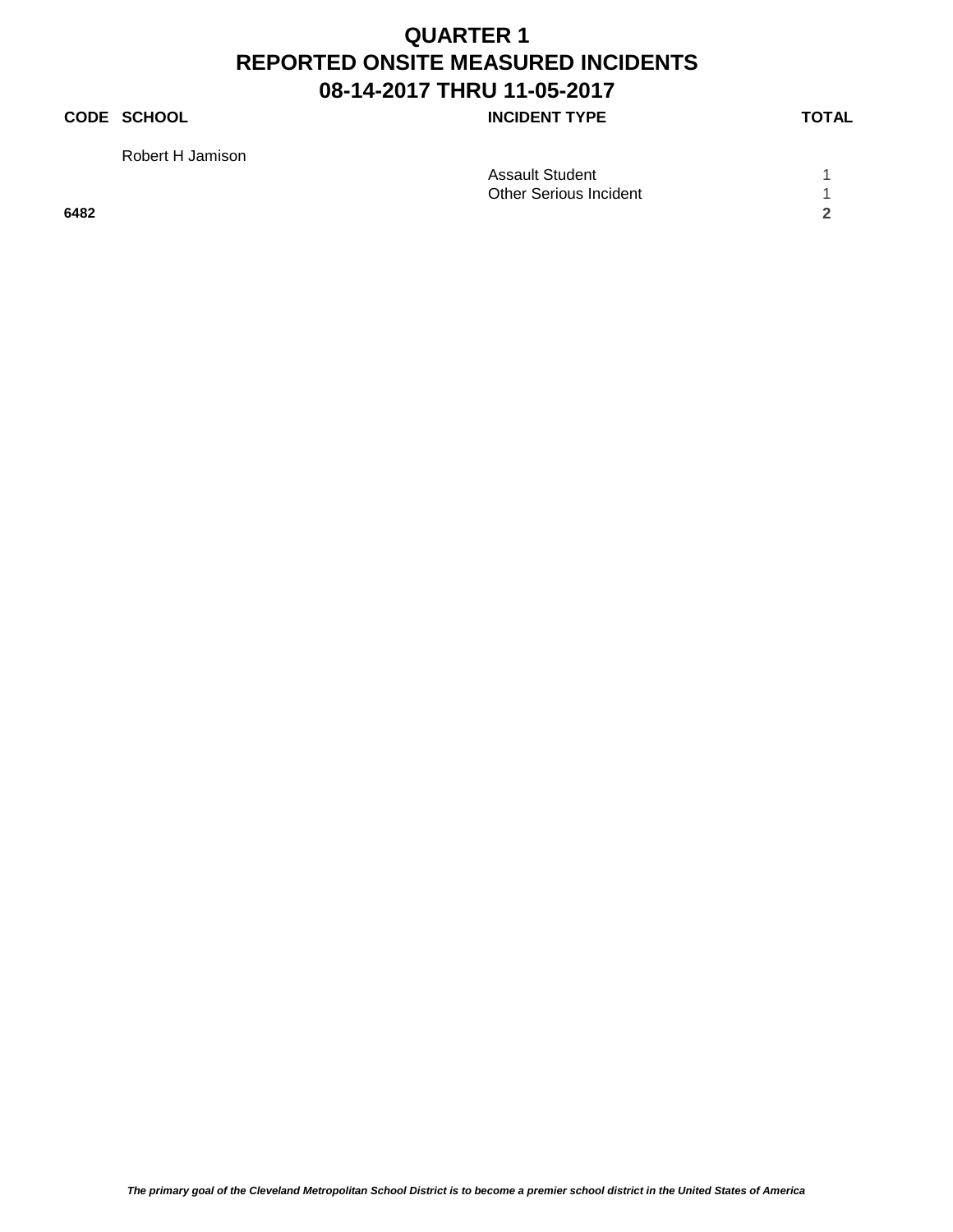#### **CODE SCHOOL INCIDENT TYPE**

Robinson G Jones

|      | Possession of Other Dangerous Weapon |  |
|------|--------------------------------------|--|
|      | Public Indecency                     |  |
| 6487 |                                      |  |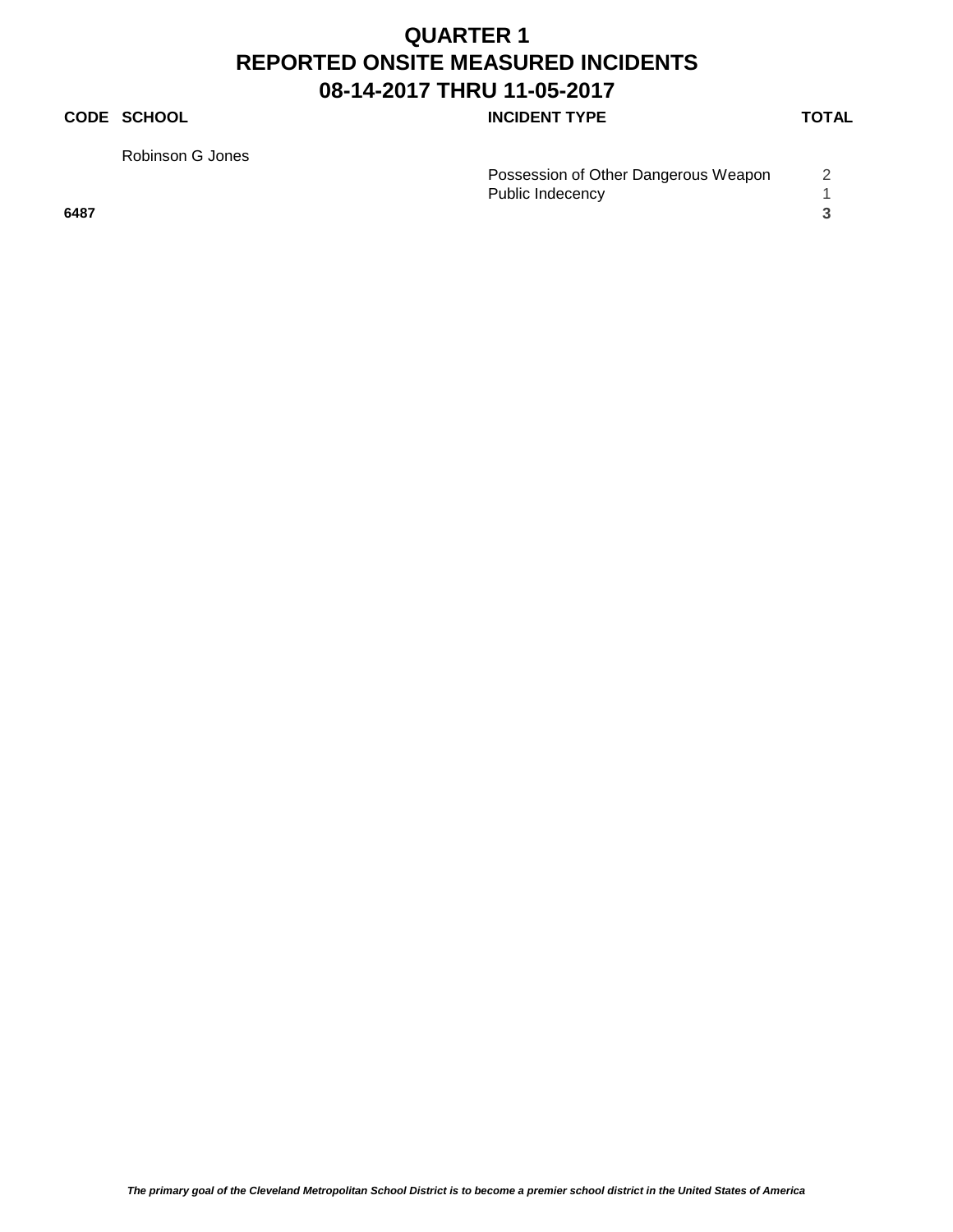#### **CODE SCHOOL CODE SCHOOL INCIDENT TYPE TOTAL**

School of One @ James F. Rhodes

Possession of Other Dangerous Weapon 1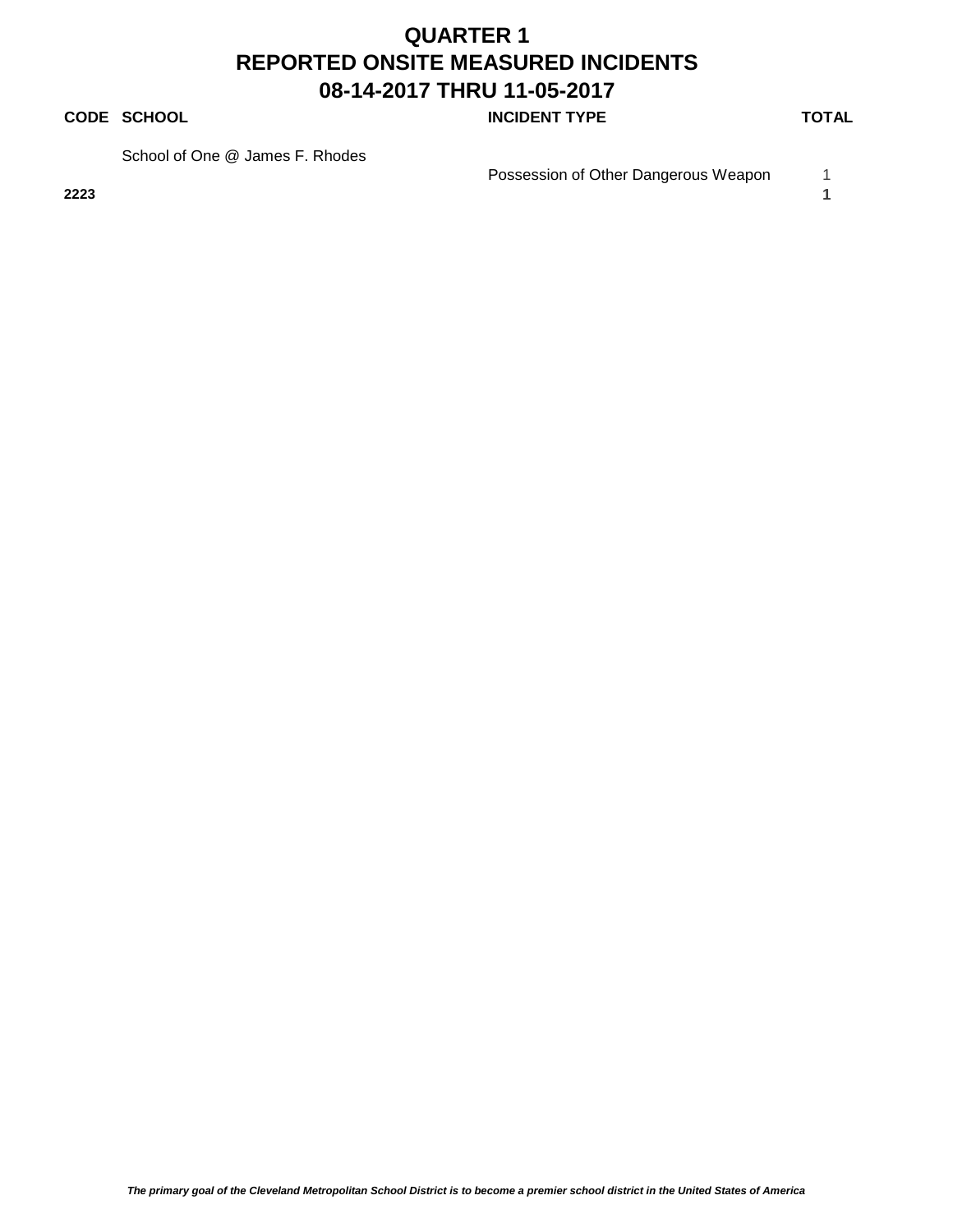#### **CODE SCHOOL CODE SCHOOL INCIDENT TYPE TOTAL**

School of One @ John Adams

**2177 1**

Theft of CMSD Computer Property 1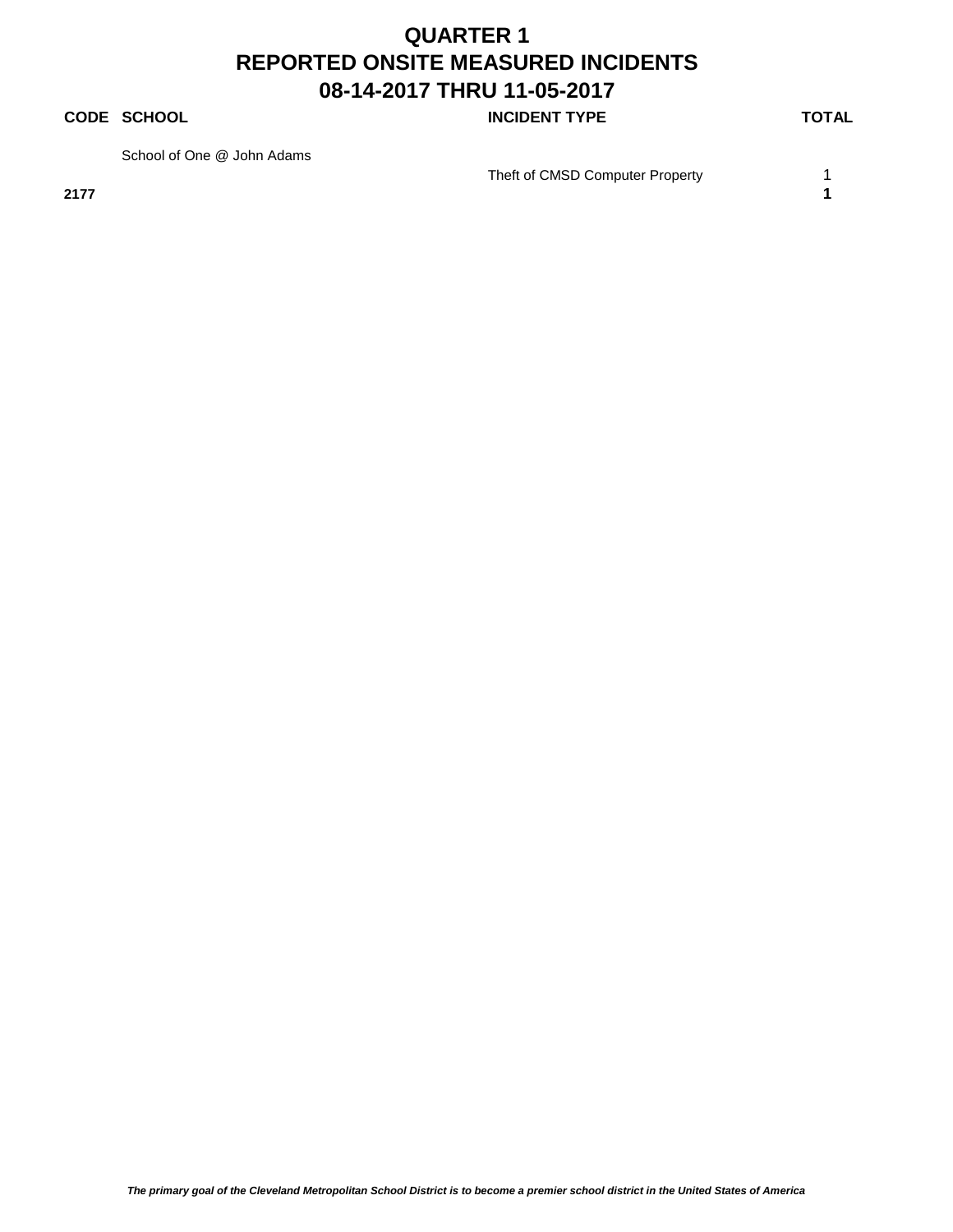#### **CODE SCHOOL CODE SCHOOL INCIDENT TYPE TOTAL**

School of One @ Lincoln-West

Possession/Use of Scheduled Narcotics 2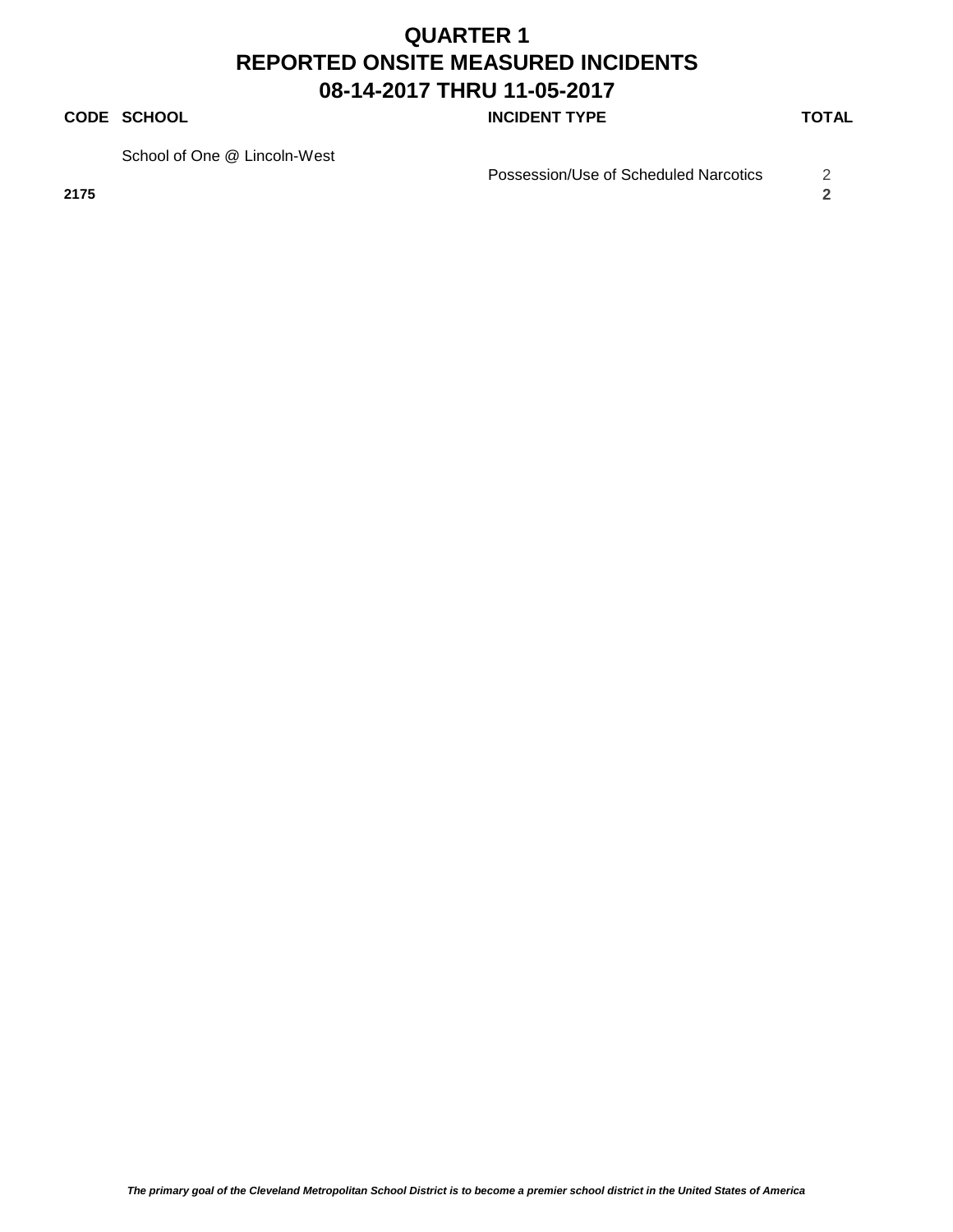#### **CODE SCHOOL CODE SCHOOL INCIDENT TYPE TOTAL**

**Scranton** 

**3500 1**

Assault Student 1 1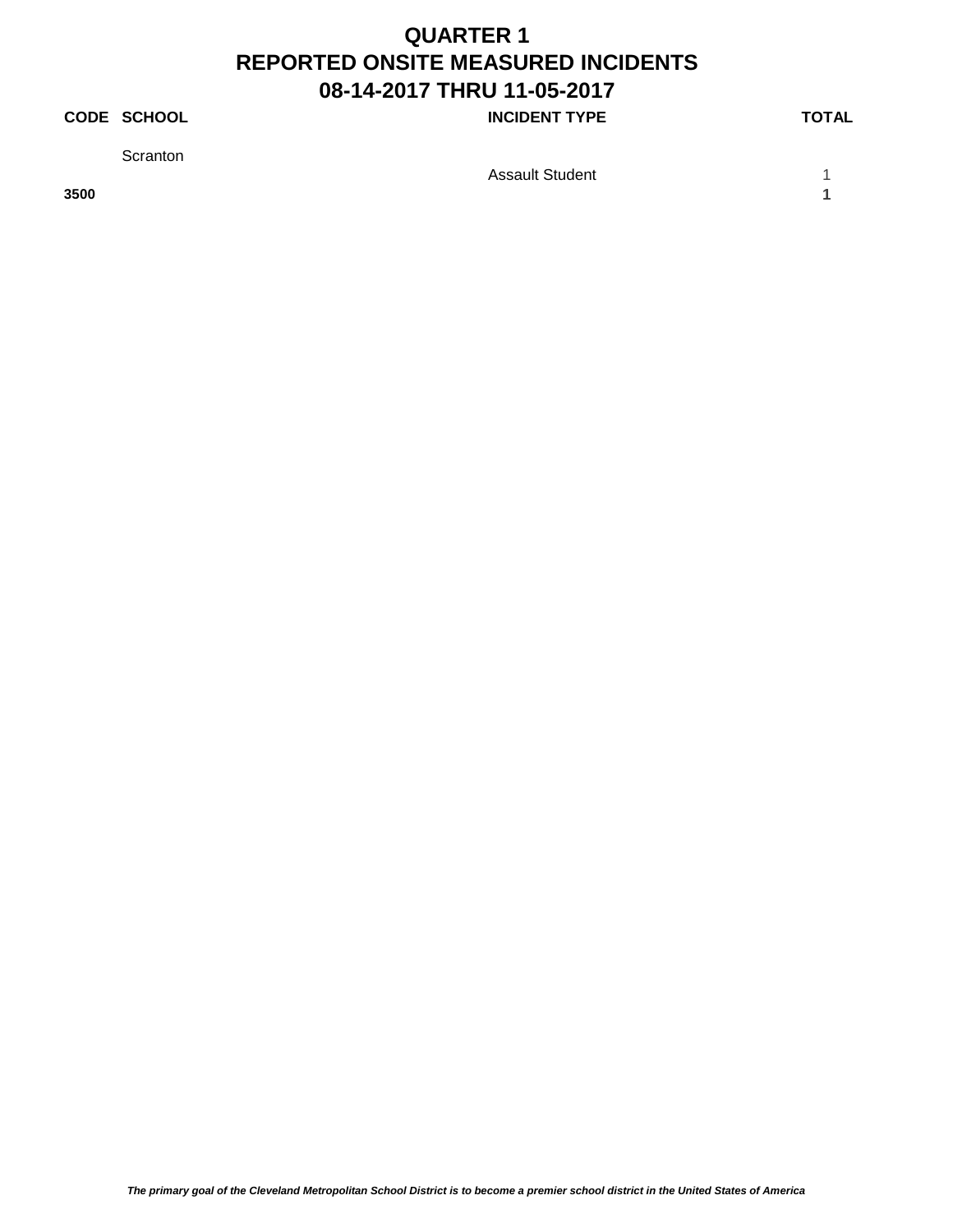#### **CODE SCHOOL CODE SCHOOL INCIDENT TYPE TOTAL**

Sunbeam

|      | Sunbeam                              |   |
|------|--------------------------------------|---|
|      | Assault Staff (Adult)                |   |
|      | <b>Assault Student</b>               | 4 |
|      | <b>Breaking and Entering</b>         |   |
|      | Fighting                             | 1 |
|      | Possession of Other Dangerous Weapon |   |
| 3532 |                                      |   |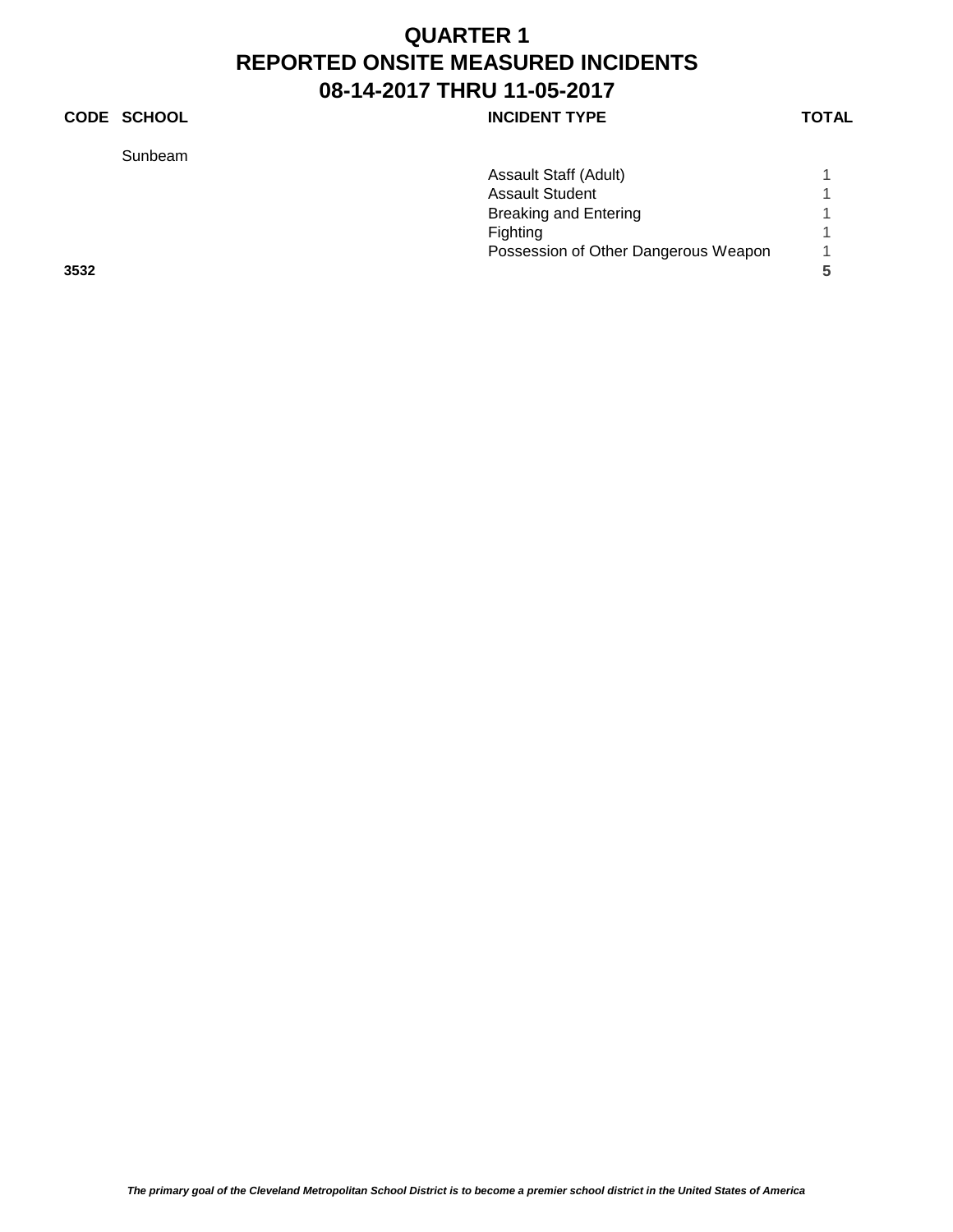#### **CODE SCHOOL CODE SCHOOL INCIDENT TYPE TOTAL**

Thomas Jefferson - Newcomer

**3537 1**

Assault Student 1 1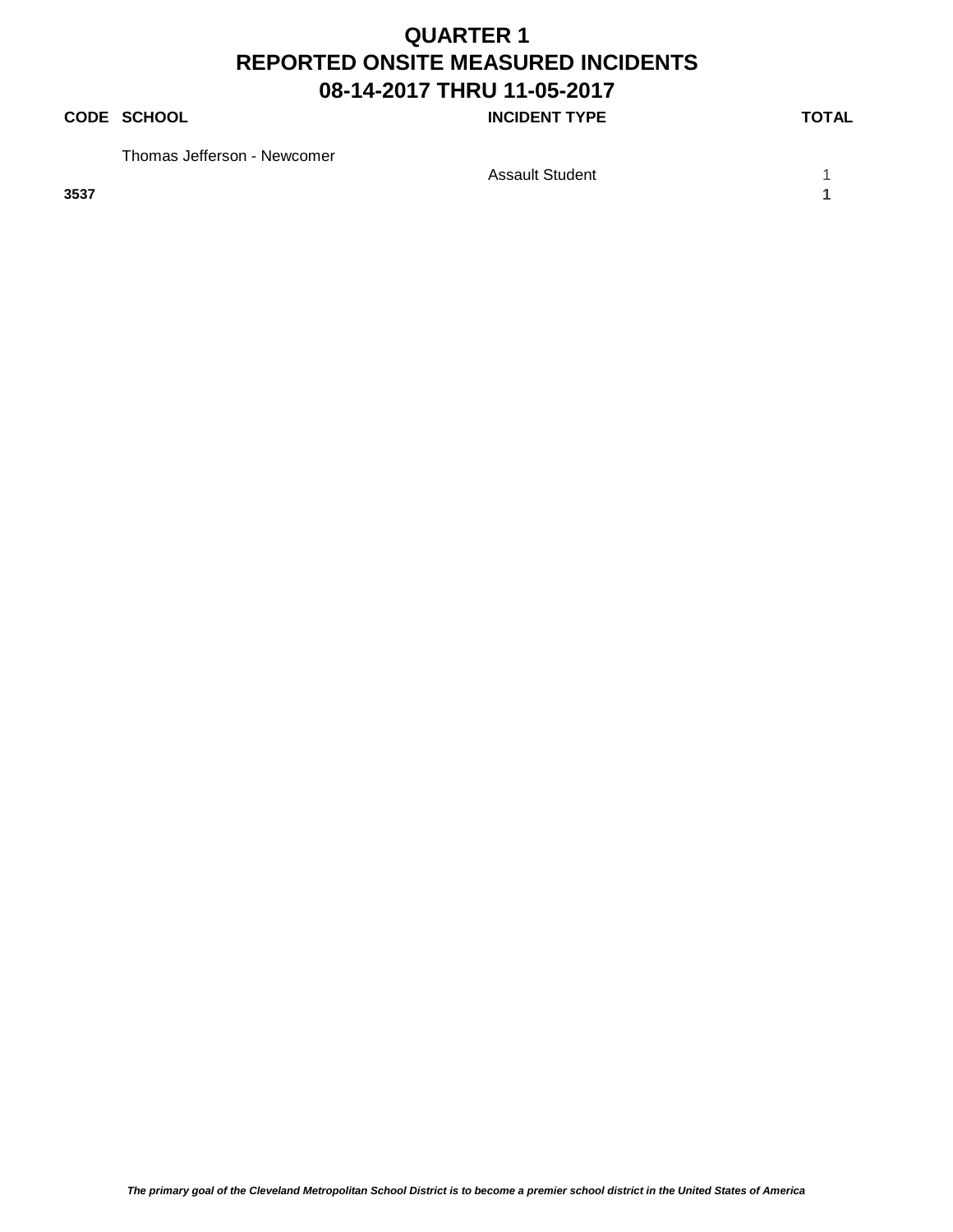#### **CODE SCHOOL INCIDENT TYPE**

Tremont

|      | <b>Assault Student</b>        | 3 |
|------|-------------------------------|---|
|      | Fighting                      | 4 |
|      | <b>Other Serious Incident</b> | 3 |
|      | Sexual Imposition             | 2 |
| 3544 |                               | 9 |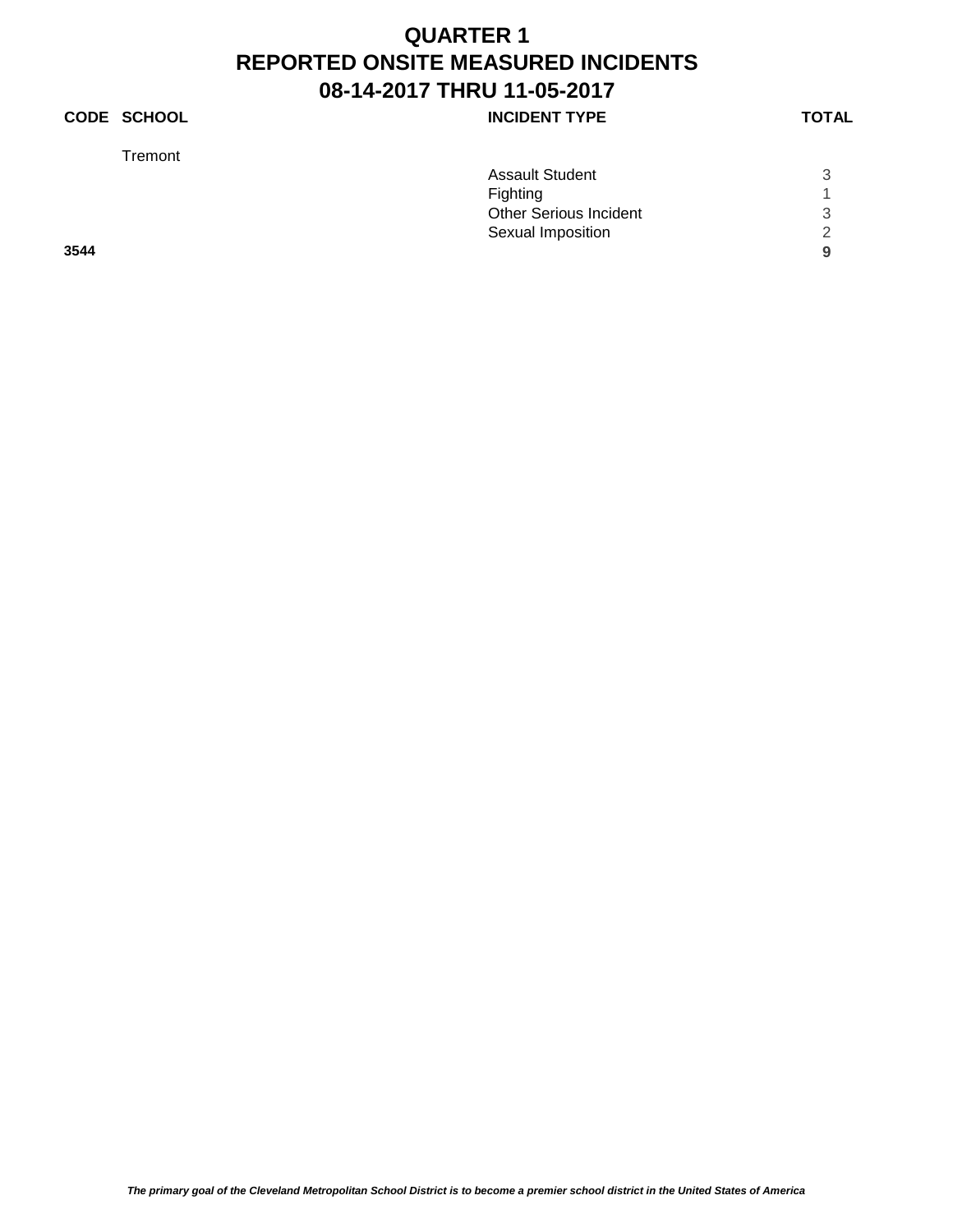#### **CODE SCHOOL CODE SCHOOL INCIDENT TYPE TOTAL**

Walton

|      | <b>Assault Student</b>    |  |
|------|---------------------------|--|
|      | Theft of Private Property |  |
| 3560 |                           |  |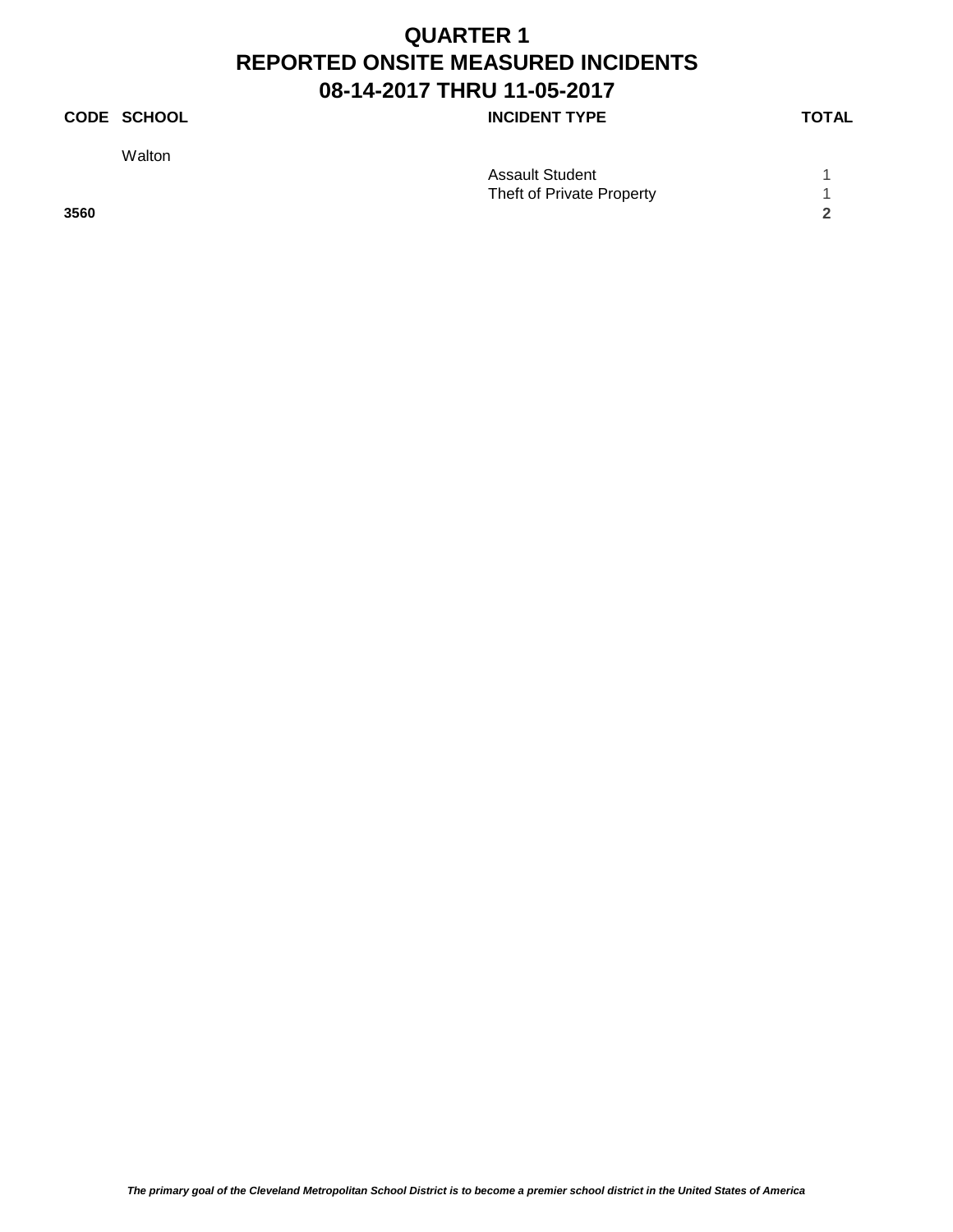#### **CODE SCHOOL CODE SCHOOL INCIDENT TYPE TOTAL**

Warner

**3572 1**

Bullying 1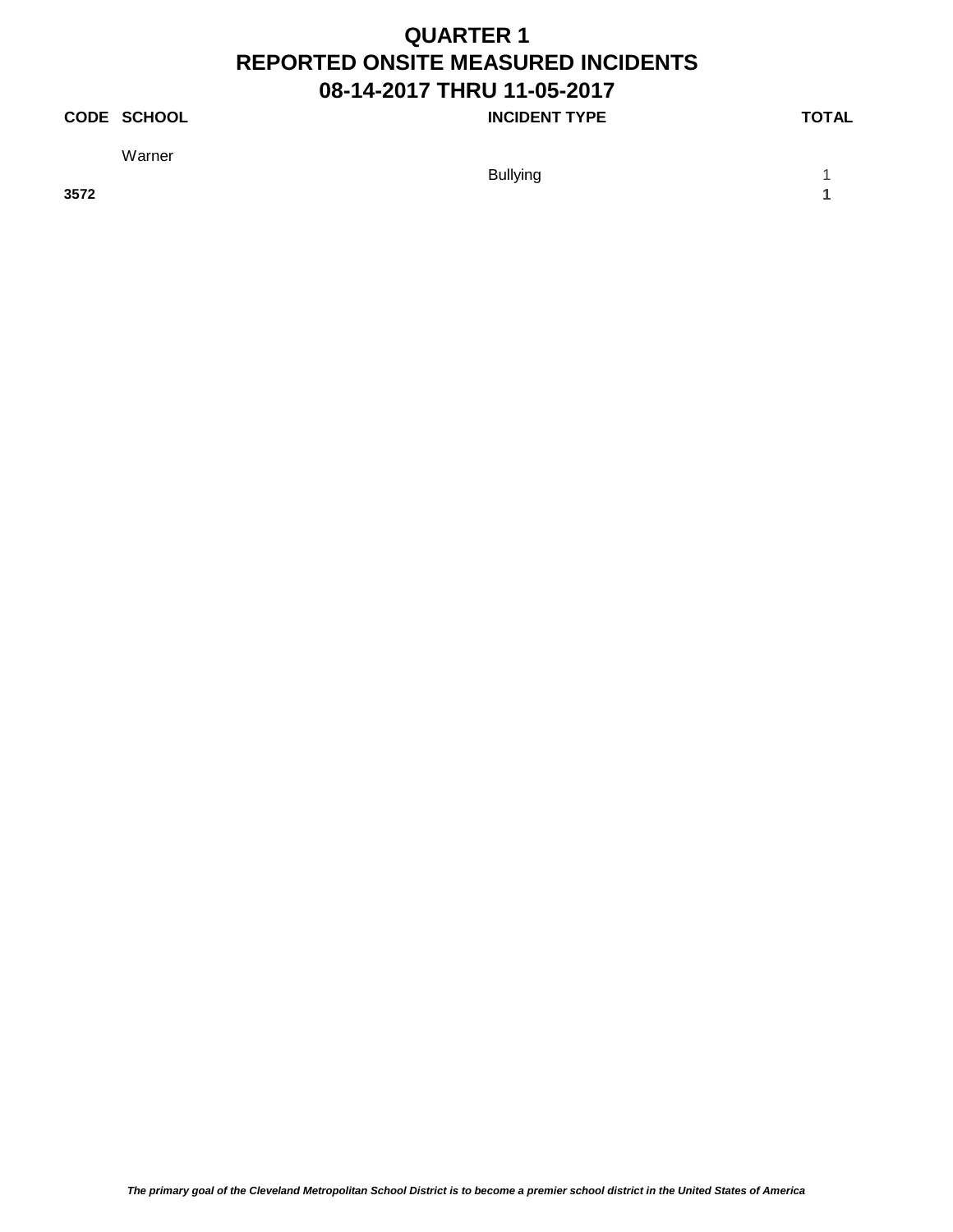#### **CODE SCHOOL CODE SCHOOL INCIDENT TYPE TOTAL**

Washington Park - Environmental

**2110 2**

Possession of Firearm 2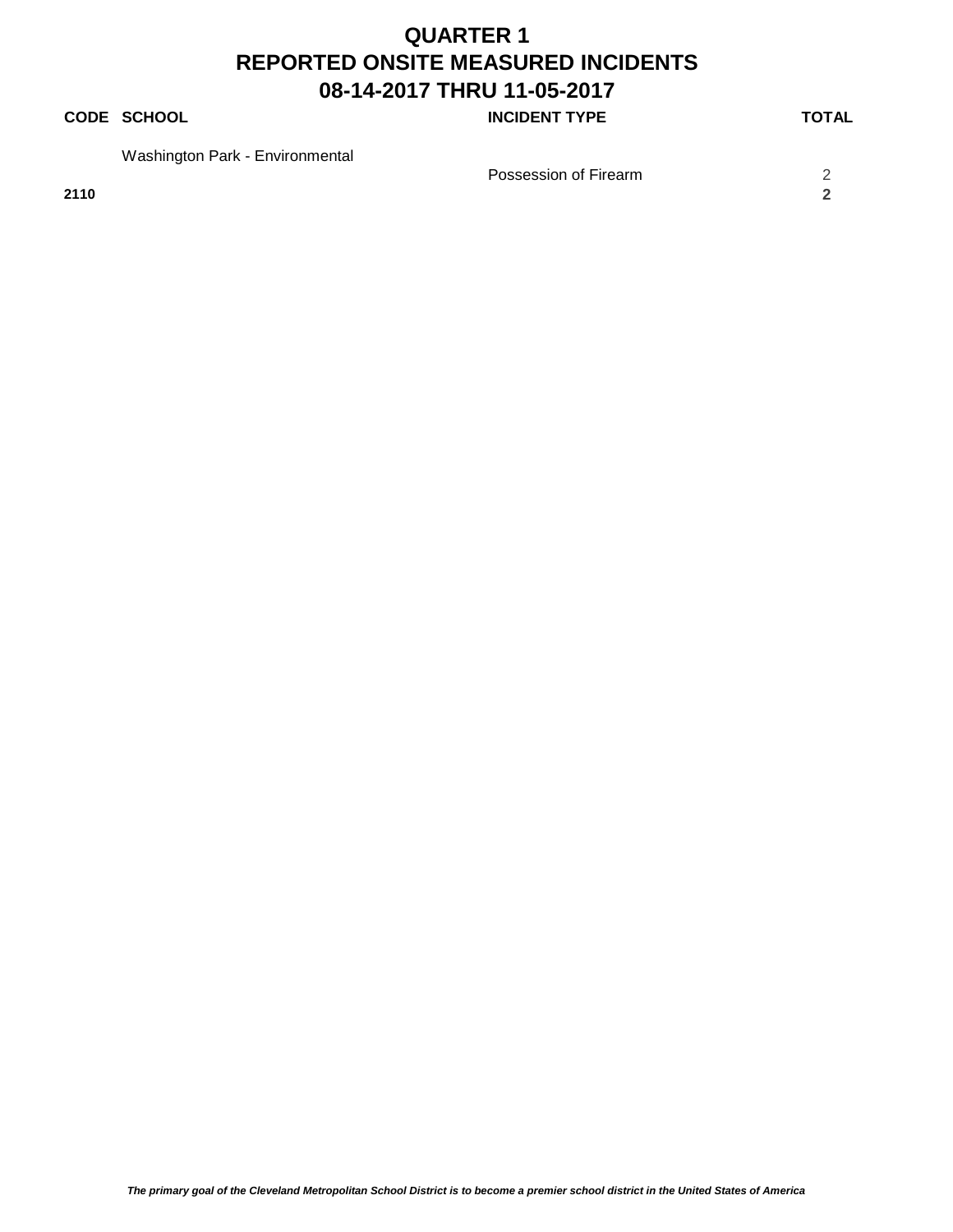#### **CODE SCHOOL CODE SCHOOL INCIDENT TYPE TOTAL**

Waverly

|      | <b>Assault Student</b> |        |
|------|------------------------|--------|
|      | Sexual Harassment      |        |
| 3596 |                        | $\sim$ |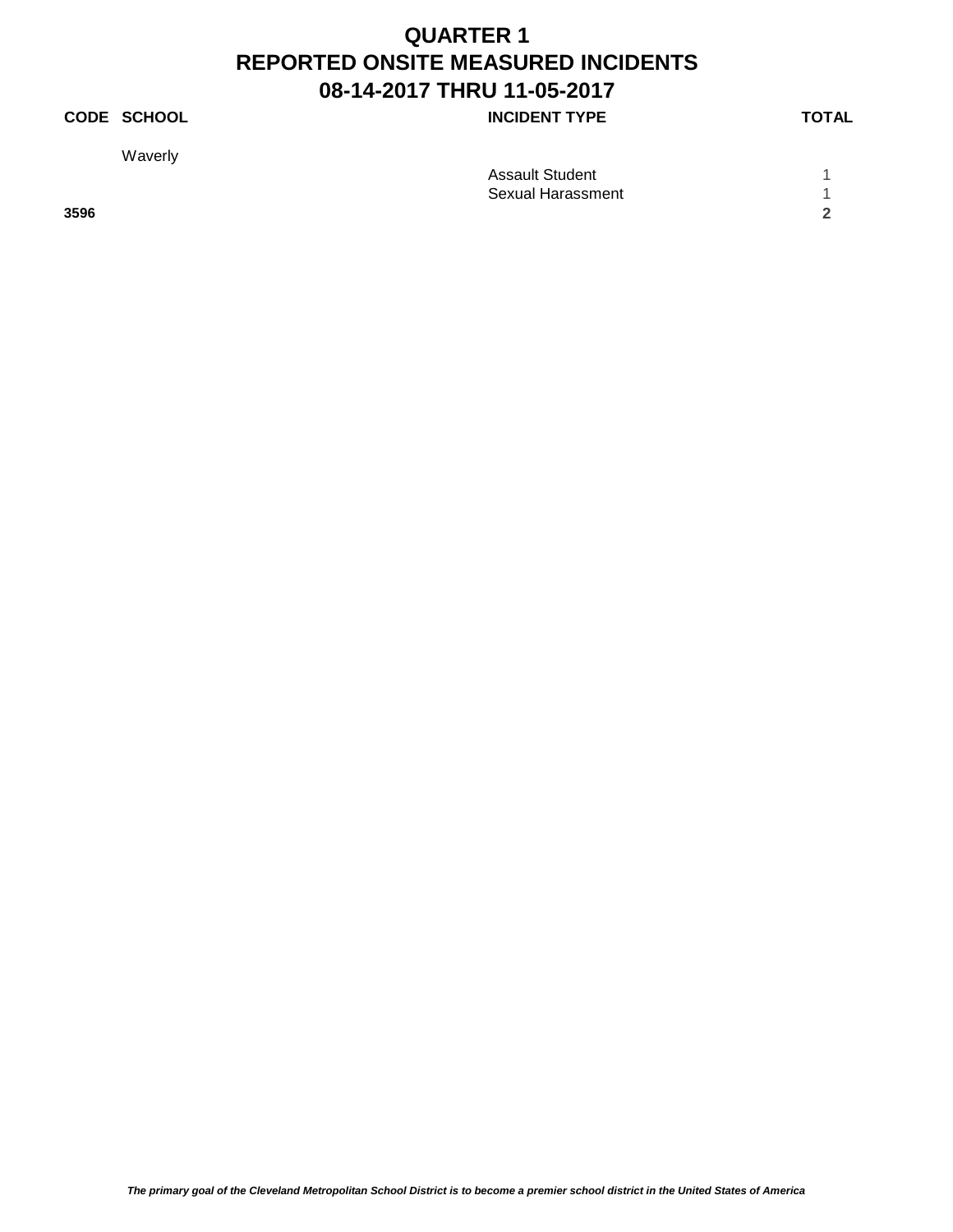#### **CODE SCHOOL CODE SCHOOL INCIDENT TYPE TOTAL**

Wilbur Wright

| Arson                                 |   |
|---------------------------------------|---|
| <b>Assault Student</b>                |   |
| <b>Bullying</b>                       |   |
| Fighting                              |   |
| <b>Other Serious Incident</b>         | 3 |
| Possession of Knife                   |   |
| Possession/Use of Scheduled Narcotics |   |
| Public Indecency                      |   |
| Sexual Harassment                     |   |
| Theft of CMSD Computer Property       |   |
| Theft of Private Property             |   |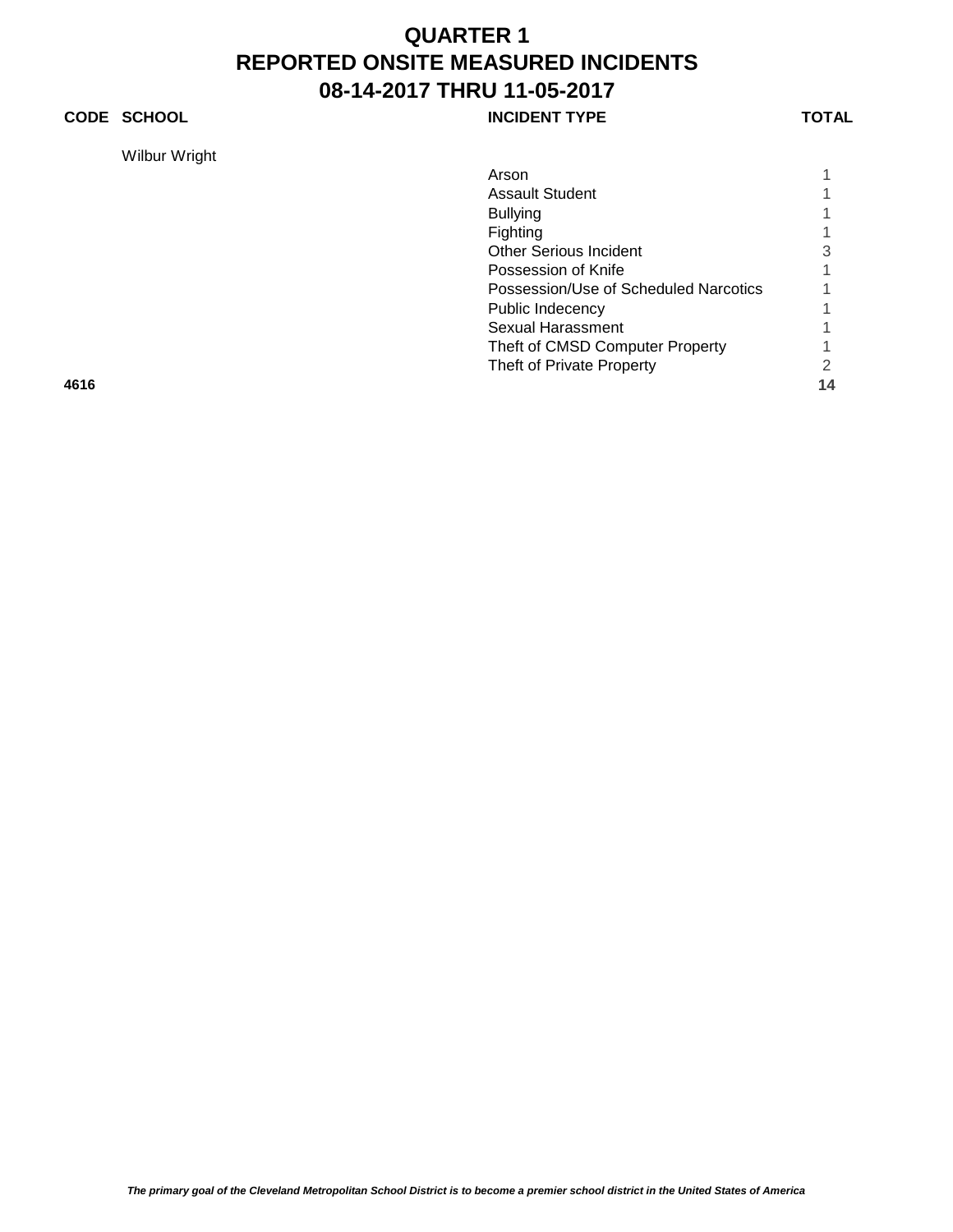#### **CODE SCHOOL CODE SCHOOL INCIDENT TYPE TOTAL**

William Cullen Bryant

| <i>vvilliam Cullen Bryant</i> |                        |               |
|-------------------------------|------------------------|---------------|
|                               | <b>Assault Student</b> |               |
|                               | Assault Teacher        | $\mathcal{D}$ |
|                               | <b>Bullying</b>        | $\mathcal{D}$ |
| 3622                          |                        | Б.            |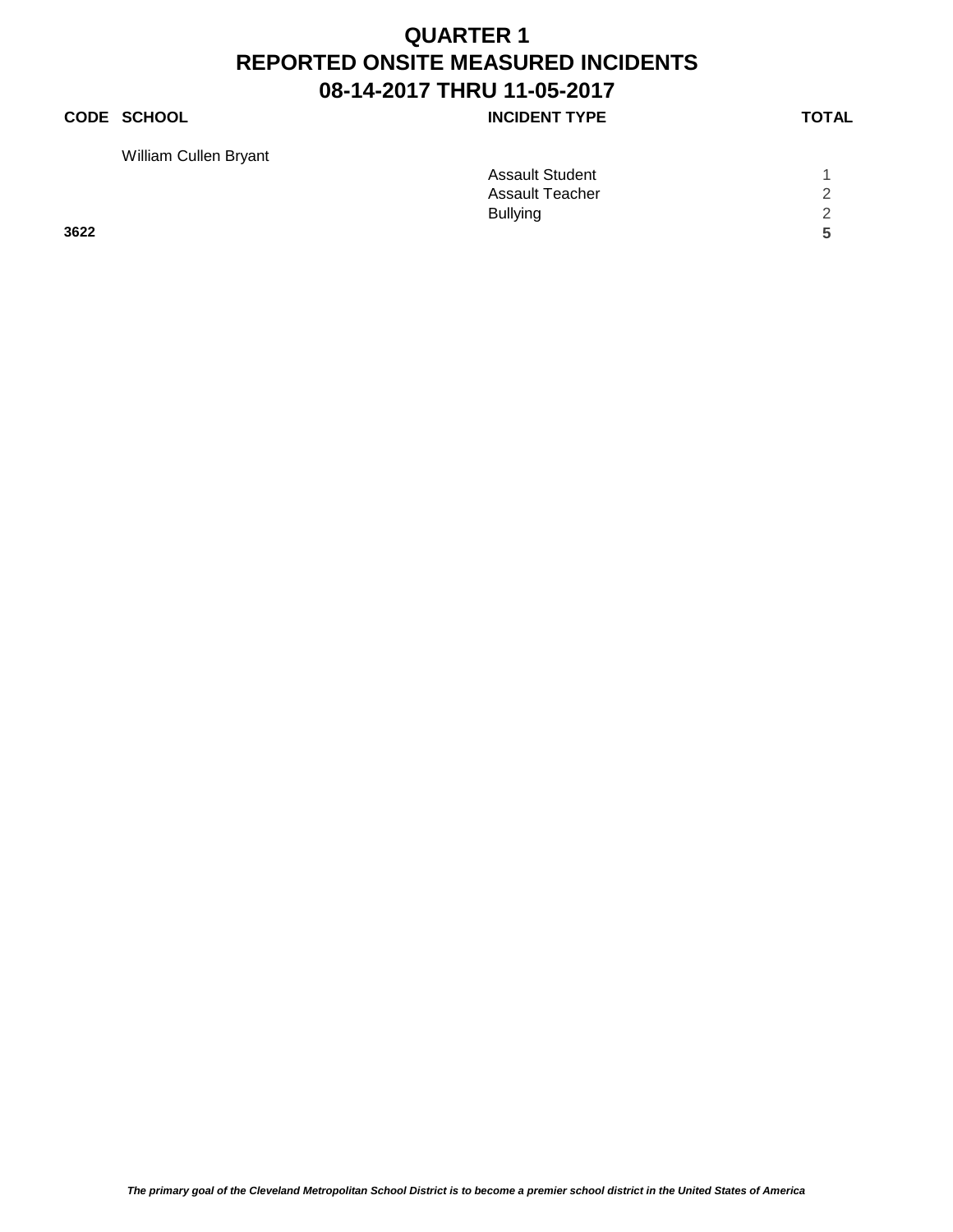#### **CODE SCHOOL INCIDENT TYPE**

Willow

|      | <b>Assault Student</b>    |   |
|------|---------------------------|---|
|      | Public Indecency          |   |
|      | Sexual Harassment         | 2 |
|      | Vandalism School Property | 3 |
| 3605 |                           |   |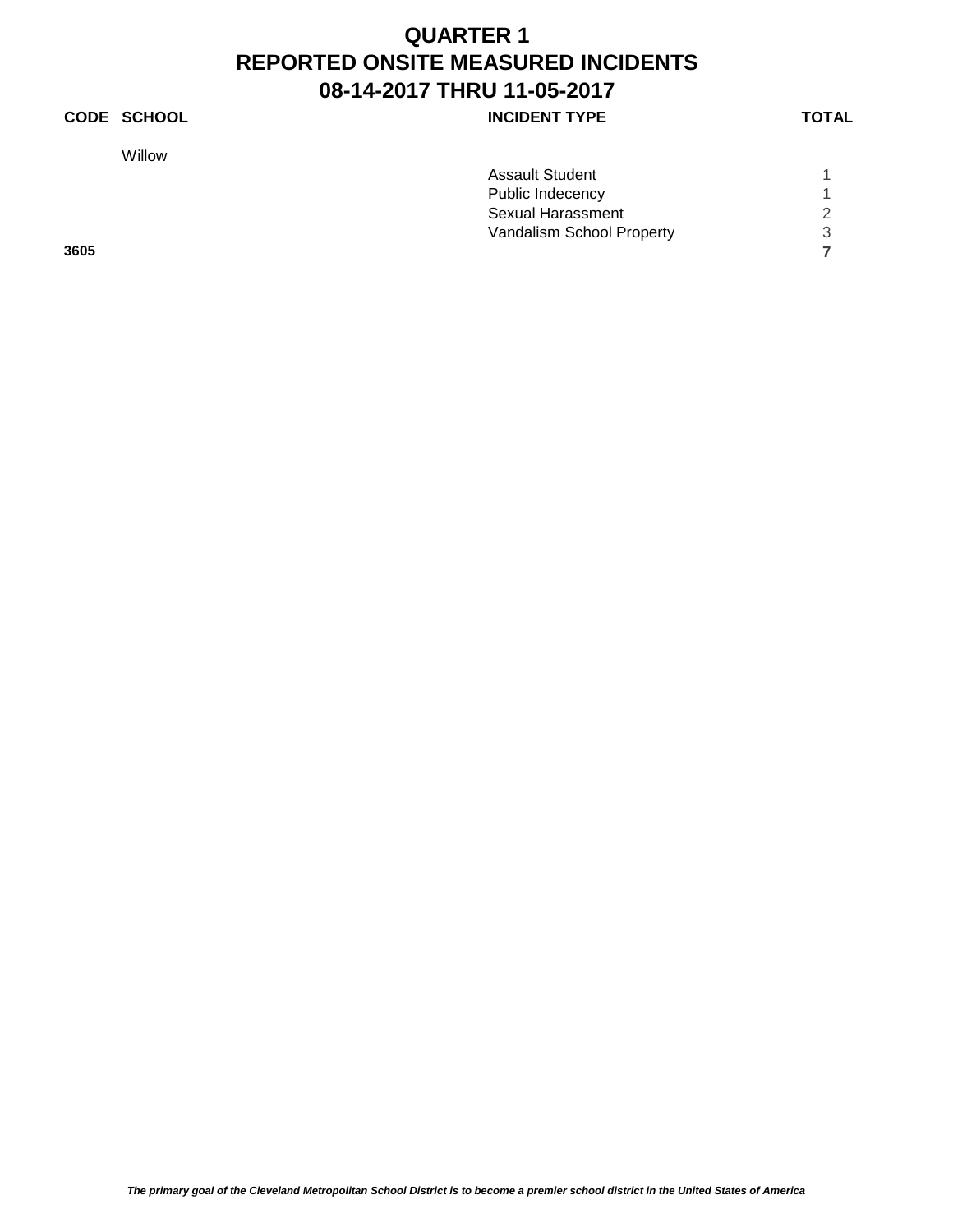#### **CODE SCHOOL CODE SCHOOL INCIDENT TYPE TOTAL**

Willson

Assault Student 1 1